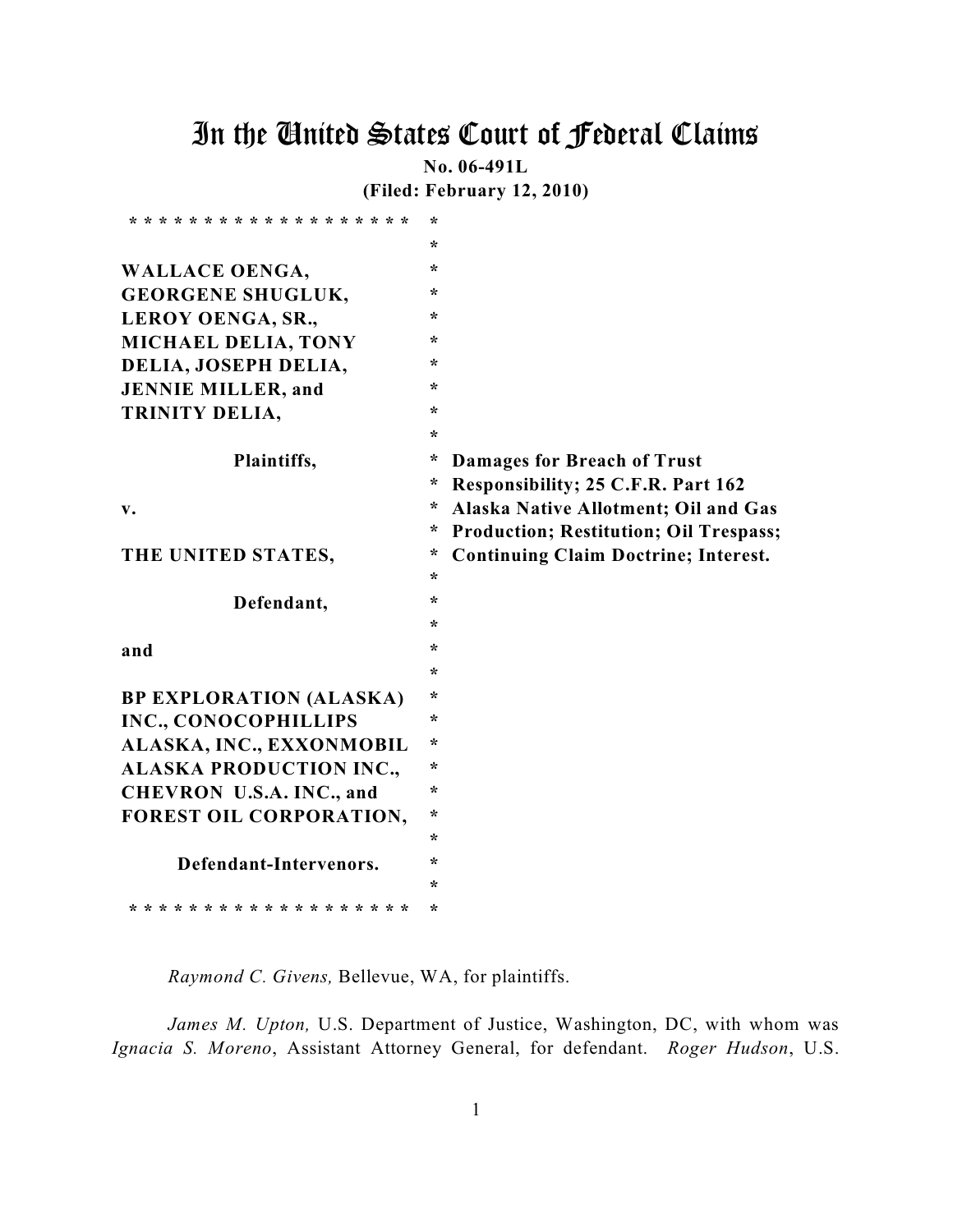Department of Interior, Anchorage, AK, of counsel.

*James E. Torgerson*, Anchorage, AK, for defendant-intervenors*.*

#### **O P I N I O N**

#### **FIRESTONE**, *Judge*.

This is the second decision issued in this case, in which the plaintiffs, Wallace Oenga, et al. ("plaintiffs" or "the Oenga heirs"), $^1$  seek damages for breach of trust by the defendant, the United States ("defendant," "government"). In the first decision, issued September 18, 2008, the court rejected many of the plaintiffs' claims on jurisdictional bases but found that the plaintiffs had established a breach of trust with respect to claims related to certain activities conducted by the defendant-intervenors, BP Exploration (Alaska) Inc. ("BPX"), et al. (collectively, "intervenors"), $^2$  on the Oenga heirs' land. Oenga v. United States, 83 Fed. Cl. 594 (2008).

The dispute at issue is based on violations by BPX of a 1989 lease between

plaintiff landowners of a Native allotment and BPX. $^3$  This lease gave BPX, subject to

<sup>&</sup>lt;sup>1</sup>The plaintiffs are the heirs of the original lessor, Andrew Oenga, and include his son Wallace Oenga, his daughter Georgene Shugluk, his grandsons Leroy Oenga, Sr., Michael Delia, Tony Delia, and Joseph Delia, his granddaughter Jennie Miller, and his great-granddaughter Trinity Delia.

<sup>&</sup>lt;sup>2</sup>The other intervenors, ConocoPhillips Alaska, Inc. (formerly ARCO Alaska, Inc. ("ARCO")), Exxon Mobil Alaska, Inc. ("Exxon"), Chevron U.S.A., Inc., and Forest Oil Corporation, are "Working Interest Owner" companies that cover BPX's costs in exchange for a proportionate share of oil produced under certain leases. Mot. Intervene 4; Intervenors' Proposed Findings of Uncontroverted Fact ¶ 12.

<sup>&</sup>lt;sup>3</sup>BPX was called Standard Alaska Production Company at the time of the original lease, but changed its name to BPX effective January 31, 1989.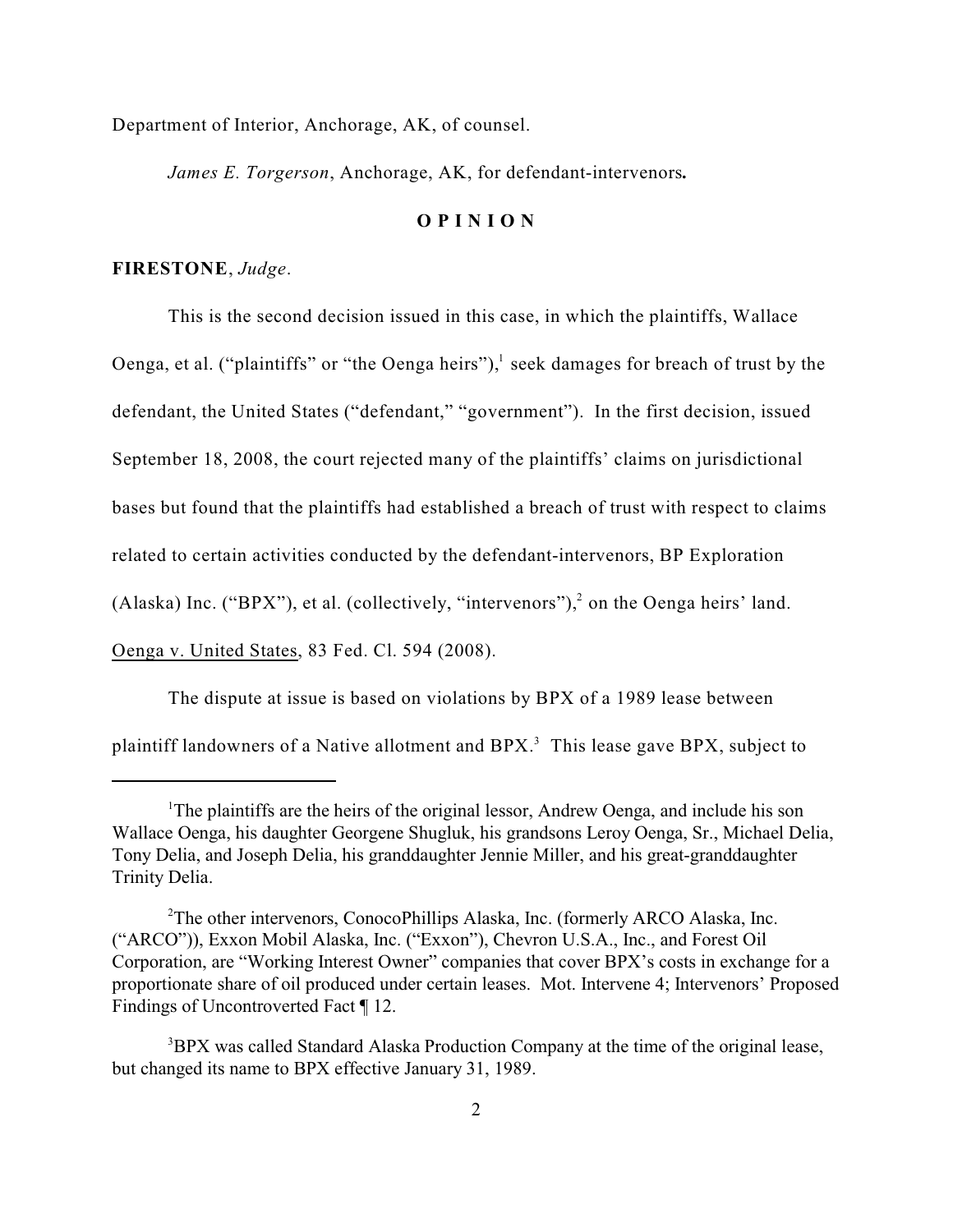certain restrictions, the right to operate oil production facilities on the allotment. In the September 18, 2008 decision, this court granted the defendant's motion to dismiss two of the plaintiffs' three claims for lack of subject matter jurisdiction. In particular, the court ruled that the plaintiffs' claims regarding breach of trust in connection with the government's alleged failure to collect royalty payments or a fair annual rental for BPX's use of the allotment under the lease were barred by the statute of limitations. Id. The court, however, granted in part the plaintiffs' motion for partial summary judgment with regard to the portion of the third claim concerning the Lisburne Participating Area ("PA"), which the court deemed to be outside the scope of the lease between the plaintiffs and BPX. Id. The court denied the plaintiffs' motion with regard to the West Niakuk PA portion of the same claim, as disputed issues of material fact remained regarding whether production from this area was within the scope of the lease. Id. The government is thus liable for breach of its fiduciary responsibilities and trust obligations with regard to the Lisburne PA, and possibly the West Niakuk PA as well, because the government failed to take action after it knew or possibly should have known of BPX's activities that were outside the scope of the lease.

The court asked the parties to prepare the case for proceedings to set the period and measure of damages appropriate for the government's breach of trust related to BPX's use of the allotment for production from the Lisburne  $PA$ .<sup>4</sup> The parties have

<sup>&</sup>lt;sup>4</sup>If, at trial, the plaintiffs can prove that production from the West Niakuk PA was also outside the scope of the lease, this opinion will apply to that portion of the claim as well.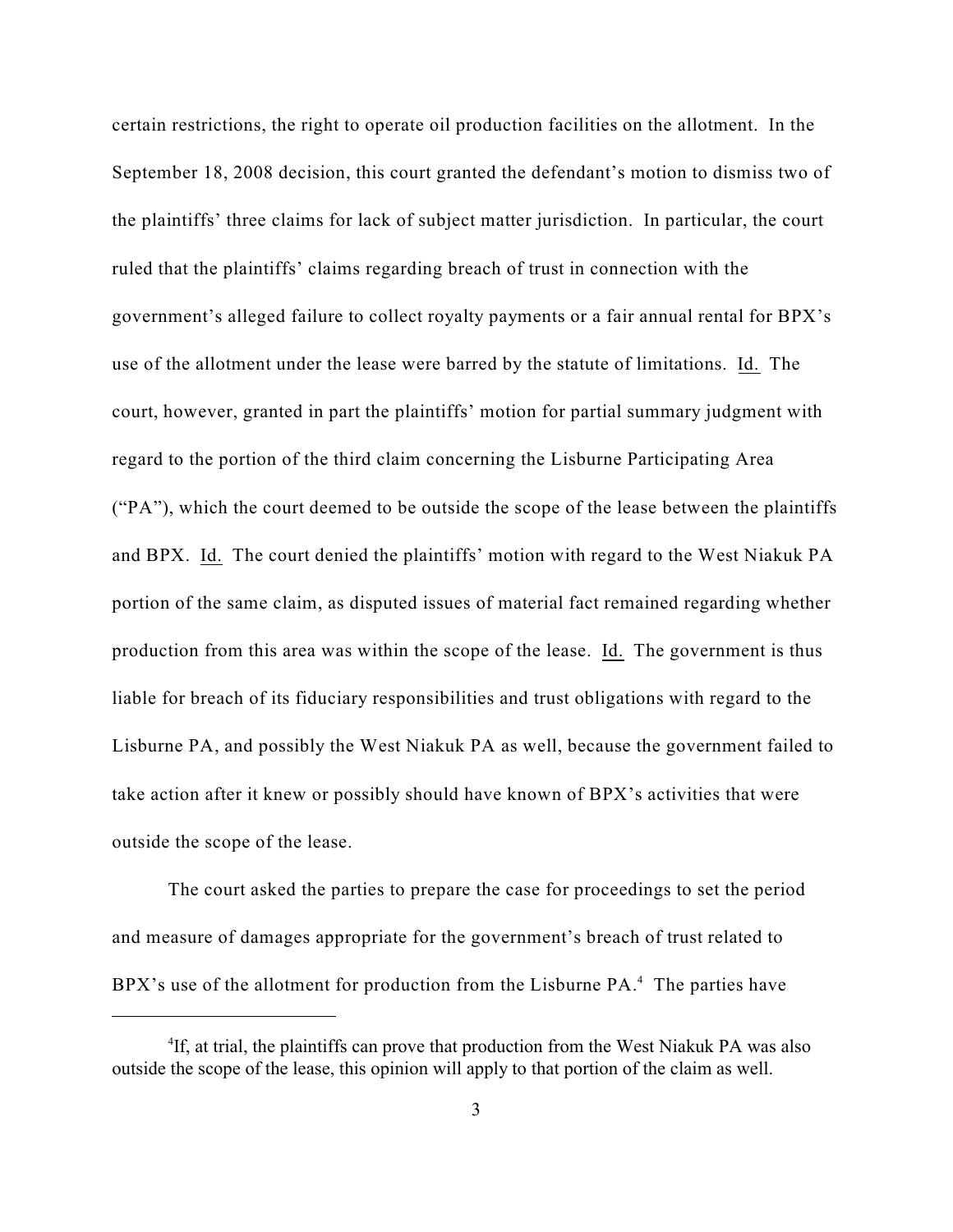returned to the court with briefs aimed at drawing out their different theories of the bases for the government's breach of trust, theories for measuring the damages for which the government is liable, and the time period for which damages are due.

## **I. BACKGROUND FACTS**

While the current question before the court is a legal one, the facts relevant to the court's decision are set forth below. A more detailed description of the facts involved in this action is set forth in the court's September 18, 2008 decision in this case. See id.

The issue pending before the court arises out of BPX's alleged violations of a lease allowing possession and use of the plaintiffs' forty-acre Alaska Native Allotment at Heald Point, located on Alaska's North Slope, for various oil-production-related activities.<sup>5</sup> Signed in 1989 by the late Andrew Oenga, $6$  the lease was approved by the United States Department of Interior ("DOI") Bureau of Indian Affairs ("BIA") and provided for an annual payment of \$1,600 per acre that could be increased at successive five-year

<sup>&</sup>lt;sup>5</sup> From 1994 on BPX has used the leased premises to facilitate the production of oil and gas pursuant to a number of Alaska Department of Natural Resources leases within the Prudhoe Bay Unit ("PBU"). The PBU encompasses the Lisburne PA, formed in 1986, the Niakuk PA, formed in 1994, and the West Niakuk PA, formed in 1997. Leases within these PAs were held during part of the relevant period by a number of the intervening oil companies. Pursuant to a Facility Sharing Agreement entered into by BPX, Exxon, and ARCO in 1994, BPX allowed these other companies access to its facilities on the plaintiffs' allotment. BPX became the sole operator of the PBU Area in 2000. The plaintiffs assert that production from the BPX facilities on Heald Point totaled over 90 million barrels in the period from 1994 through 2008. Decl. of Power at 20.

 $6$ Andrew Oenga died in 1990. The plaintiffs are his heirs now holding interest in the allotment.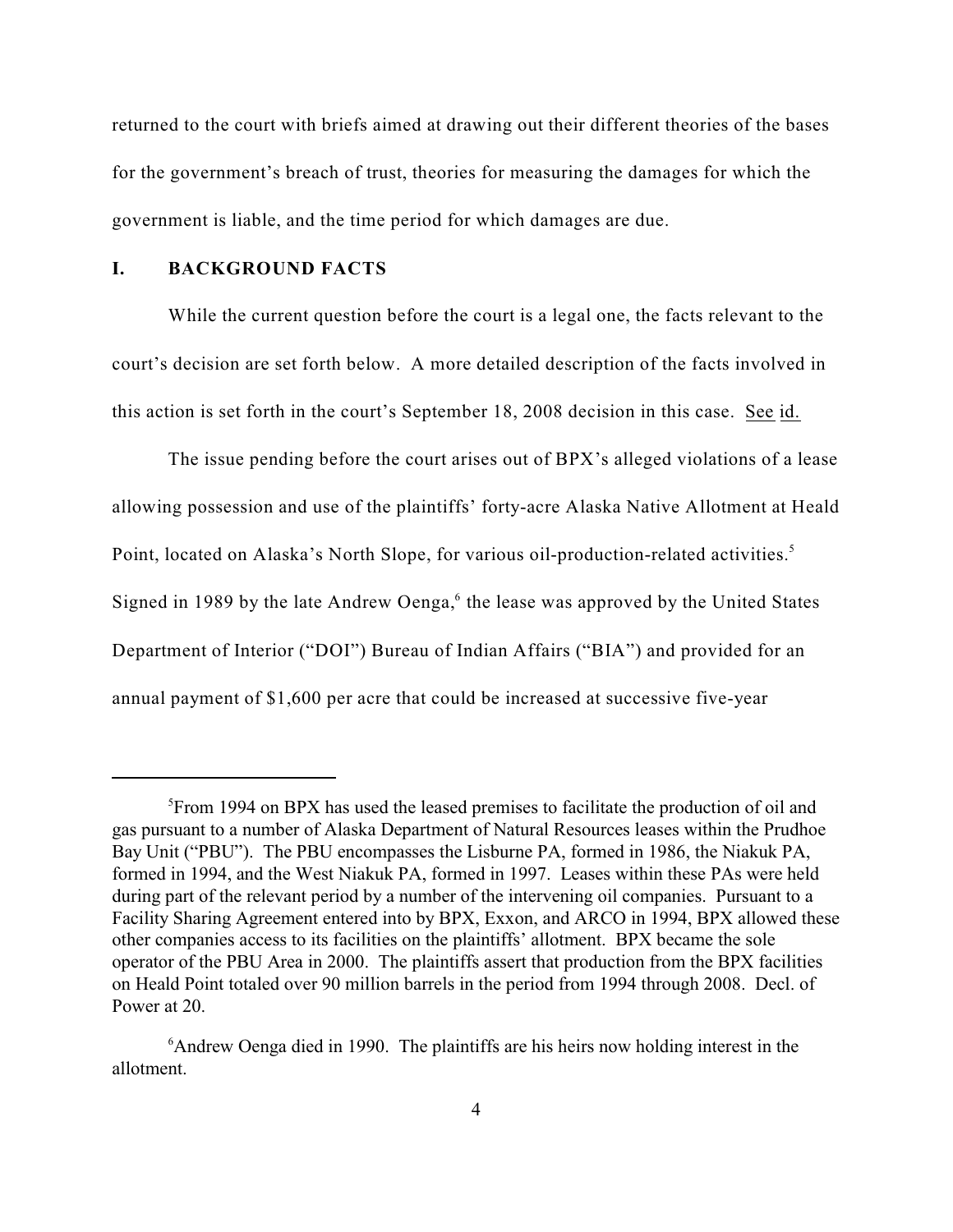intervals based on a periodic BIA appraisal.<sup>7</sup> A 1994 amendment to the lease changed the interval for appraisals from five to four years. Accordingly, appraisals have been conducted in 1993, 1997, 2001, 2005, and 2009. Under the 1994 amendments, BPX also secured access to the plaintiffs' entire forty-acre allotment. The lease was amended again in 1995, making BIA the sole source of contact with BPX regarding matters arising out of the lease agreement, thereby prohibiting the plaintiffs from directly contacting BPX.

In 1994, BPX entered into a facility sharing agreement with Exxon and ARCO, which provided Exxon and ARCO with a drilling and manifold slot to be used for oil production at the Heald Point drillsite.<sup>8</sup> From that time on, Exxon and ARCO, and later BPX, used the plaintiffs' allotment to facilitate oil and gas production from the Lisburne PA.

While the plaintiffs filed the present suit on June 30, 2006, they maintain that it was not until 2007, during the discovery phase of this case, that they learned of the intervenors' production from the Lisburne PA that is now at issue. After learning of this production, the plaintiffs wrote to BIA on June 4, 2007 demanding that the government give notice to the tenant by June 18, 2007 that it was in violation of the lease and was to stop use of the property. The letter also demanded that the government collect damages

 $\textsuperscript{7}$ Initially, BPX leased only ten of the allotment's forty acres. As the number of acres leased by BPX increased, total lease payments rose accordingly.

<sup>&</sup>lt;sup>8</sup>It is not disputed that the drill slots were placed in an area BPX had filled to raise previously-submerged, state-owned lands. Oil pumped through drill slots on this filled area was then piped across portions of the plaintiffs' allotment.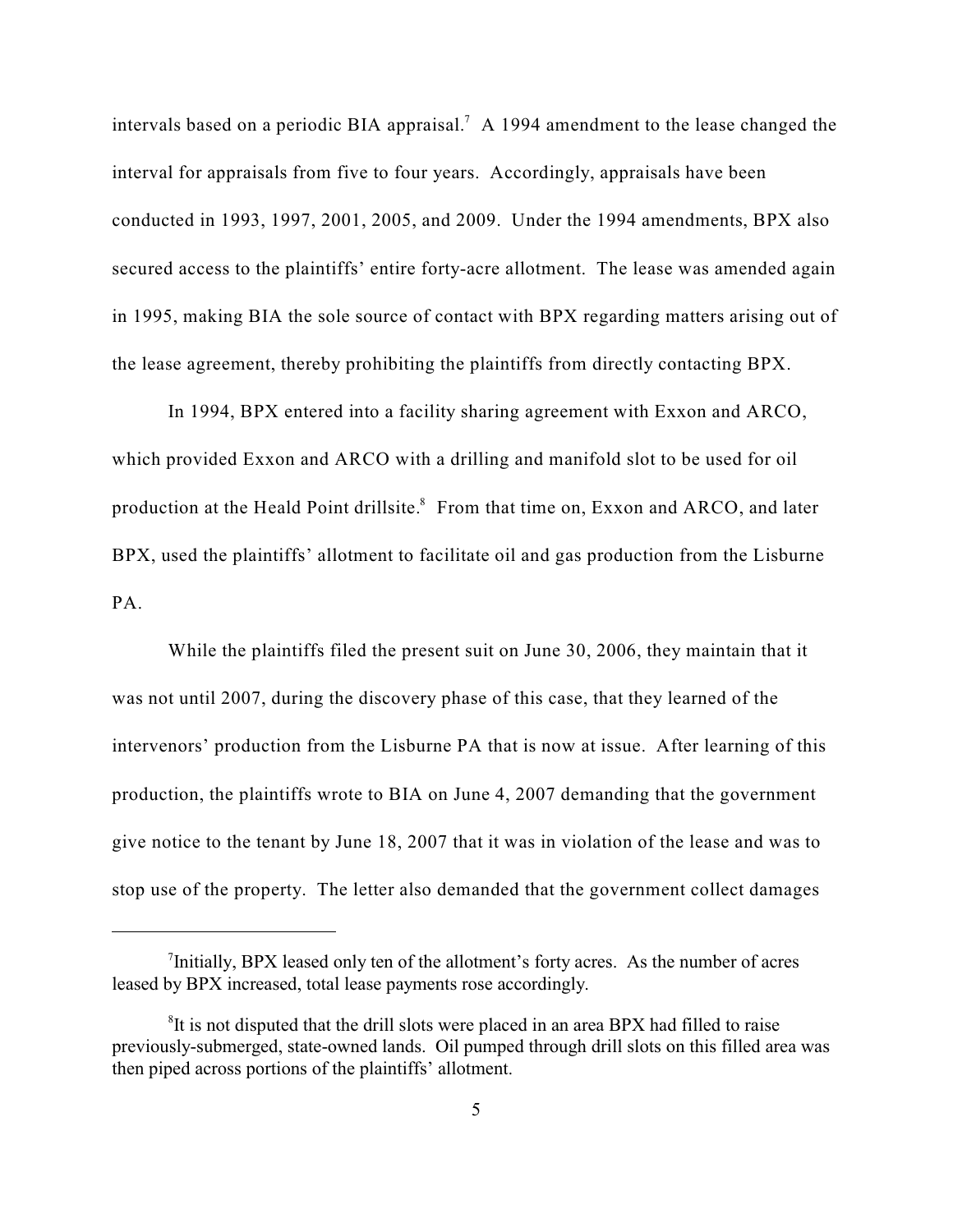for BPX's past lease violations. It is undisputed that the government did not take this action. The plaintiffs filed their Second Amended Complaint on June 17, 2007, containing the claim arising from the intervenors' Lisburne PA activities now at issue. Production from the Lisburne PA stopped on October 1, 2008, shortly after this court's issuance of its September 18, 2008 opinion declaring such production to be outside the scope of the lease between the plaintiffs and BPX.

## **II. DISCUSSION**

#### **A. Standard of Review**

Summary judgment is appropriate when "the pleadings, the discovery and disclosure materials on file, and any affidavits show that there is no genuine issue as to any material fact and that the movant is entitled to judgment as a matter of law." $9$  R. Ct. Fed. Cl. 56(c)(1); see also Anderson v. Liberty Lobby, Inc., 477 U.S. 242, 247-48 (1986);

<sup>&</sup>lt;sup>9</sup>As the court discussed with the parties during the oral argument on the issues now before the court, the court will not rule on the plaintiffs' specific damage claims based on the expert affidavits submitted by the plaintiffs until the legal questions regarding the source and scope of the trust responsibility and theories of damages are set. Therefore, consideration of the plaintiffs' inclusion of various affidavits of economic and engineering experts opining on the precise methodology proper for determining damages in this case is premature at this point in the proceedings. Summary judgment is inappropriate for issues that may "ultimately turn on the credibility of witnesses." Leggett & Platt, Inc. v. Hickory Springs Mfg. Co., 285 F.3d 1353, 1362 (Fed. Cir. 2002) (citing Anderson v. Liberty Lobby, Inc., 477 U.S. 242, 255 (1986); Fed. R. Civ. P. 56 advisory committee's note (1963 Amend.) ("Where an issue as to a material fact cannot be resolved without observation of the demeanor of witnesses in order to evaluate their credibility, summary judgment is not appropriate.")); see also Ferring B.V. v. Barr Labs., Inc., 437 F.3d 1181, 1192 n.13 (Fed. Cir. 2006) ("Credibility . . . become[s] an issue once a party offers a declarant's testimony in support or in opposition to summary judgment.") While, such expert opinion may be appropriate and relevant at trial, it is neither appropriate nor relevant at this stage.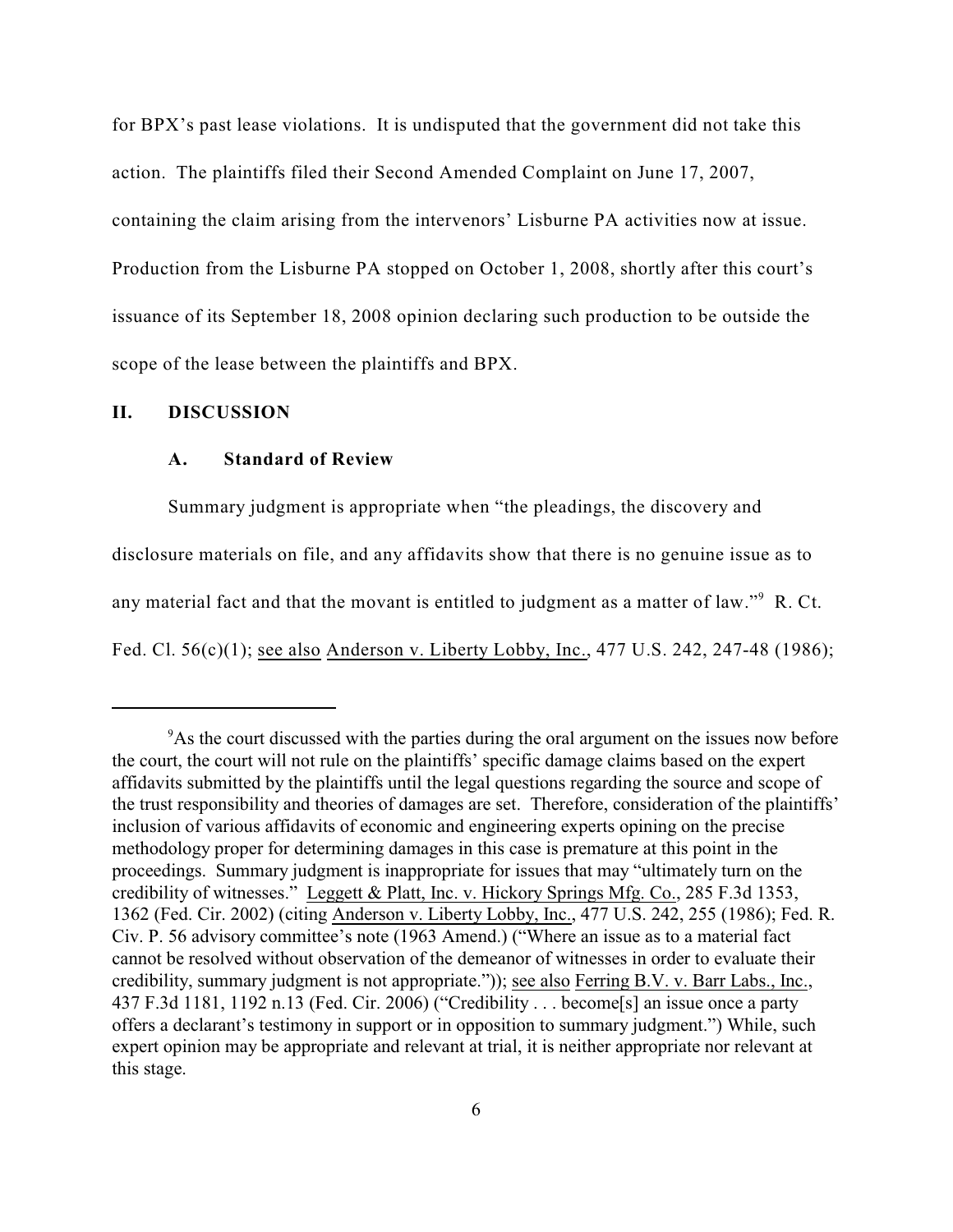Casitas Mun. Water Dist. v. United States, 543 F.3d 1276, 1283 (Fed. Cir. 2008); Telemac Cellular Corp. v. Topp Telecom, Inc., 247 F.3d 1316, 1323 (Fed. Cir. 2001) (citation omitted). Questions of law are particularly appropriate for summary judgment. Dana Corp. v. United States, 174 F.3d 1344, 1347 (Fed. Cir. 1999).

### **B. The Source and Scope of the Government's Trust Responsibility**

In order to determine whether damages may be appropriate as compensation for the government's breach of its trust responsibilities and, if so, what measure should be used to calculate damages, the court must first examine the source and scope of the government's trust responsibility in this case. This involves consideration of the regulatory and lease provisions creating the trust relationship between the plaintiffs and the government and what acts or failures of the government constituted a breach of the duties within that trust relationship.

### 1. Introduction

It is well-settled that to determine the source and scope of the government's trust responsibility, the court must look to the substantive source of law that establishes specific fiduciary or other duties. United States v. Navajo Nation, 537 U.S. 488, 506 (2003) ("Navajo I") ("[A] Tribe must identify a substantive source of law that establishes specific fiduciary or other duties, and allege that the Government has failed faithfully to perform those duties. . . . [The court's] analysis must train on specific rights-creating or duty-imposing statutory or regulatory prescriptions"); see also United States v. Navajo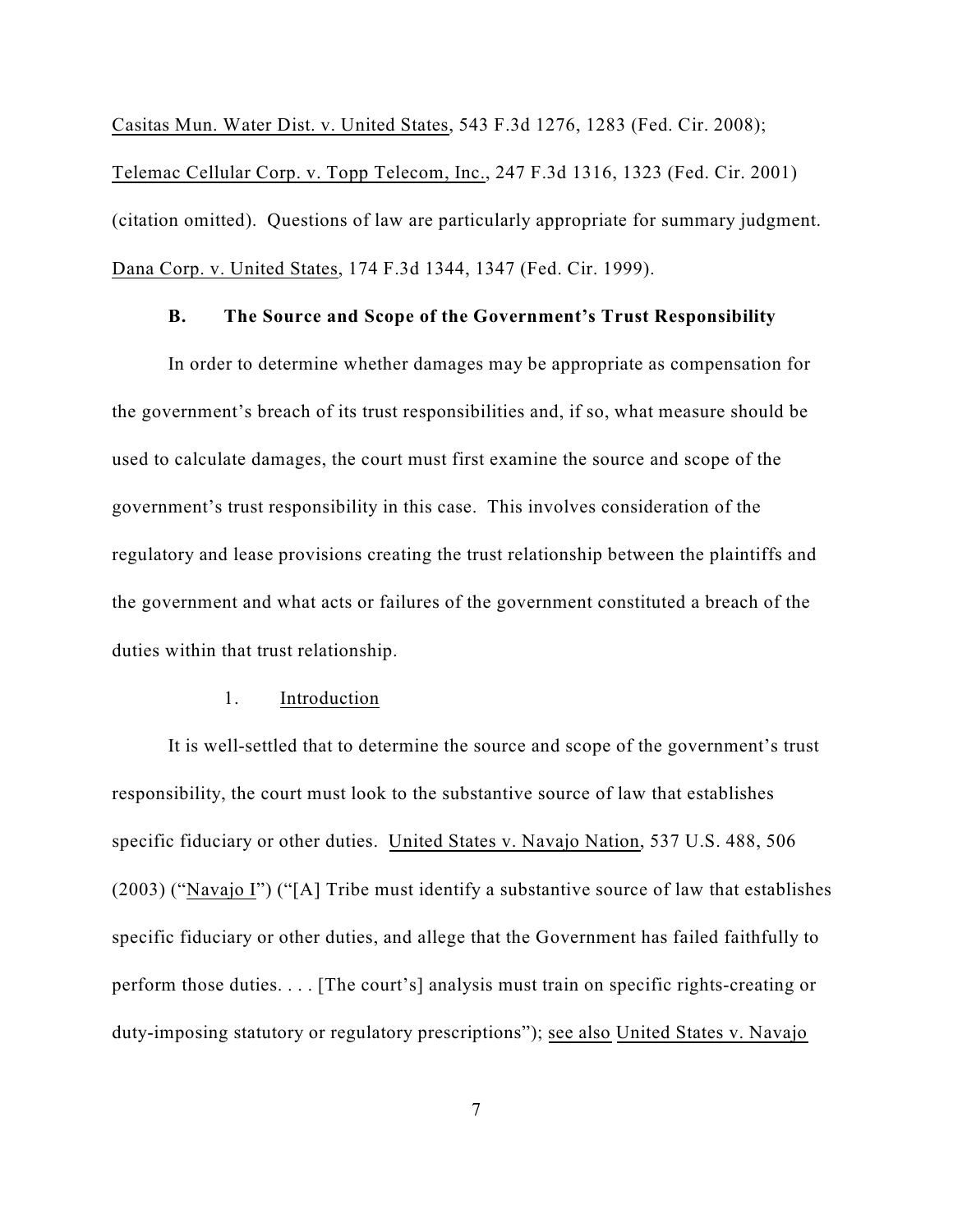Nation, 129 S. Ct. 1547, 1558 (2009) ("Navajo II"); United States v. White Mountain Apache Tribe, 537 U.S. 465, 473-74 (2003). Here, the plaintiffs argue that the BPX lease language imposed a duty upon the government to monitor and enforce the Oengas' lease. Alternatively, the plaintiffs assert that the DOI regulations contained in 25 C.F.R. Part 162 include a duty to monitor and ensure compliance with the lease.

The government counters that neither the BPX lease nor the relevant regulations created a duty on the part of the government to monitor or ensure compliance with the BPX lease. Rather, the government contends that the only breach of its trust duties stemmed from its failure to respond when BPX's breach of the lease was brought to the government's attention in June 2007. Because BPX stopped producing oil from the Lisburne PA in 2008, the government argues that the plaintiffs are entitled only to de minimus damages.<sup>10</sup>

Each of these contentions will be examined in turn.

# 2. The lease between the plaintiffs and BPX does not impose any specific trust obligation to monitor or ensure compliance with the lease.

The plaintiffs argue that lease ¶¶ 8, 30, and 34 imposed fiduciary duties upon the United States to monitor BPX's use of the leased property and to ensure compliance with the terms of the lease. Lease ¶ 8 provides the remedies available for violations of the lease after notice and opportunity to cure, providing that the lessor may "re-enter, re-let,

 $10$ <sup>10</sup>The intervenors have also filed briefs in support of the government's position.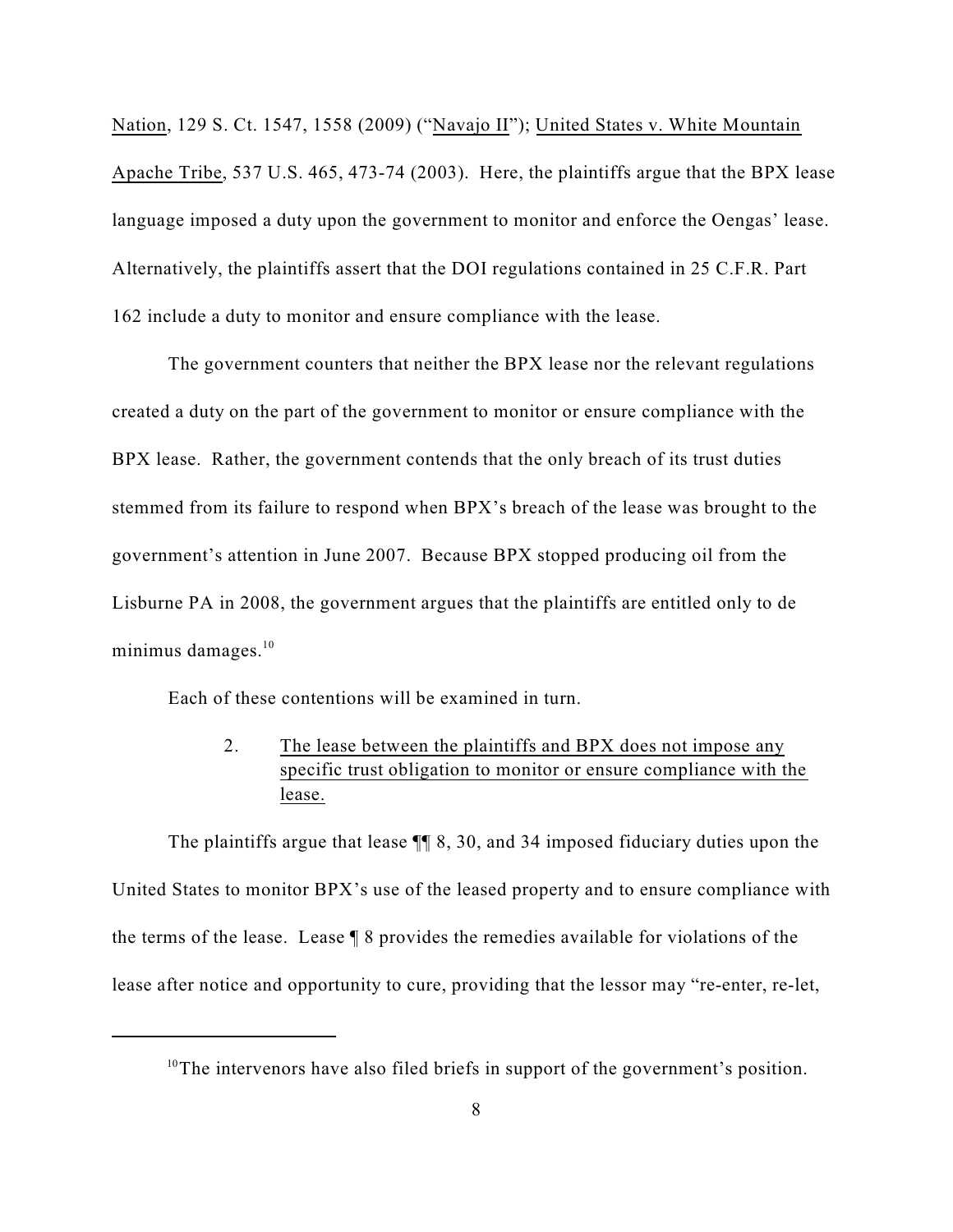evict, terminate the Lease Agreement or recover rents or any other remedy he has under law." Lease ¶ 8. Paragraph 30 provides that BPX's lease obligations run to the United States as well as to the lessor. Lease ¶ 30. Paragraph 34, which was added by lease amendment in 1995, designates BIA as the "sole contact with Lessees for any and all matters arising out of this Lease Agreement . . . . Lessors agree that they will under no circumstances contact the Lessee . . . ." Lease ¶ 34. The government argues that none of these lease provisions can be fairly read to impose an independent duty on the part of the government to monitor and ensure compliance with the lease.

The court agrees with the government and finds that there is no support for the plaintiffs' claim that these lease provisions in and of themselves created an affirmative duty on the part of the government to monitor and then ensure compliance with the lease. Paragraph 8 provides the lessor with options once a breach of the lease has been discovered, but imposes no duty upon the government to discover breaches that might give rise to the exercise of one of these options. Paragraph 30 provides that the lease obligations run to the United States, yet it does not suggest any obligations running from the United States to the lessor. Paragraph 34, while helpful in establishing the context of the Oenga heirs' dealings with the intervenor, does not on its own create any affirmative duty on the part of the government to monitor the lease and then enforce its terms. The court agrees that ¶ 34 does elevate the BIA's duties in the sense that it requires BIA to act as an intermediary between the parties to the lease; however, it imposes no duty on BIA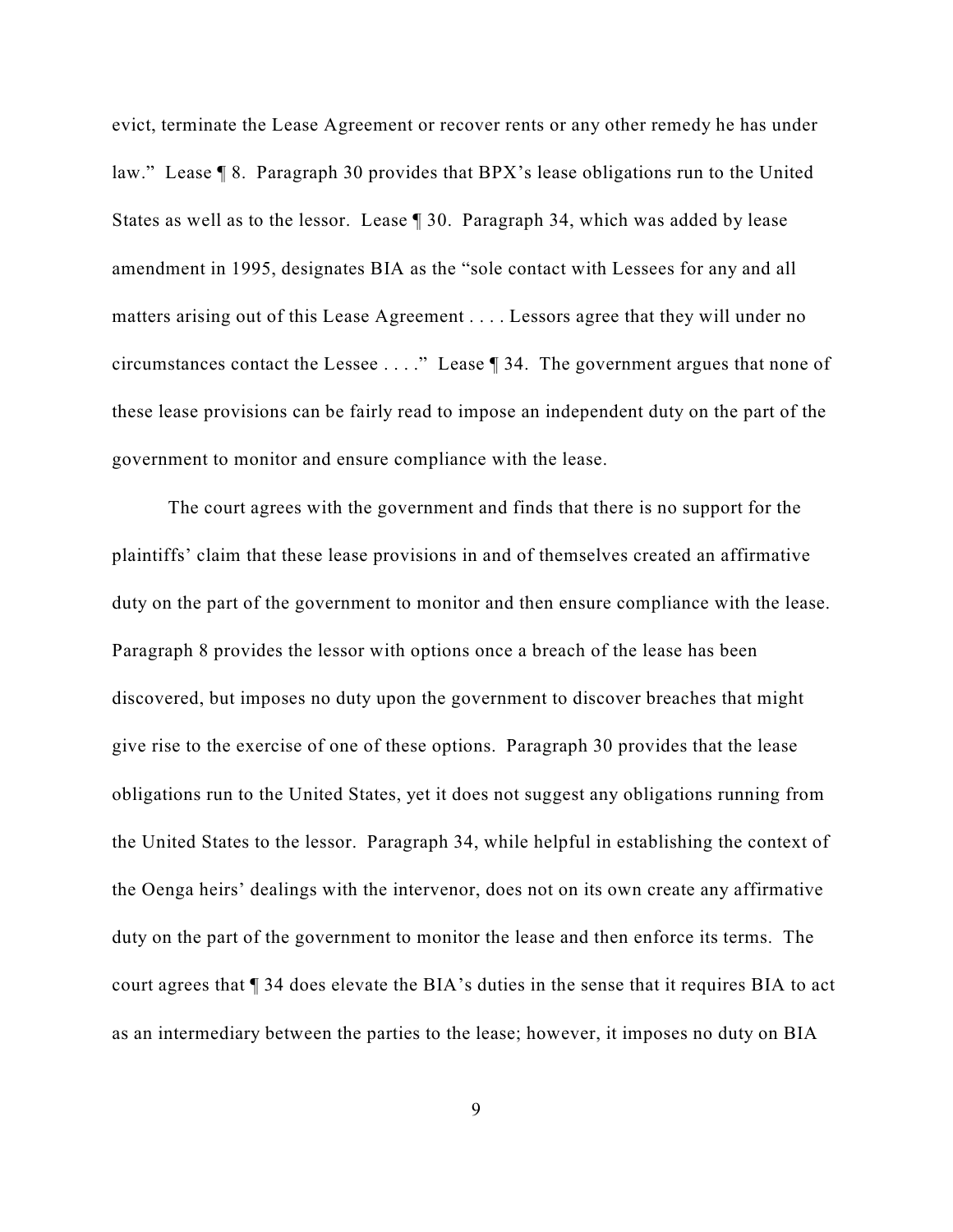to actively monitor or manage the use of the allotment. Thus, the plaintiffs have not identified any lease provisions imposing specific duties upon the United States to independently monitor and ensure compliance with the lease.

# 3. The pre-2001 regulations did not impose any specific trust obligation to monitor or ensure compliance with the lease.

The plaintiffs point to a number of regulations they claim establish a source of the government's trust obligations. Some of these regulations were in place in 1994 when the plaintiffs claim that BPX began to violate the lease and the government first failed to fulfil its trust duties. Other regulations, however, were not promulgated until 2001 and did not impose any duty upon the government until that time. The plaintiffs claim that the earlier regulations, when read in concert with the provisions of the lease identified above, imposed a trust duty to monitor and manage the lease. In particular, the plaintiffs have identified two regulations in effect prior to 2001: 25 C.F.R. § 162.5(b) required that all leases of Indian allotments be set at not less than "fair annual rental"; § 162.8 required the lease to "provide for periodic review" of the lease, considering "the equities involved," including "economic conditions at the time . . . ." 25 C.F.R. §§ 162.5(b), 162.8 (1982). Citing the court's previous statement that the "responsibilities set forth in 25 C.F.R. . . . are bolstered where, as here, the government assumed sole responsibility for contacting BPX regarding 'any and all matters arising out of this Lease Agreement,'" Oenga, 83 Fed. Cl. at 623 n.73, the plaintiffs argue that in combination with the obligations they assert are created by the lease, these provisions imposed a duty on the United States to monitor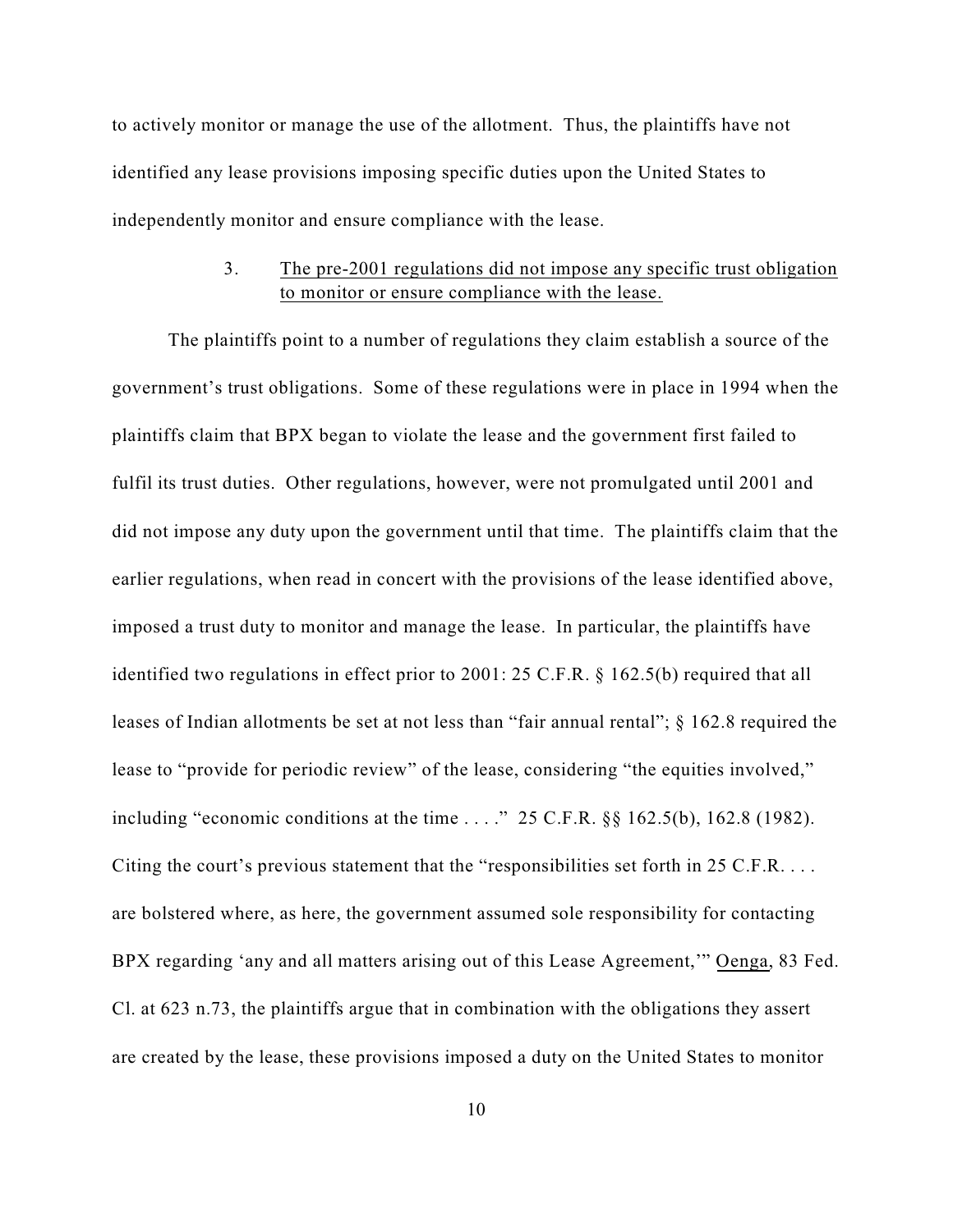and manage the plaintiffs' lease beginning in 1994. In response, the United States argues that the only obligation created by these pre-2001 regulations was to respond once a lessor provided notice to the government that the lease was being violated. In particular, the government points to 25 C.F.R. § 162.14, which provided:

Upon a showing satisfactory to the Secretary that there has been a violation of the lease or the regulations in this part, the lessee shall be served with written notice setting forth in detail the nature of the alleged violation and allowing him ten days from the receipt of the notice in which to show cause why the lease should not be cancelled.

25 C.F.R. § 162.14 (1982). The government argues that under this regulation, the government was only obligated to act after notice.

The court agrees with the defendant that federal regulations did not impose upon BIA a duty to monitor or manage leases such as the plaintiffs' prior to the 2001 amendments. The two sections identified by the plaintiffs, 25 C.F.R. §§ 162.5, 162.8, are not on point. Section 162.5 merely established a duty that the BIA may set rent for a leased property at no less than fair annual rental. It does not address monitoring for lease violations. See 25 C.F.R. § 162.5 (1982). Similarly, § 162.8 established that the lease must provide for periodic inspections and evaluations of the equities to ensure fair annual rental. It also does not address monitoring for lease violations. See 25 C.F.R. § 162.8 (1982).

Moreover, this view was confirmed by the Federal Circuit in Brown v. United States, 86 F.3d 1554 (Fed. Cir. 1996), wherein the Circuit found that while BIA had a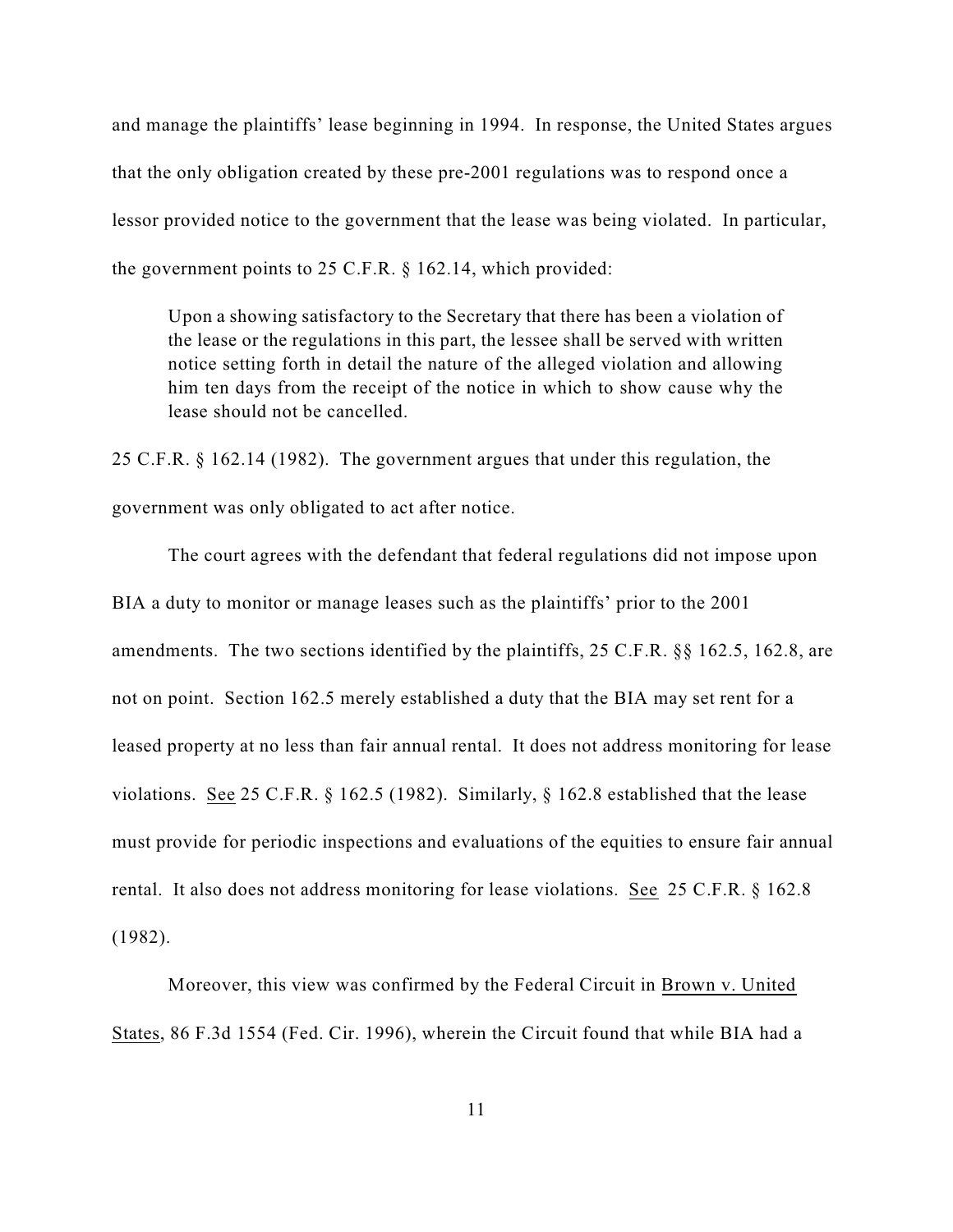duty to act once Indian landowners called lease violations to the Secretary's attention, "there is no suggestion in the regulations that [the Secretary] monitor a lessee's compliance with the lease or take any other active management role." Brown, 86 F.3d at 1565. The plaintiffs' contention that their case is distinguishable from Brown, on the grounds that the provisions in their lease impose different obligations, is without merit. As discussed above, the lease provisions noted by the plaintiffs were not sufficient to establish a duty to monitor or manage the leased property.

The court therefore finds that the government did not have a trust responsibility to monitor and ensure compliance with the plaintiffs' lease under the regulations in effect before new regulations were promulgated on January 22, 2001, either alone or in combination with the lease.<sup>11</sup>

# 4. The regulations promulgated in January 2001 created, for the first time, a duty to monitor and ensure compliance with leases and to take corrective action once aware of a lease violation.

i. The government had a duty to monitor.

The plaintiffs argue that the regulations promulgated on January 22, 2001<sup>12</sup> imposed a duty on the government to monitor and ensure compliance with the plaintiffs' lease. They point specifically to 25 C.F.R. § 162.108(b), which requires that BIA "ensure

 $11$ <sup>The</sup> government did, of course, have a trust obligation to take appropriate action once it received actual notice of the lease violation from the plaintiffs, which the parties agree did not occur until June 2007.

<sup>&</sup>lt;sup>12</sup>These regulatory changes were effective March 23, 2001. 66 Fed. Reg. 7068 (Jan. 22, 2001).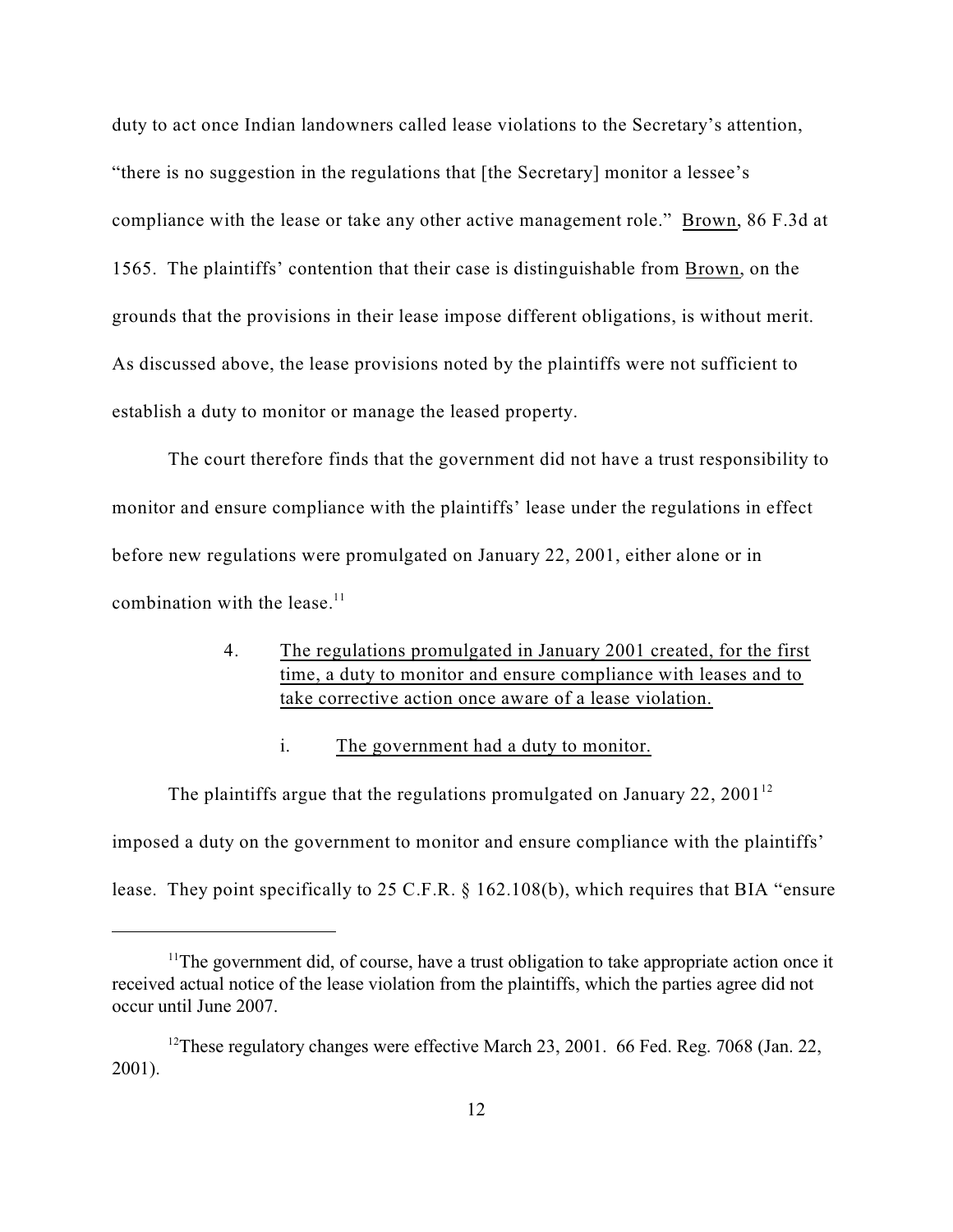that tenants comply with the operating requirements in their lease through appropriate inspections and enforcement actions as needed to protect the interests of the Indian landowners"; § 162.617(a), which allows BIA to enter the leased property to "ensure that the tenant is in compliance with the operating requirements of the lease";  $\S$  162.617(b), which states that BIA will "initiate an appropriate investigation" if notified of a lease violation; § 162.618, which requires BIA to send notice of the violation of the tenants; and § 162.619, which lists BIA's responsibilities in the situation when, after notice, the tenant has not cured its violation. 25 C.F.R. §§ 162.108(b), 162.617(a), 162.617(b), 162.618, 162.619 (2001). The plaintiffs argue that these regulations impose a duty on the government to act without notice from the landowner to conduct inspections and ensure compliance with the Oenga heirs' lease.

The government asserts that these regulations should not be read to impose an affirmative duty on the part of the government to monitor or ensure compliance with BIA-approved leases. In support, the defendant argues that nowhere in the regulatory history is there evidence of any intent to create new fiduciary duties with the promulgation of 2001 amendments to the 25 C.F.R. Part 162 regulations. The government argues that in such circumstances no new trust duties should be implied.

The court agrees with the plaintiffs that some of the 2001 regulatory provisions identified did change the trust relationship and did impose a new duty on the government to monitor and ensure compliance with the BIA-approved lease. First, the plain language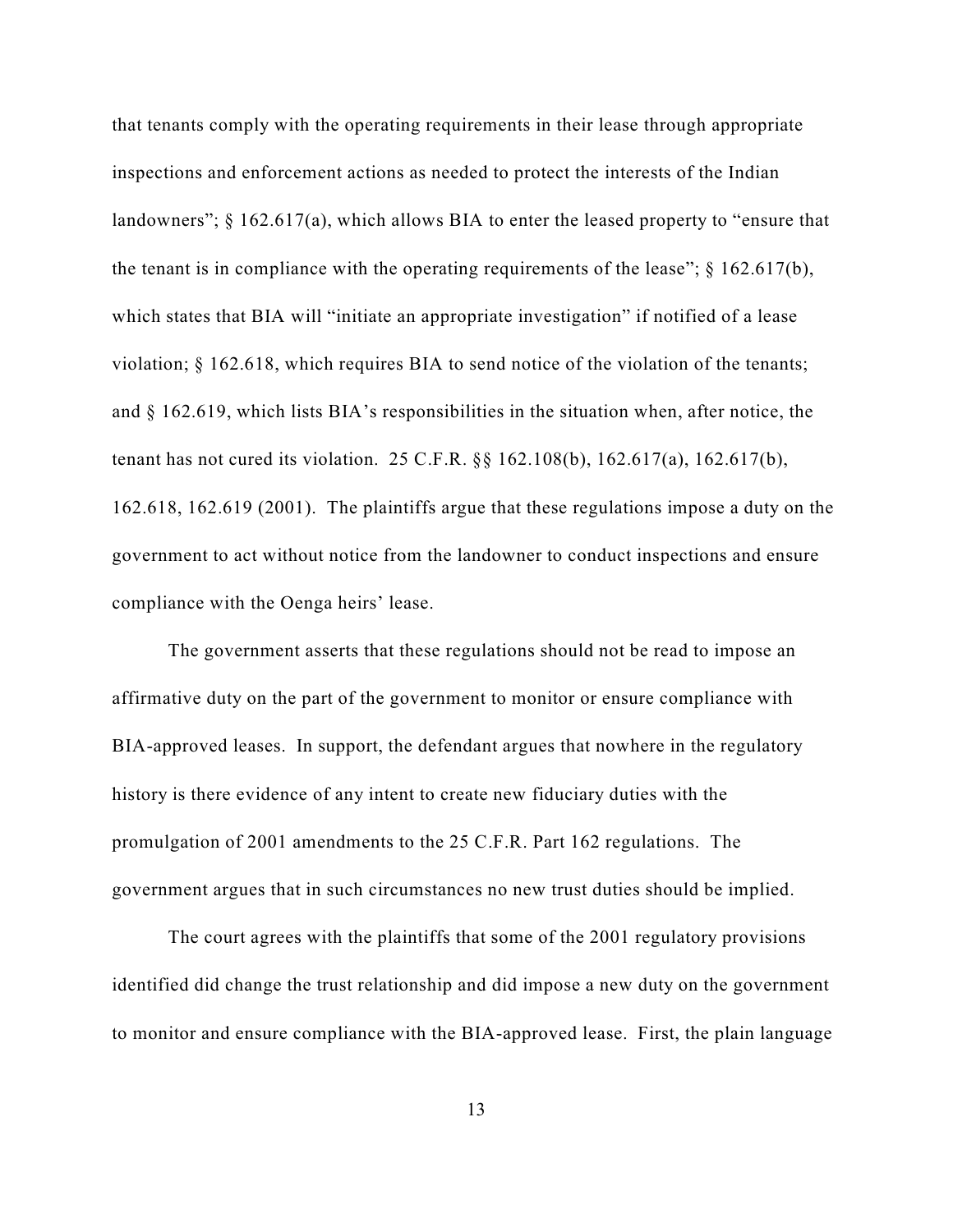of 25 C.F.R. § 162.108(b) imposes this duty:

[BIA] will ensure that tenants comply with the operating requirements of the lease through appropriate inspections and enforcement actions as needed to protect the interests of the Indian landowners and respond to concerns expressed by them. We will take immediate action to recover possession from trespassers operating without a lease, and take other emergency action as needed to preserve the value of the land.

25 C.F.R. § 162.108(b) (2001) (emphasis added). The government suggests that this

provision merely provides for a government duty to initiate inspections and enforcement actions after it has been notified of a lease violation. The government's reading does not comport with the plain language of the regulation, as it disregards the promise to "protect the interests of the Indian landowners" independent of the promise to "respond to concerns expressed by them."<sup>13</sup>

 $13$ <sup>13</sup>The government's citation of a proposed rulemaking notice does not support its contention that these regulations impose no such duty to monitor. The section of the notice quoted in the government's brief does indeed lay out proposed procedures for responding to a tenant's breach of lease. See 65 Fed. Reg. 43874-01 (July 14, 2000). That this quoted language does not mention a duty to monitor and manage Indian landowner leases is inapposite to finding such a duty. First, as the plaintiffs point out, the language quoted is from a proposed rulemaking that was never adopted, and is thus entitled to no deference. Tedori v. United States, 211 F.3d 488, 492 (9th Cir. 2000) (citing In re AppleTree Mkts, Inc., 19 F.3d 969, 973 (5th Cir. 1994) ("proposed regulations are entitled to no deference until final"); LeCroy Research Sys. Corp. v. Comm'r, 751 F.2d 123, 127 (2d Cir. 1984) ("Proposed regulations are suggestions made for comment; they modify nothing")). While similarities between the proposed and adopted versions exist, differences are present. Explanation in the final rule promulgated on January 22, 2001 states that the BIA, in response to comments following the proposed rulemaking notice, "strengthened the provisions for the BIA's enforcement of leases and permits on trust and restricted lands." 66 Fed. Reg. 7068 (Jan. 22, 2001) (emphasis added); see also 66 Fed. Reg. 7079 (Jan. 22, 2001). Second, the language the government quotes from the proposed rulemaking simply sets forth procedures for BIA to follow once a breach is noted. While certain sections in the final rule set forth these post-discovery procedures, § 162.108(a) established an independent duty for BIA to take steps to discover such violations.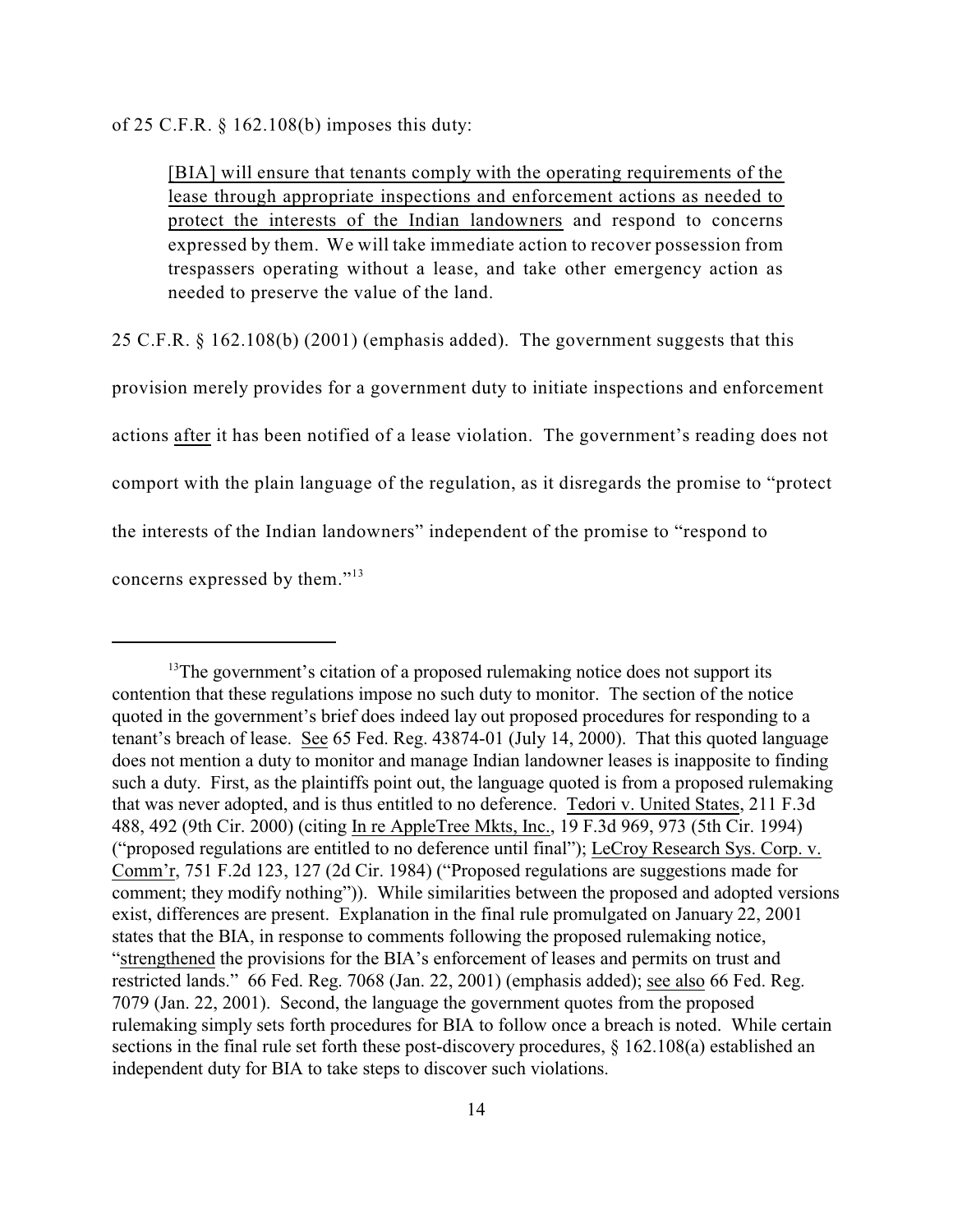25 C.F.R. § 162.617(a) reinforces this conclusion. Under § 162.617(a), BIA is given the authority to "enter the leased premises . . . to protect the interests of the Indian landowners and ensure that the tenant is in compliance with the operating requirements of the lease." 25 C.F.R. § 162.617(a) (2001).

Finally, contrary to the government's contentions that the regulations only require an obligation to act after notice, there are separate regulations that govern in circumstances in which the government is given notice by the landowner. See 25 C.F.R. § 162.618 (2001). These regulations would be redundant if the above-cited provisions also only triggered a duty to act after notice. The court must read the regulations to give meaning to all provisions. Kyocera Wireless Corp. v. Int'l Trade Comm'n, 545 F.3d 1340, 1356 (Fed. Cir. 2008) (citing TRW Inc. v. Andrews, 534 U.S. 19, 31 (2001) ("It is a cardinal principle of statutory construction that a statute ought . . . to be so construed that . . . no clause, sentence, or word shall be superfluous . . . ." (internal quotations removed)). Based on the foregoing, the court concludes that the government, after March 2001, had an independent trust duty to monitor the plaintiffs' lease to discover and stop lease violations.

## ii. Once the government learns of a violation, either on its own or after notice, it must take action.

25 C.F.R. § 162.618 governs the government's trust obligation once the government has determined that a lease has been violated: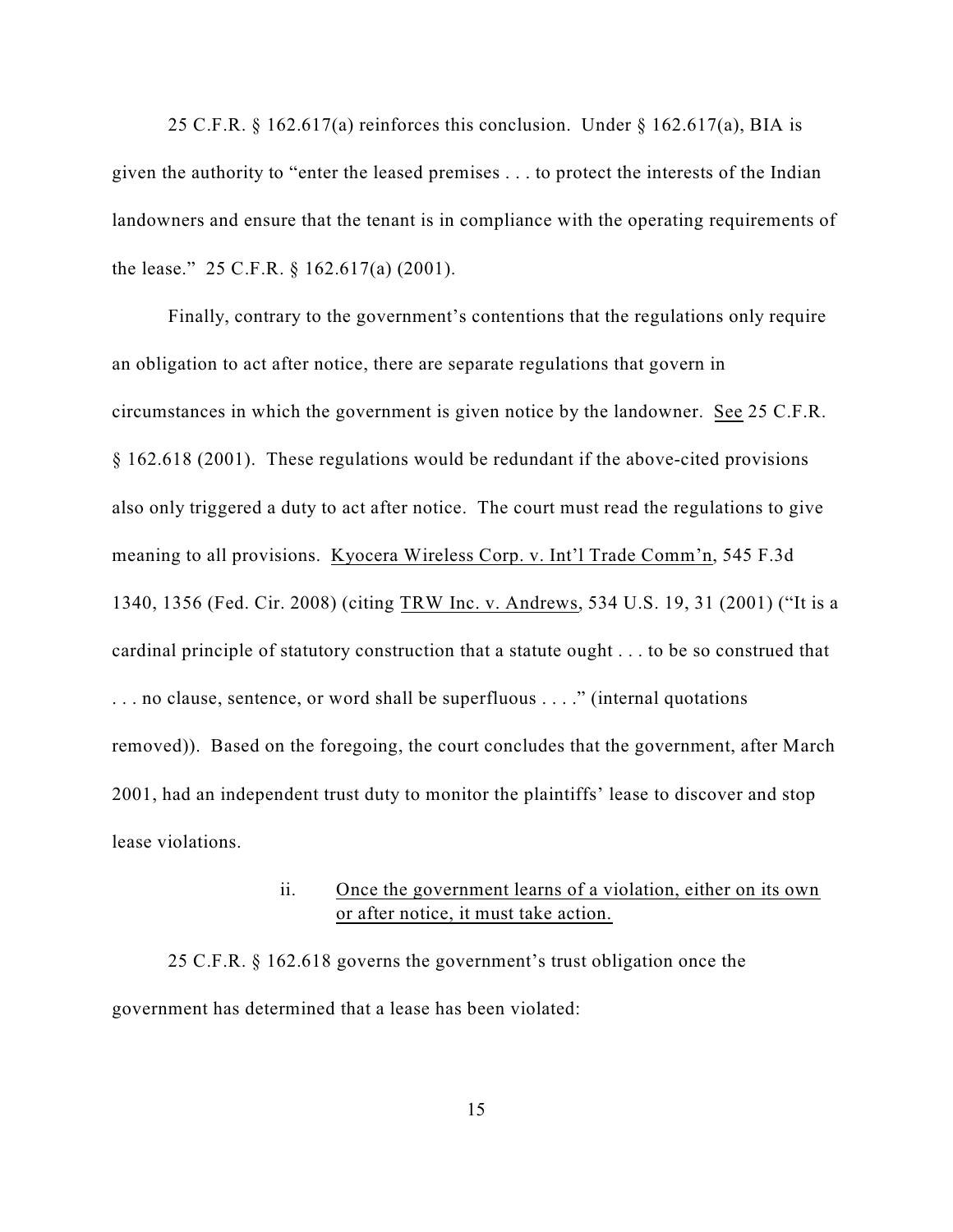(a) If  $we^{14}$  determine that a lease has been violated, we will send the tenant and its sureties a notice of violation within five business days of that determination. . . .

(b) Within ten business days of the receipt of a notice of violation, the tenant must:

(1) Cure the violation and notify us in writing that the violation has been cured;

(2) Dispute our determination that a violation has occurred and/or explain why we should not cancel the lease; or

(3) Request additional time to cure the violation.

25 C.F.R. § 162.618 (2001). Section 162.619 sets forth the BIA's responsibilities after

giving notice to the tenant in breach:

(a) If the tenant does not cure a violation of a lease within the requisite time period,

we will consult with the Indian landowners, as appropriate, and determine whether:

(1) The lease should be canceled by us under paragraph (c) of this section and §§ 162.620 through 162.621 of this subpart;

(2) We should invoke any other remedies available to us under the lease, including collecting on any available bond;

(3) The Indian landowners wish to invoke any remedies available to them under the lease; or

(4) The tenant should be granted additional time in which to cure the violation.

(b) If we decide to grant a tenant additional time in which to cure a violation, the tenant must proceed diligently to complete the necessary corrective actions within a reasonable or specified time period from the date on which the extension is granted.

(c) If we decide to cancel the lease, we will send the tenant and its sureties a cancellation letter within five business days of that decision. The cancellation letter must be sent to the tenant by certified mail, return receipt requested. We will also provide actual or constructive notice of a cancellation decision to the Indian landowners, as appropriate. The cancellation letter will:

(1) Explain the grounds for cancellation;

(2) Notify the tenant of the amount of any unpaid rent, interest charges, or late payment penalties due under the lease;

(3) Notify the tenant of its right to appeal under part 2 of this chapter,

 $144$  We" refers to BIA throughout.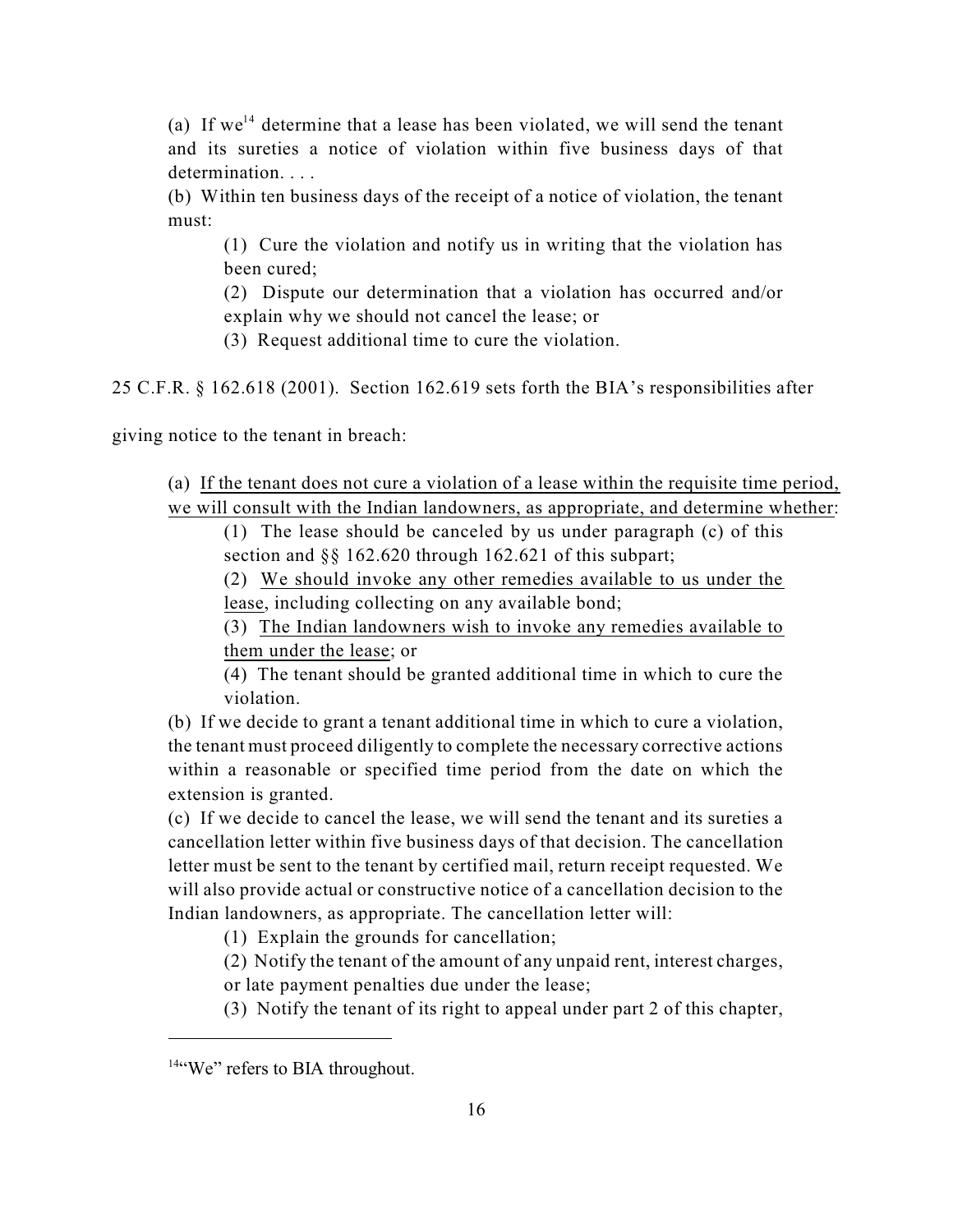as modified by §162.620 of this subpart, including the amount of any appeal bond that must be posted with an appeal of the cancellation decision; and

(4) Order the tenant to vacate the property within 30 days of the date of receipt of the cancellation letter, if an appeal is not filed by that time.

25 C.F.R. § 162.619 (2001) (emphasis added).

With regard to "remedies available ... under the lease,"  $\S$  162.619(a)(2), (3), the

plaintiffs' lease provides the following:

If the Lessee should fail to perform or to comply with any term or condition of this Lease Agreement, the Lessor, after written notice giving the [Lessee] a ten (10) day period within which to respond, may pursue his rights to reenter, re-let, evict, terminate the Lease Agreement, or recover rents or any other remedy he has under law. Lessee shall be given a reasonable time to cure such default or breach.

Lease ¶ 8 (emphasis added). The lease further provides:

Lessors hereby designate and appoint the BIA, acting by and through [the Arctic Slope Native Association ("ASNA")], to be their sole contact with Lessees for any and all matters arising out of this Lease Agreement or any amendment thereto. Lessors agree that they will under no circumstances contact the Lessee in person or by telephone, facsimile, electronic mail, United States mail, courier service, or any other means. If Lessors contact Lessees, Lessees shall be []under no obligation to respond to Lessors['] contacts and shall refer all such contacts to ASNA or the BIA.

Lease ¶ 34. Together, these regulations imposed a duty on the government to enforce the plaintiffs' lease and to pursue other appropriate remedies against BPX on behalf of the plaintiffs based its agreement to serve as the sole contact for all matters arising out of the lease. However, even if the plaintiffs were solely responsible for initiating an action to recover damages from BPX, in light of ¶ 34 of the lease, the government, by failing to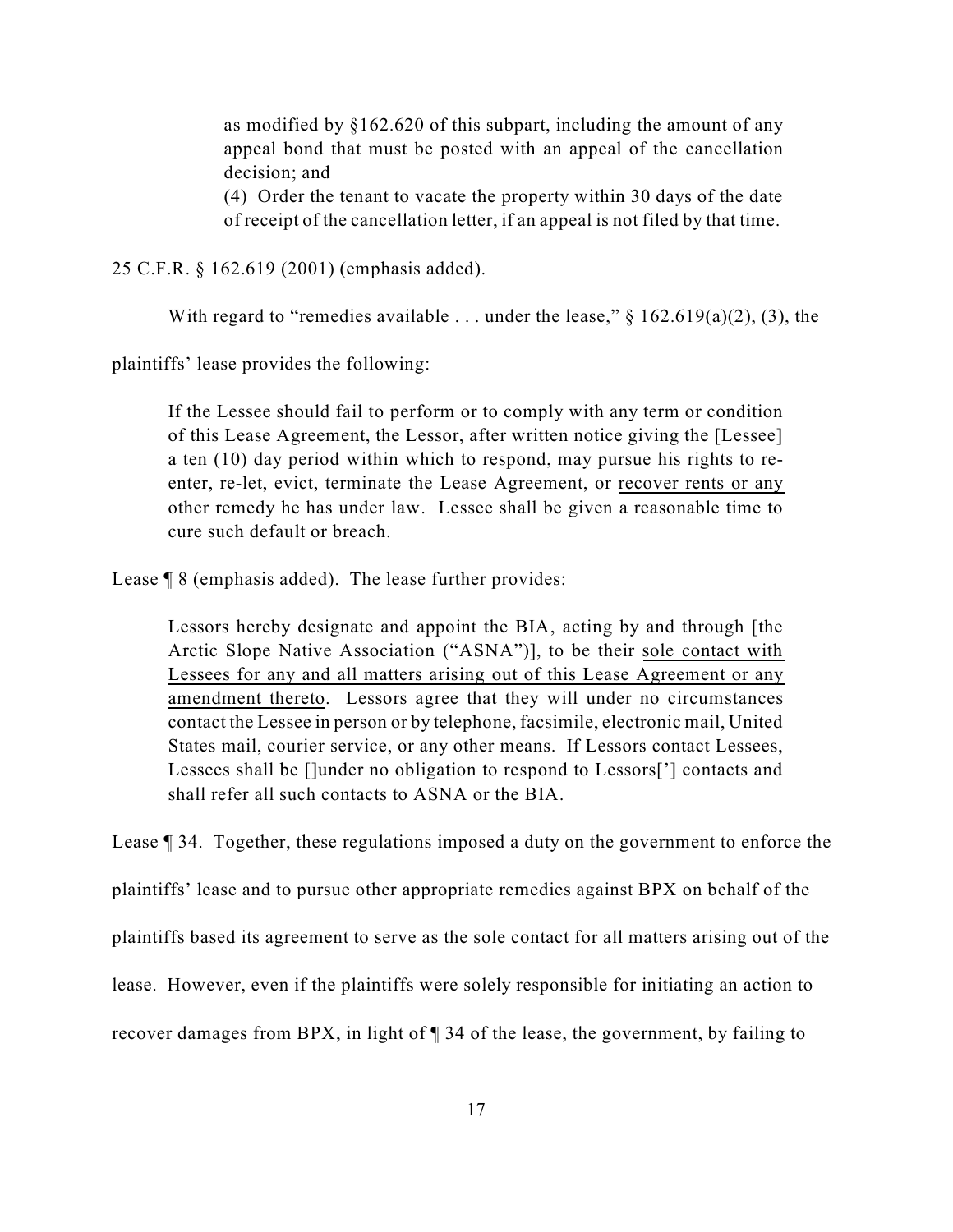notify the plaintiffs of the breach and provide them with the option of pursuing BPX, breached its trust responsibility.

> iii. The government is liable for breaching its trust responsibilities by failing to monitor the lease, discover the violation, and take appropriate remedial actions.

By not conducting the "appropriate inspections" required by 25 C.F.R. § 162.108(b) that should have revealed BPX's breach of the lease in connection with production from the Lisburne PA, the government breached its duty to "ensure that the tenant is in compliance" with the lease.<sup>15</sup> See 25 C.F.R.  $\S$ § 162.108(b), 162.617(a) (2001). Had the government fulfilled its trust obligations and discovered that BPX was exceeding the scope of the lease, the government would have the been required under § 162.618 to give BPX notice and the opportunity to cure its breach. Thereafter, if BPX refused to cure its breach, BIA would have needed to consult with the plaintiffs to determine which option provided by 25 C.F.R. § 162.619 to pursue. Further, the plaintiffs would then have had the right to have the government on their behalf pursue under ¶ 8 of the lease "any other remedy [the plaintiffs have] under law," including the right to recover damages for BPX's past lease violations during the previous years of production from the Lisburne  $PA.^{16}$  Lease  $\P$  8. As discussed above, in this case, the BIA

<sup>&</sup>lt;sup>15</sup> Certainly, when the government conducted its periodic reappraisals of the lease in 2001 and again in 2005, it had occasion to familiarize itself with activities taking place on the plaintiffs' allotment.

<sup>&</sup>lt;sup>16</sup>The plaintiffs additionally argue that BPX's use of the allotment for purposes exceeding the scope of the lease could be viewed as a trespass, triggering 25 C.F.R. § 162.106. The full text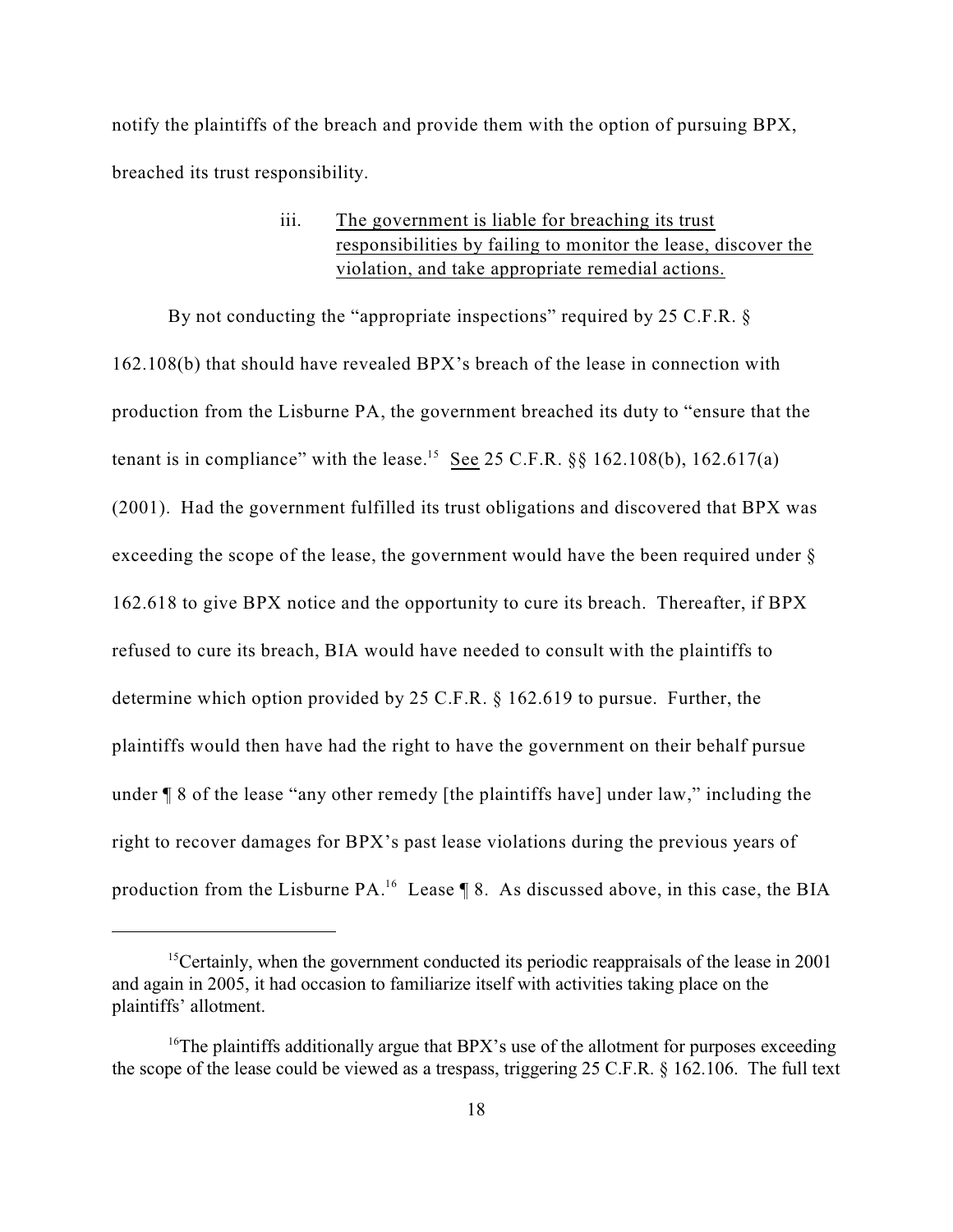assumed responsibility in ¶ 34 of the BPX lease to serve as the sole contact for all matters arising under the lease. In such circumstances, the government would have been required to act as the plaintiffs' representative in any action against BPX to recover damages. In addition, as noted above, even if the plaintiffs were obligated to initiate an action to recover damages from BPX, the government breached its trust responsibility by failing to notify the plaintiffs of the breach and provide them with an opportunity to pursue BPX.

of the regulation is as follows:

If a lease is required, and possession is taken without a lease by a party other than an Indian landowner of the tract, we will treat the unauthorized use as a trespass. Unless we have reason to believe that the party in possession is engaged in negotiations with the Indian landowners to obtain a lease, we will take action to recover possession on behalf of the Indian landowners, and pursue any additional remedies available under applicable law.

25 C.F.R. § 162.106(a) (2001) (emphasis added). The plaintiffs agree that they are not entitled to double damages for breach of trust based on both a breach of lease and trespass theory, but assert that the government also had a trust duty to stop trespassors on its allotment, including BPX once it used the allotment for production of Lisburne oil. The plaintiffs' argument that the government breached a trust duty to stop trespassers fails because BPX's use of the allotment for production from the Lisburne PA was a breach of its lease with the Oenga heirs, rather than a trespass. Under the 1994 lease amendment, BPX secured possession of the entire allotment. As such, BPX controlled one hundred percent of the allotment and the plaintiffs had no possessory interest. In such circumstances, activities related to Lisburne on the allotment could not have constituted a trespass, as the plaintiffs suffered no loss of possession. Black's Law Dictionary defines "trespass" as a "wrongful entry on another's real property," suggesting possession or entry without right. Black's Law Dictionary 1642 (9th ed. 2009). Regulatory provisions pertaining to trespass thus are inappropriate where possession is not at issue, particularly where adequate regulations exist addressing the context of a lease violation. The final rule notice for Part 162 supports the proposition that a breach of a lease is distinct from a trespass, as it states that "[BIA has] rejected the comments requesting that we treat non payment [of rent] as trespass, based on the availability of contract remedies prior to the cancellation of the lease." 66 Fed. Reg. 7081 (Jan. 22, 2001). Similarly, other breaches of lease should be treated as such and not as trespasses.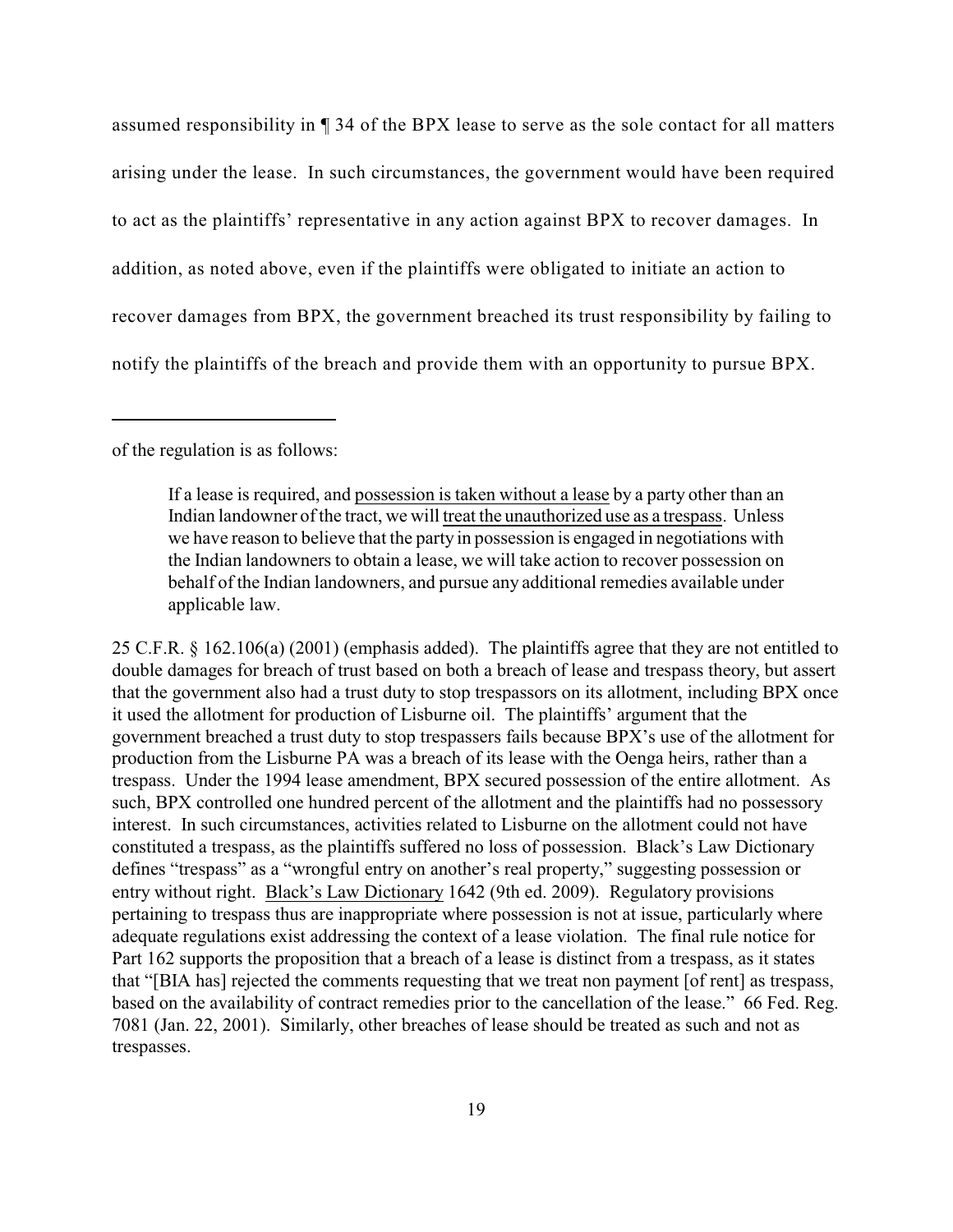Citing Creek Nation v. United States, 318 U.S. 629 (1943), the government contends that it cannot be liable for failure to bring suit on behalf of the plaintiffs to recover damages because the government is never required to bring suit on behalf of trustees. Based on Creek Nation, the government argues that the Secretary of the Interior has broad discretion in determining whether to bring suit against third parties on behalf of Tribes and therefore cannot be liable for breach of trust for failing to do so. The present case, however, is easily distinguishable from Creek Nation. In Creek Nation the Supreme Court found that there was no statutory or regulatory duty on the part of the government to affirmatively seek compensation for the Tribe against a trespassing railroad. See Creek Nation, 318 U.S. at 639-40. However, the plaintiff here has identified a lease and substantive regulations under 25 C.F.R. Part 162 imposing a non-discretionary duty on the government to obtain compliance with the plaintiffs' lease and seek damages. See United States v. Mitchell, 463 U.S. 206, 224 (1983) ("Mitchell II") (contrasting the limited trust relationship created by the General Allotment Act with fuller fiduciary responsibilities imposed by substantive statutes mandating government management of Indian-owned assets); Cherokee Nation of Oklahoma v. United States, 21 Cl. Ct. 565, 575-76 (1990) (distinguishing Mitchell II-type control creating non-discretionary duties from a general fiduciary relationship imposing fewer substantive duties). The court agrees with the plaintiffs that the trust duty established by the regulations and the BIAapproved lease between the plaintiffs and BPX distinguishes this case from Creek Nation.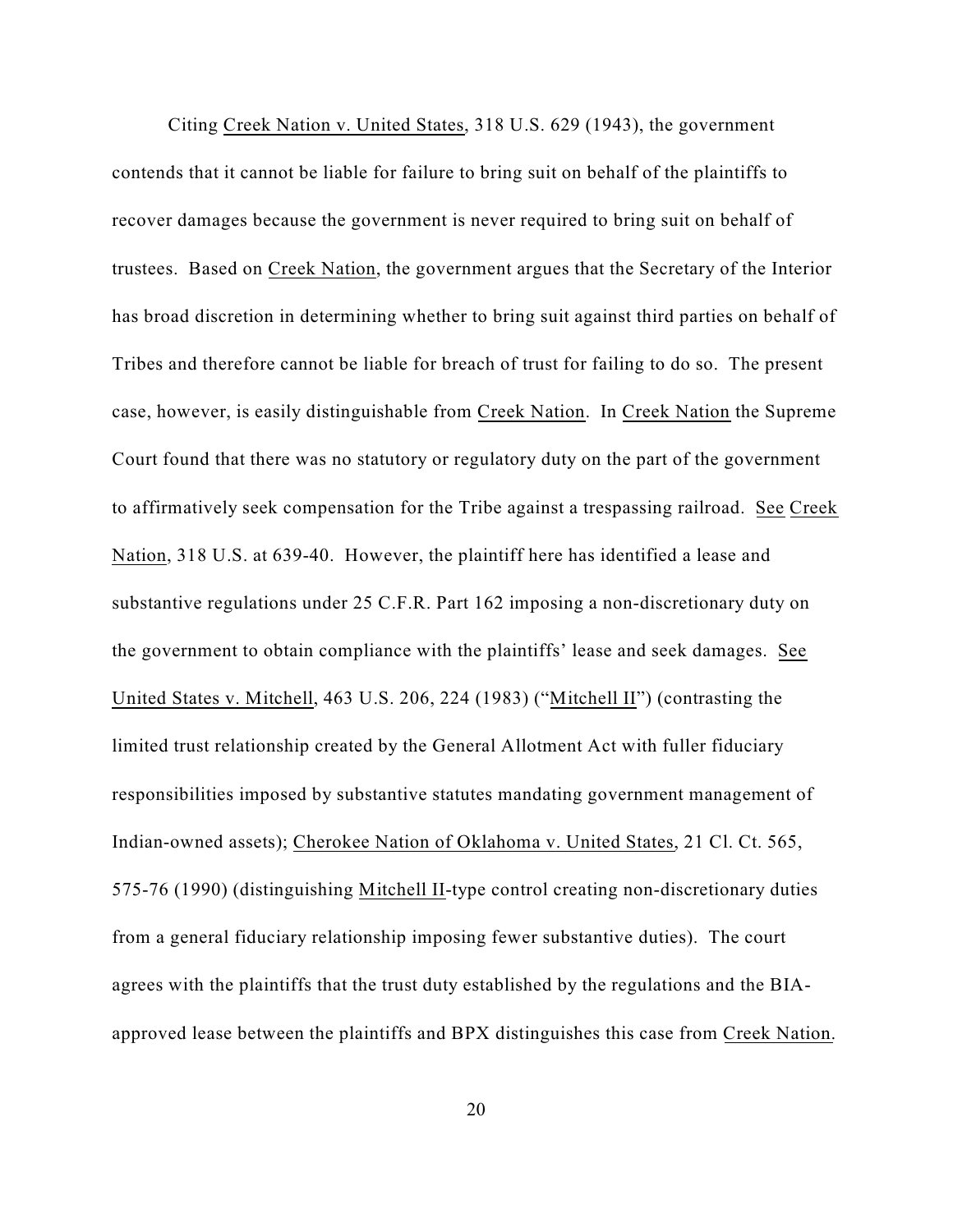In summary, the sources and scope of the government's trust responsibilities have now been identified. The government breached two distinct trust duties with respect to BPX's Lisburne PA activities on the plaintiffs' allotment. First, the government breached its duty to monitor compliance with the lease and thus failed to take appropriate action to remedy the lease violations, as was required by the 25 C.F.R. Part 162 regulations that became effective on March 23, 2001. See 25 C.F.R. §§ 162.108(b), 162.617(a) (2001). Second, the government breached its duty to enforce the plaintiffs' lease as was required by 25 C.F.R. Part 162 once it was given notice by the plaintiffs in 2007 that BPX was in breach. See 25 C.F.R. §§ 162.618, 162.619 (2001). Damages to be awarded in this case will account for the harm suffered by the plaintiffs due to both breaches of trust.<sup>17</sup>

## **C. The Availability and Measure of Damages**

# 1. Damages are available for the government's breach of trust responsibilities.

Having identified the specific duty-imposing regulatory provisions breached by the government, the court next looks to whether damages are appropriate as a general matter for the government's breach of trust. General trust principles are applicable to analyzing whether damages should be available in cases involving property held in trust by the government for American Indians.<sup>18</sup> See White Mountain Apache Tribe, 537 U.S. at 474-

 $17$ The precise period for which damages are appropriate for each of these breaches is discussed separately in part II.E of this opinion.

 $18$ <sup>18</sup>The same principles are applicable in the case of Alaska Natives.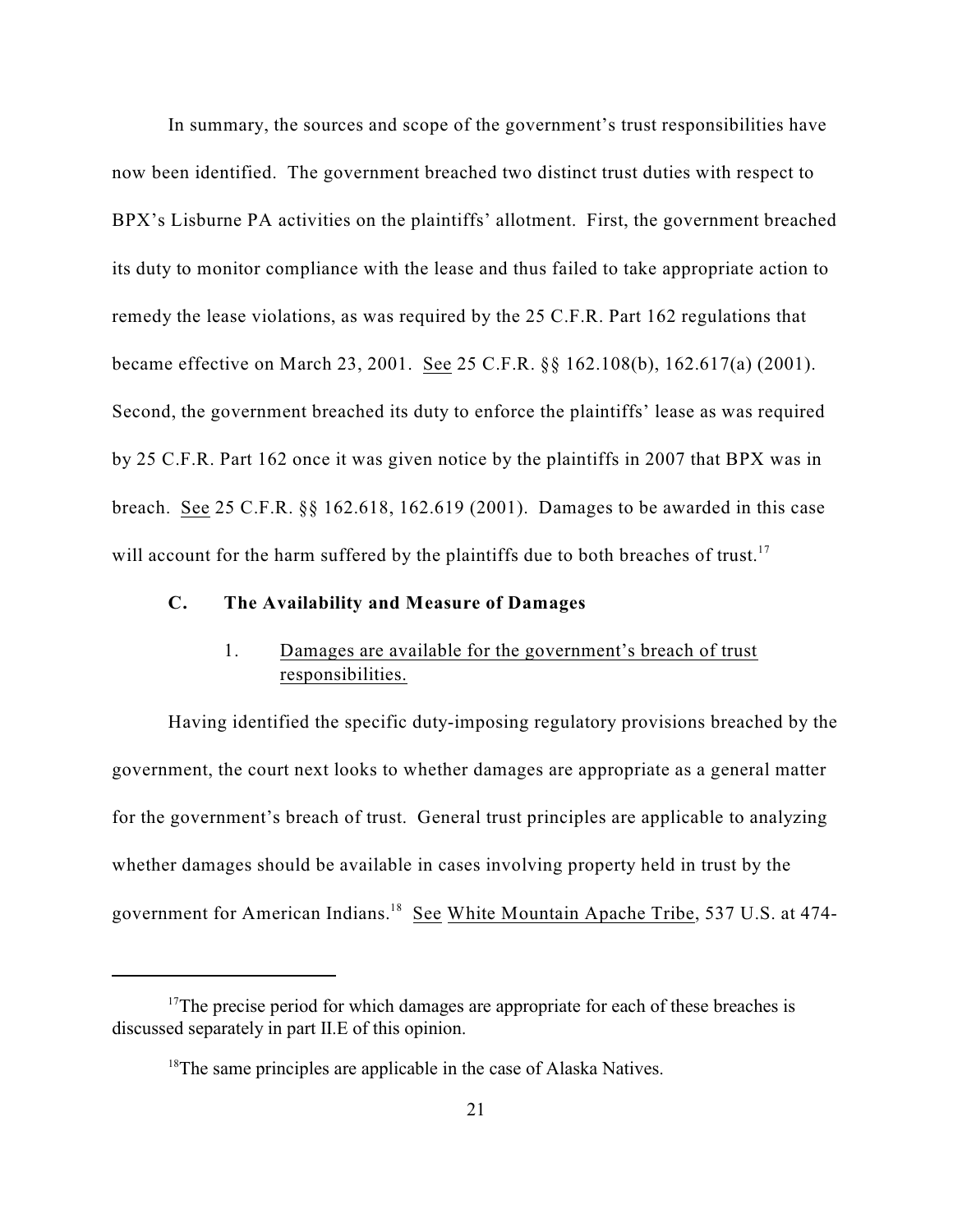76. "[P]rinciples of trust law might be relevant 'in drawing the inference that Congress intended damages to remedy a breach.'" Navajo II, 129 S. Ct. at 1552 (quoting White Mountain Apache Tribe, 537 U.S. at 477). "Given the existence of a trust relationship, it naturally follows that the Government should be liable in damages for the breach of its fiduciary duties. It is well established that a trustee is accountable in damages for breaches of trust." Mitchell II, 463 U.S. at 226 (indicating that courts should look to the Restatement of Trusts in such circumstances). The substantive duty-imposing statutory or regulatory prescriptions need not "expressly provide for money damages; the availability of such damages may be inferred." Navajo I, 537 U.S. at 506; see also Navajo II, 129 S. Ct. at 1552.

Looking to traditional trust law, the Restatement of Trusts provides:

If the trustee commits a breach of trust, he is chargeable with (a) any loss or depreciation in value of the trust estate resulting from the breach of trust; or (b) any profit made by him through the breach of trust; or (c) any profit which would have accrued to the trust estate if there had been no breach of trust.

Restatement (Second) of Trusts § 205 (1959); see also LaRue v. DeWolff, Boberg & Assoc., Inc., 128 S. Ct. 1020, 1024 n.4 (2008) (citing Restatement (Second) of Trusts § 205 and stating, "Under the common law of trusts, which informs our interpretation of ERISA's fiduciary duties . . . trustees are 'chargeable with . . . any profit which would have accrued to the trust estate if there had been no breach of trust,'..."). The Restatement does not address the exact context at hand, namely where the trustee has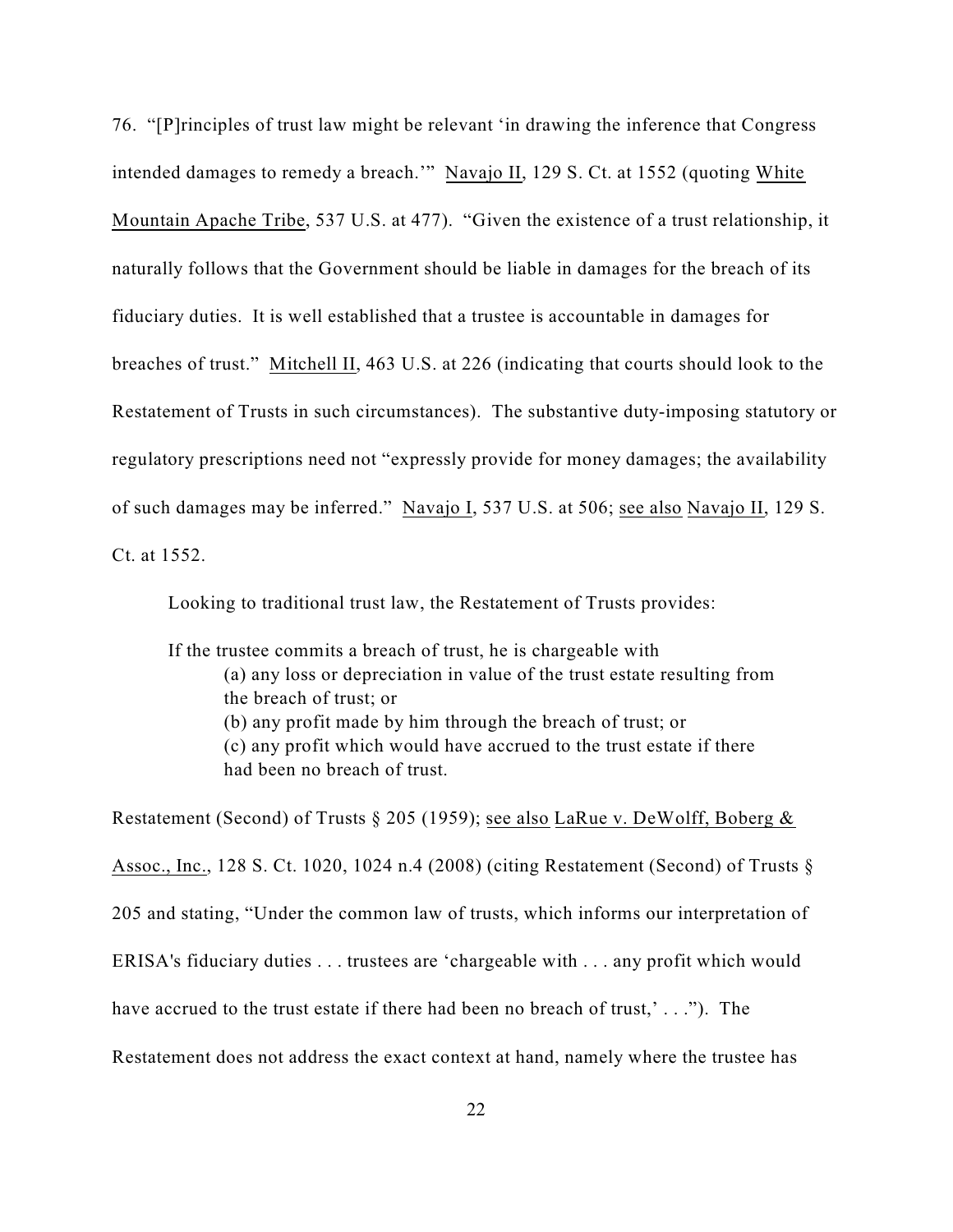breached the trust by failing to monitor and then ensure compliance with lease terms related to the trust property. However, the Restatement does address the analogous situation where the trustee disposes of property he was to retain, and confirms the appropriateness of damages in the amount of profits that would have been obtained had the trustee not committed this breach. Restatement (Second) of Trusts § 208; see also § 205, cmt. i. Based on these authorities, the court thus finds that the plaintiffs may recover for the government's breach of its trust obligations.

## 2. Restitution is not an appropriate measure of damages.

Having determined the regulatory bases for the trust obligations and the appropriateness of damages for the government's breach of trust, the court must now determine what is the most appropriate measure of such damages. The plaintiffs have proposed a variety of measures, including restitution based on a theory of total breach of the lease. For reasons discussed below, the court finds that restitution is not an appropriate measure of damages in this case.

The plaintiffs argue, based on a specific provision in their lease with BPX, that they would have been entitled to terminate the lease due to BPX's unauthorized use of the allotment and that the government should be liable to them for damages based on total breach of lease because the government failed to stop this unauthorized use and terminate the lease.

The plaintiffs concede that BPX's actions with regard to the lease and the Lisburne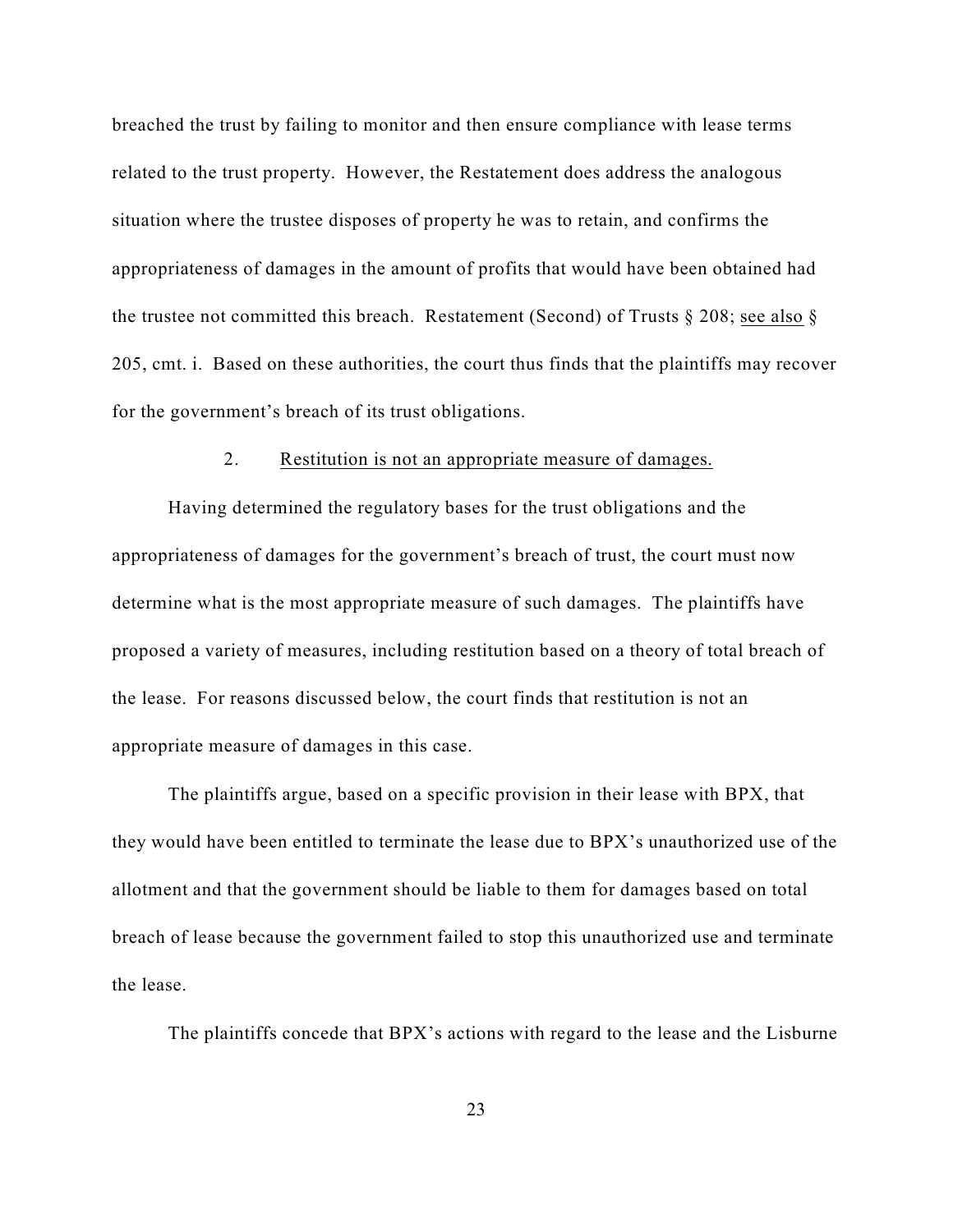PA would not give rise to a total breach under established contract law principles. Nonetheless, the plaintiffs argue that under ¶ 8 of their lease with BPX, they were entitled to obtain termination in the event of "any" lease violation and that they lost this opportunity when the government breached its trust responsibility. Had the plaintiffs had the opportunity to terminate the lease, they would have sought damages equal to all of BPX's profits related to activities within the scope of the lease. The plaintiffs conclude that because the government failed to seek damages for total breach from BPX, the government is now liable for this amount. The plaintiffs are seeking an estimated \$68 million under this damage theory.

The government and intervenors argue that there is nothing in ¶ 8 of the lease that makes termination an automatic right upon any breach of the lease. Rather, the government and intervenors contend that the lease simply authorizes termination of the lease in the event of a "total breach." They argue that in this case, as the plaintiffs concede, the breach of lease based on the introduction of oil from the Lisburne PA does not rise to the level of a total breach.

The court agrees with the government and intervenors. The plaintiffs have read too much into ¶ 8 of the lease. Paragraph 8 provides that termination of the lease is a possibility if the lessee does not cure a violation, but termination is not automatic. The lease provides:

If the Lessee should fail to perform or comply with any term of this Lease Agreement, the Lessor, after written notice giving Lessor a ten (10) day period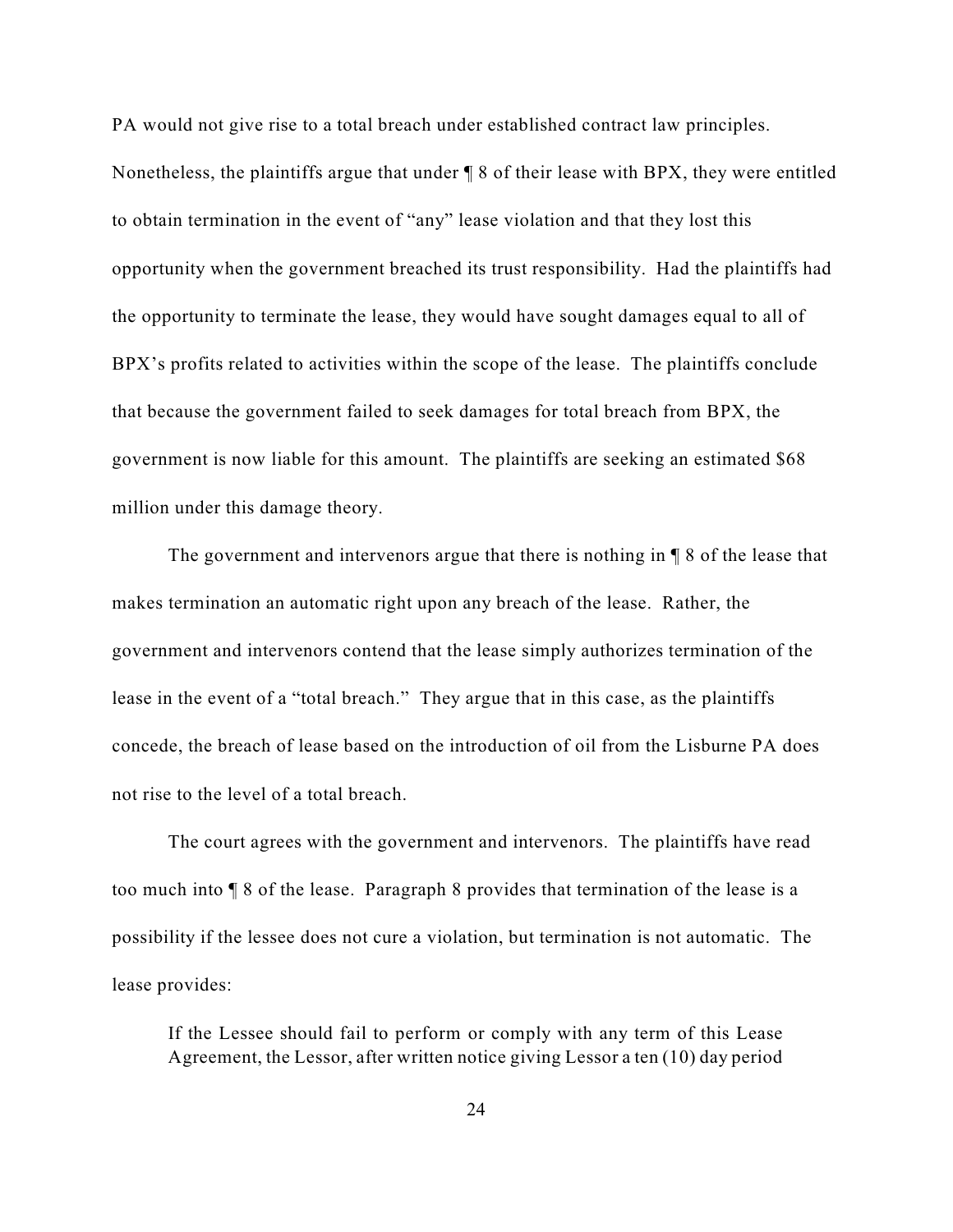within which to respond, may pursue his rights to re-enter, re-let, evict, terminate the Lease Agreement or recover rents or any other remedy he has under law.

Lease ¶ 8. The lease language in question does not automatically give the plaintiffs the right to terminate the lease because of "any" breach, nor does it automatically make any breach a total breach. Rather, the lessor can pursue the right to terminate the lease if termination is otherwise appropriate under law. Termination of the lease and certainly restitution damages would only have been proper if BPX's actions amounted to a total breach.<sup>19</sup> The plaintiffs have conceded, and the court agrees, that the breach was not, on its own, total or material, and so could not give rise to damages based on restitution.<sup>20</sup>

 $19$ Though, as the plaintiffs point out, a material breach "gives rise to a right to exercise a termination provision in a contract," Dow Chem. Co. v. United States, 226 F.3d 1334, 1346 (Fed. Cir. 2000), the case cited is unhelpful because it concerns a scenario where there was no termination clause. Rather than holding that a termination clause made any breach a material one, as plaintiffs suggest, the court in Dow Chemical simply held that where the government failed to pay royalties for a license agreement for the use of the plaintiff's patent, this constituted a repudiation of the agreement, which was a material breach that gave rise to the plaintiff's right to terminate the license. Id. at 1345-46.

 $^{20}$ A total breach "so substantially impairs the value of the contract to the injured party at the time of the breach that it is just in the circumstances to allow him to recover damages based on all his remaining rights to performance." Mobil Oil Exploration & Producing Se., Inc. v. United States, 530 U.S. 604, 608 (2000) (quoting Restatement (Second) of Contracts § 243); Amber Res. Co. v. United States, 538 F.3d 1358, 1368 (Fed. Cir. 2008). A total breach "destroys the essential object of the contract." Mobil Oil, 530 U.S. at 608, 630 (holding that the government committed a total breach when it denied companies certain promised opportunities, thereby repudiating companies' oil and gas leases); N. Helex Co. v. United States, 197 Ct. Cl. 118 (1972) (government's long-term failure to pay on a contract to purchase helium was both material and total).

Here, while using the Oenga heirs' allotment for production of oil from the Lisburne PA exceeded the breadth of the lease, this breach was not of the scope that it so "substantially impair[ed] the value of the contract" that a proper remedy involves damages for the value of the complete contract as though it were voided by BPX's breach. This is evidenced by the fact that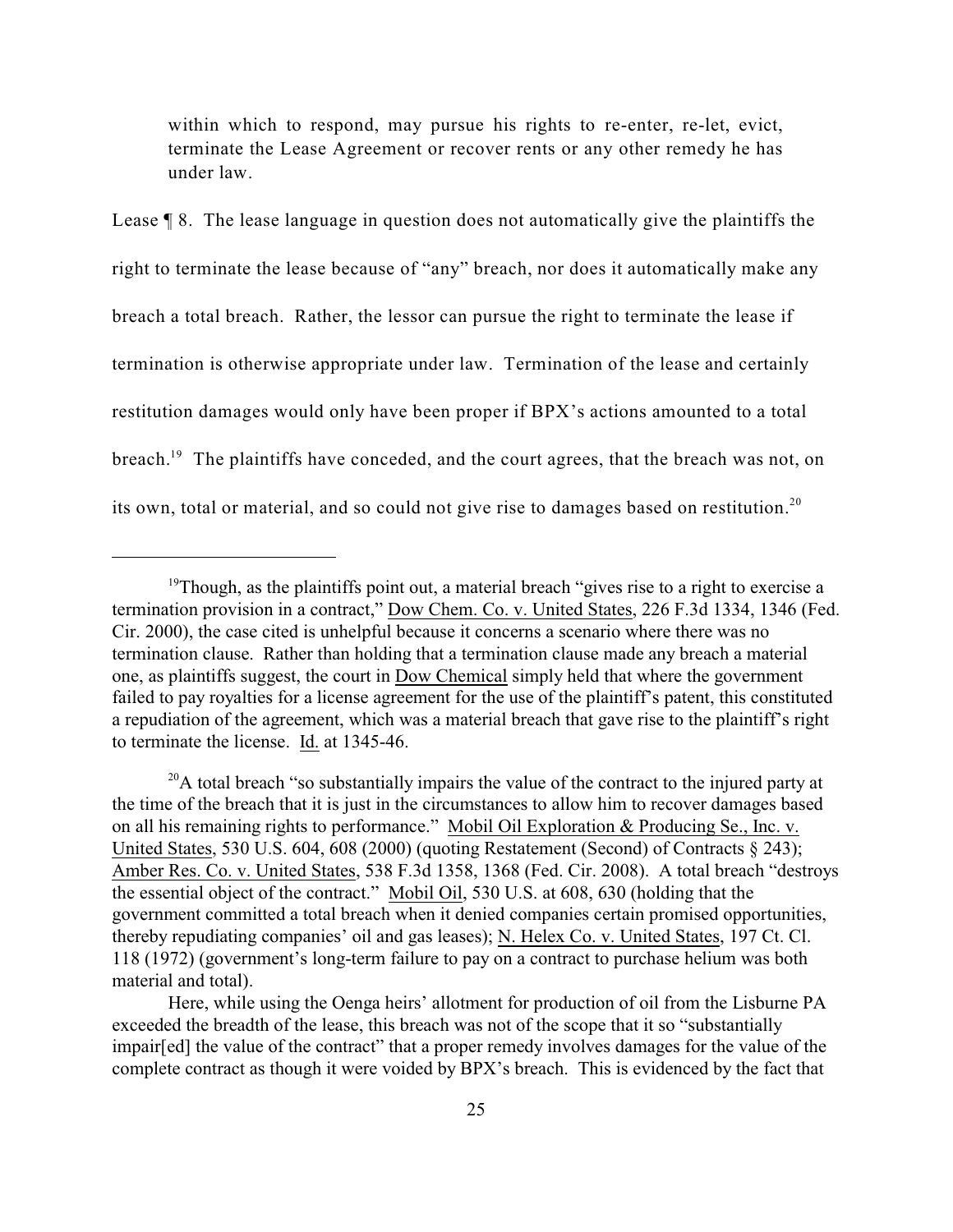"[R]elief in restitution is 'available only if the breach gives rise to a claim for damages for total breach and not merely to a claim for damages for partial breach.'" Hansen Bancorp, Inc. v. United States, 367 F.3d 1297, 1309 (Fed. Cir. 2004) (quoting Restatement (Second) of Contracts § 373 cmt. a (1981)); see also Mobil Oil Exploration & Producing Se., Inc v. United States, 530 U.S. 604, 608 (2000). Here, because the lease did not mandate termination without evidence of a material or total violation and BPX's breach with regards to Lisburne PA production was less than material or total, only damages for a partial breach are available.<sup>21</sup>

# 3. Statutory damages based on trespass of oil interests are not appropriate.

The plaintiffs next argue that if they are not entitled to restitution-type damages, the court should use the federal and Alaska law of damages for oil trespass as the proper measure of damages for breach of trust. In particular, the plaintiffs argue that 43 C.F.R. § 9239.0-8 directs the court to apply any state law on oil trespass where a trespass involves  $\delta$  oil.<sup>22</sup> Where no such state statute exists, other federal regulations provide a default

the 1994 lease amendment clearly contemplated production facilities on the allotment; production from the Lisburne PA simply exceeded this level of production allowed in the lease. The breach did not destroy the plaintiffs' property interests or result in an abrogation of the entire lease, nor did it destroy an essential object of the lease agreement.

<sup>&</sup>lt;sup>21</sup> Because there has not been a total breach of the lease between BPX and the Oenga heirs, the court has no occasion to address the parties' dispute as to the proper measure of restitution.

 $22$ The regulation provides:

The rule of damages to be applied in cases of timber or other vegetative resources, coal, oil, and other trespass in accordance with the decision of the Supreme Court of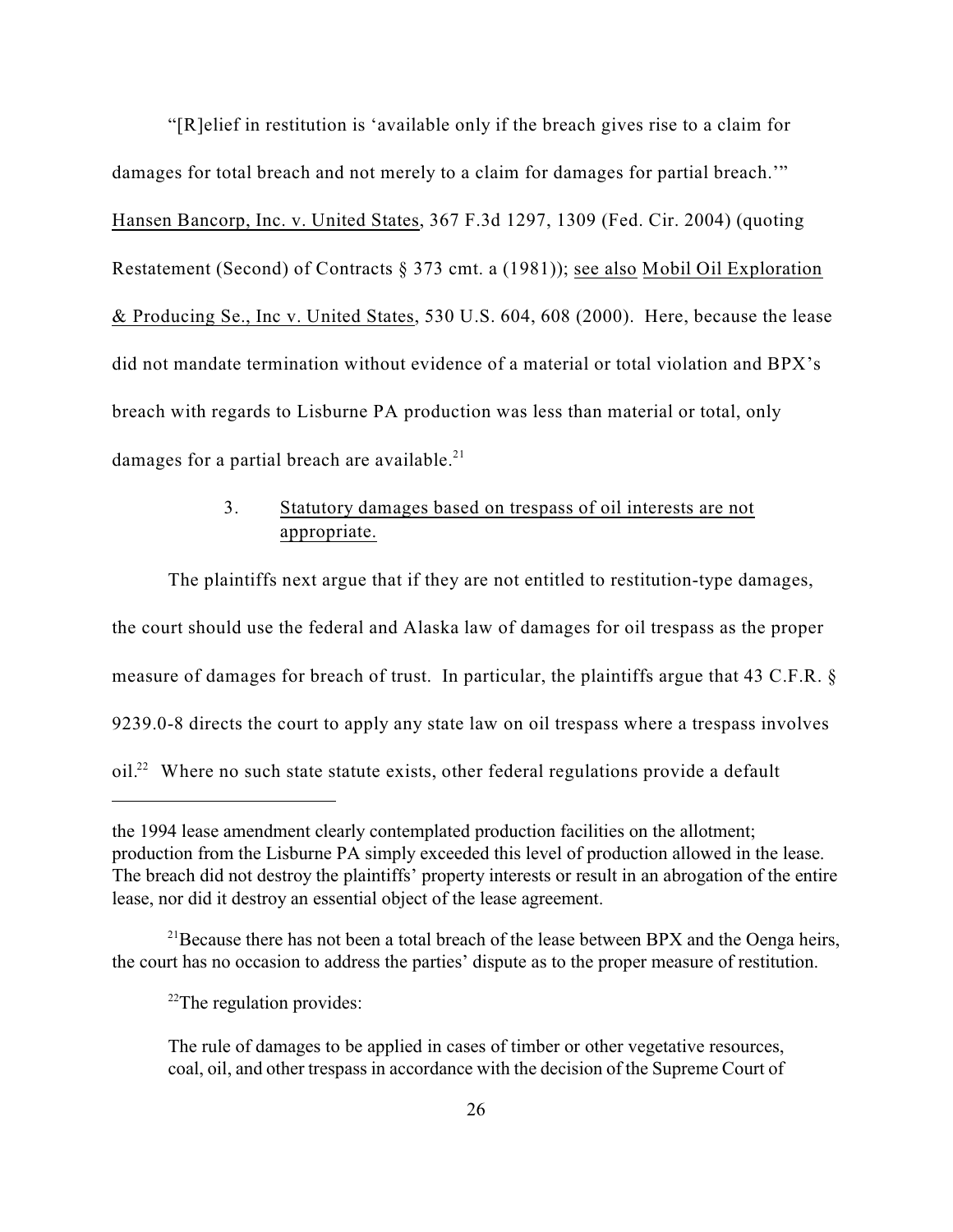measure for calculating oil trespass damages. As the plaintiffs point out, Alaska indeed has a statute relevant to the measure of oil trespass damages. See Alaska Stat. §

31.30.010. Under the Alaska statute, "Damages for Wrongful Extraction of Oil or Gas":

(a) If oil or gas has been or is extracted from any existing or subsequently drilled well by any person without right but who asserts a claim of right in good faith or who is acting under an honest belief as to the law or the facts, the measure of damages, if there is any right of recovery under existing law, shall be the value of the oil or gas at the time of extraction, without interest, after deducting all costs of development, operation, and production. The costs shall include taxes and interest on all expenditures from the date of the expenditures.

Id. Based on the application of this statute, the plaintiffs seek \$45 million in damages.

The defendant and intervenors argue that the federal regulations and Alaska statute

regarding oil trespass damages are not appropriate because the breach of trust

responsibility in this case did not involve the improper taking of oil.

The government correctly argues that 43 C.F.R. § 9239.0-8 is inapplicable because it applies to trespasses of various kinds on public lands, rather than on private property such as the Native allotment at issue here. Looking at the context of this regulation, it is clear that Subpart 9239 concerns trespasses on only public lands. 43 C.F.R. § 9239.0-8 is within Subtitle B, "Regulations Relating to Public Lands," of Title 43. Further,  $\delta$ 

43 C.F.R. § 9239.0-8.

the United States in the case of Mason v. United States (260 U.S. 545, 67 L. ed. 396), will be the measure of damages prescribed by the laws of the State in which the trespass is committed, unless by Federal law a different rule is prescribed or authorized.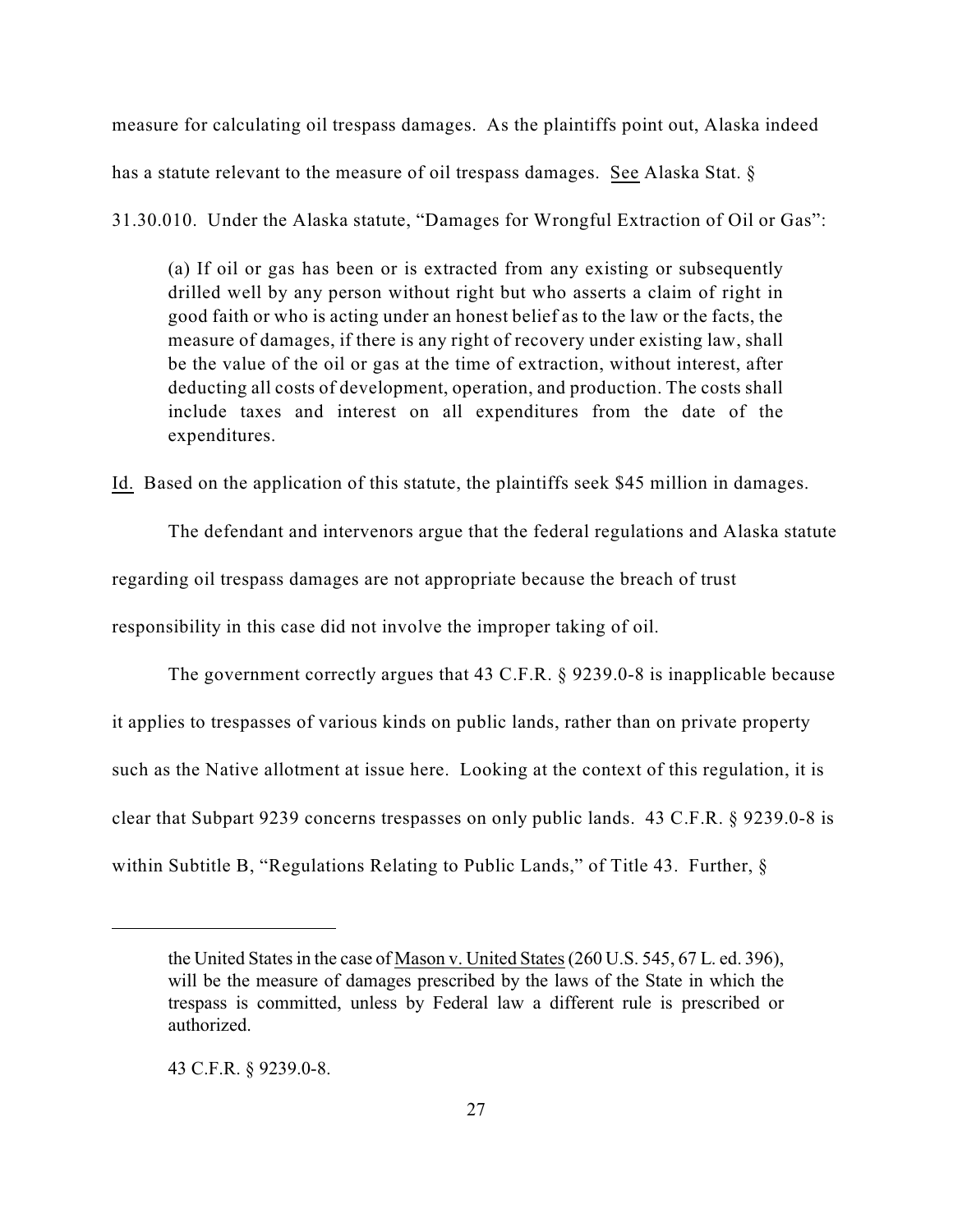9239.0-3 provides, "(a) Sections 9239.0-3 to 9239.7 are issued under the authority of R.S. 2478; 43 U.S.C. § 1201. (b) In addition to liability for trespass on the public lands, as indicated in this part, persons responsible for such trespass may be prosecuted criminally under any applicable Federal law. . . ." 24 C.F.R. § 9239.0-3 (emphasis added). Thus the status of the allotment at issue precludes application of 43 C.F.R. § 9239.0-8. Accordingly, the court has no occasion to apply the Alaska oil trespass statute by way of

43 C.F.R. § 9239.0-8.

Additionally, an examination of the Alaska statute confirms that it does not apply in any case, because BPX's actions did not involve an unlawful taking of oil owned by the plaintiffs, but instead the use of the plaintiffs' land for production and transportation of the oil. The Alaska statute provides:

If oil or gas has been or is extracted from any existing or subsequently drilled well by any person without right but who asserts a claim of right in good faith . . . the measure of damages . . . shall be the value of the oil or gas at the time of extraction, without interest, after deducting all costs of development, operation, and production. The costs shall include taxes and interest on all expenditures from the date of the expenditures.

Alaska Stat. § 31.30.010. This statute's plain language indicates that it applies where the taking of oil, rather than the use of land, is a trespass. Such a reading makes the provided measure of damages sensible, as the value of the oil taken, minus costs, is an appropriate measure in a situation where a defendant, without right, extracted plaintiff-owned oil from the plaintiff's land. Further, as the intervenors point out, the statute seemingly codifies the so-called "mild" rule for good faith trespass to minerals, requiring the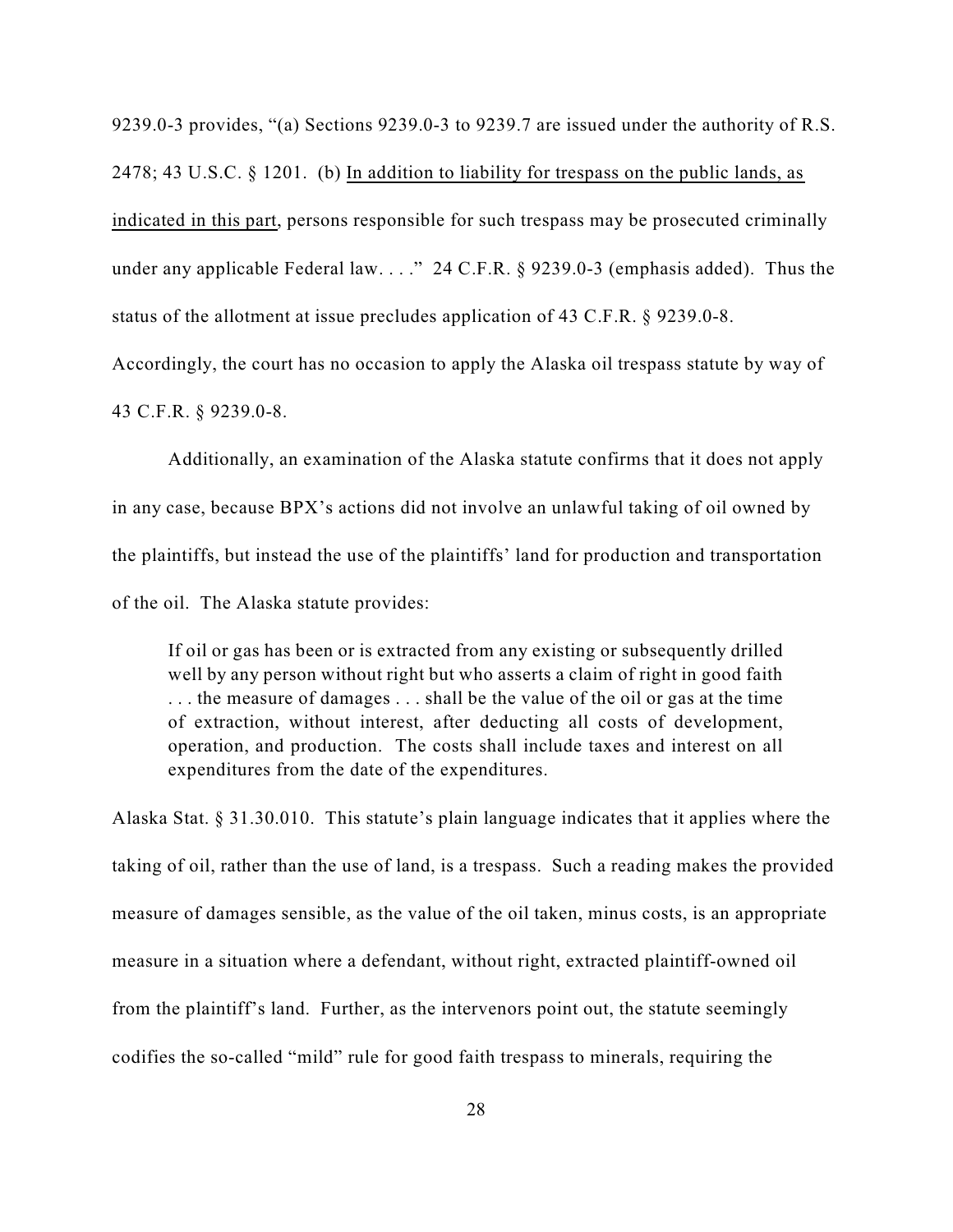trespasser to pay damages based on a royalty rate or the market value of the minerals minus costs. See Alyeska Pipeline Serv. Co. v. Anderson, 629 P.2d 512, 526 (Alaska 1981); Alaska Placer Co. v. Lee, 553 P.2d 54, 57 (Alaska 1976); Dan S. Dobbs, Law of Remedies § 5.3(2) (2d ed. 1993) (distinguishing claims for diminished value of a severed article from diminished value of the land). The plaintiffs' suggestion that this language applies to a situation where the plaintiffs own only the land used in production of the oil, but not the oil itself, deprives the statute of this meaning by arbitrarily broadening the range of contexts where this measure of damages would apply. In such circumstances, damages based on the Alaska oil trespass statute are wholly inappropriate.

# 4. Present fair annual rental is the appropriate measure of breach of trust damages.

Having eliminated restitution and statutory oil trespass as proper measures for damages in this case, the court next addresses the plaintiffs' remaining argument, that damages for the government's breach of trust should be measured by considering the present fair annual rental ("PFAR") for BPX's use of their property beyond the scope of the lease. While the parties' arguments differ as to the proper methodology for determining PFAR, they all agree that PFAR is a proper way to conceive of damages in this case.

The court concurs. In order to restore the plaintiffs to the position they would have been in but for the government's failure to discover BPX's breach and take appropriate action against BPX, appropriate damages are those that compensate the plaintiffs for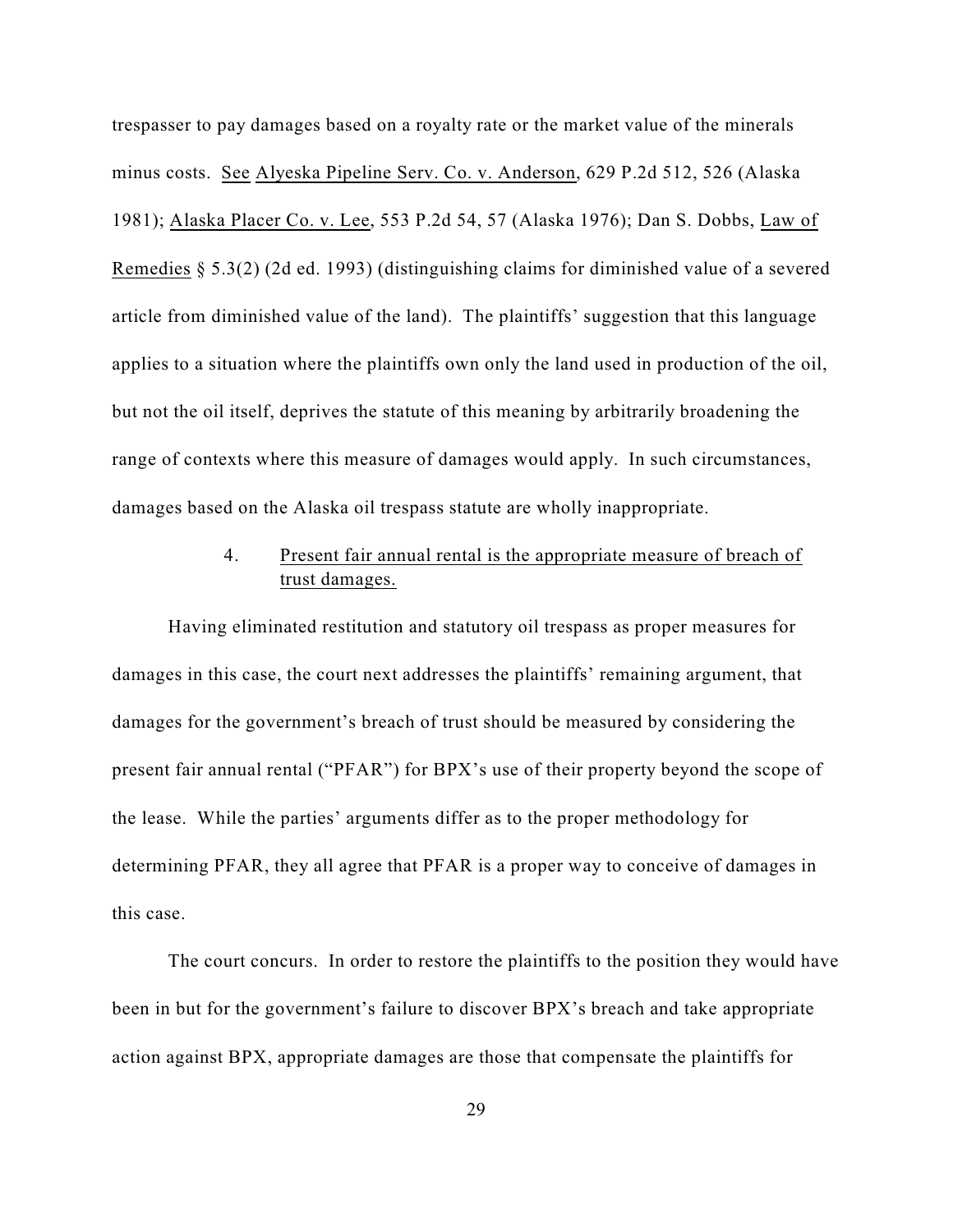BPX's breach of the lease. A number of cases indicate that PFAR is indeed the correct measure of breach of trust damages in the context of improper use of Indian-owned property. See, e.g., Oneida Indian Nation of N.Y. State v. Oneida County, 719 F.2d 541 (2d Cir. 1983); Hammond v. County of Madera, 859 F.2d 797, 803 (9th Cir. 1988); Watson v. United States, 263 F. 700, 702 (9th Cir. 1920); Cayuga Indian Nation of N.Y. v. Pataki, 165 F. Supp. 2d 266, 282-83 (N.D.N.Y. 2001), rev'd on other grounds, 413 F.3d 266, 274-78 (2d Cir. 2005); Alaska v. 13.90 Acres of Land, 625 F. Supp. 1315 (D. Alaska 1985), aff'd Etalook v. Exxon Pipeline Co., 831 F.2d 1440 (9th Cir. 1987); Thrift Shop, Inc. v. Alaska Mut. Sav. Bank, 398 P.2d 657, 661 (Alaska 1965).

The court will now focus on whether there are any legal constraints on the application of PFAR in this case.

## **D. Limitations on the Use of PFAR**

The court agrees with the parties that it will need expert opinion to reach a determination as to what constitutes PFAR in this case. However, because the breach of trust at issue arose in the context of an existing lease, the court will examine which, if any, of those lease provisions apply and whether there are any other legal constraints on determining PFAR in this case.

Contrary to the intervenors' argument, the court is not bound to measuring the damages due in this case strictly by reference to the existing lease between BPX and the Oenga heirs. The intervenors argue that using a PFAR approach to setting damages for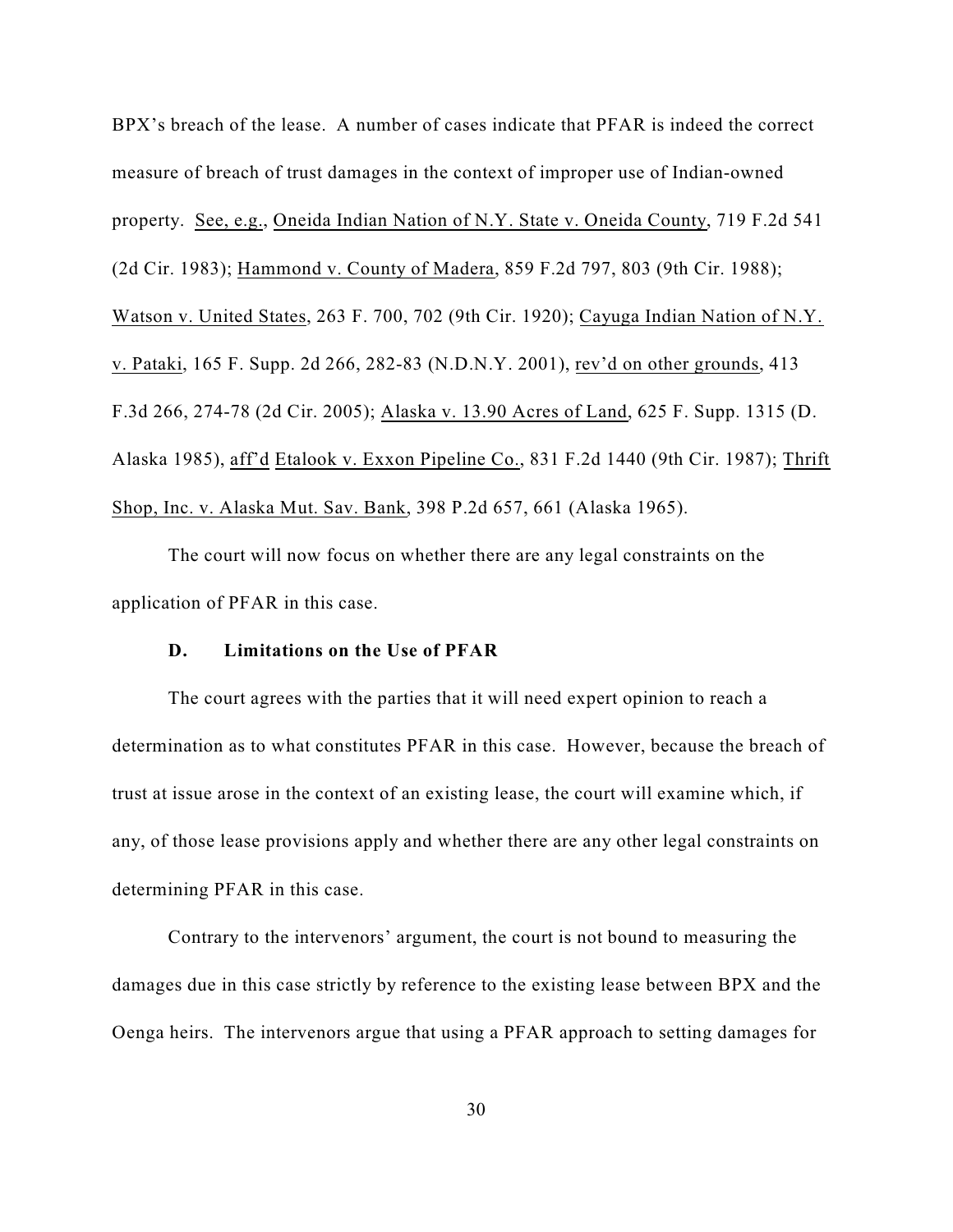the government's breach should be based squarely on the lease restrictions and limited by the periodic appraisals conducted by the BIA that set the rent for the allotment under the lease between the Oenga heirs and BPX. First, the intervenors argue that these appraisals included a valuation of the right to bring oil from the Lisburne PA onto the allotment because the appraisals encompassed the plaintiffs' fee simple estate. Under this theory, the intervenors argue, the plaintiffs have already received compensation for BPX's use of the allotment for purposes outside the scope of the lease, and there were no additional rights with additional value that BPX violated. Accordingly, the intervenors conclude, the plaintiffs are not entitled to any additional payments.

Alternatively, the intervenors argue that if the plaintiffs are entitled to damages based on Lisburne PA production, the amount should be based on a percentage of the rent set by the appaisals conducted under the lease reflecting the additional oil produced from the Lisburne PA. In other words, the intervenors argue that the appraisals are an appropriate and objective measure for determining PFAR by comparing the level of use for the Lisburne PA to the level of use elsewhere.

The plaintiffs counter that the appraisals are not binding because they are invalid under 25 C.F.R. Part 162 in that they have not accurately reflected the fair rental value of the allotment. The plaintiffs contend that the lease constraints on appraising the allotment are not consistent with 25 C.F.R. Part 162's requirement that "no lease shall be approved or granted at less than the present fair annual rental." 25 C.F.R. § 162.604(b) (2001). In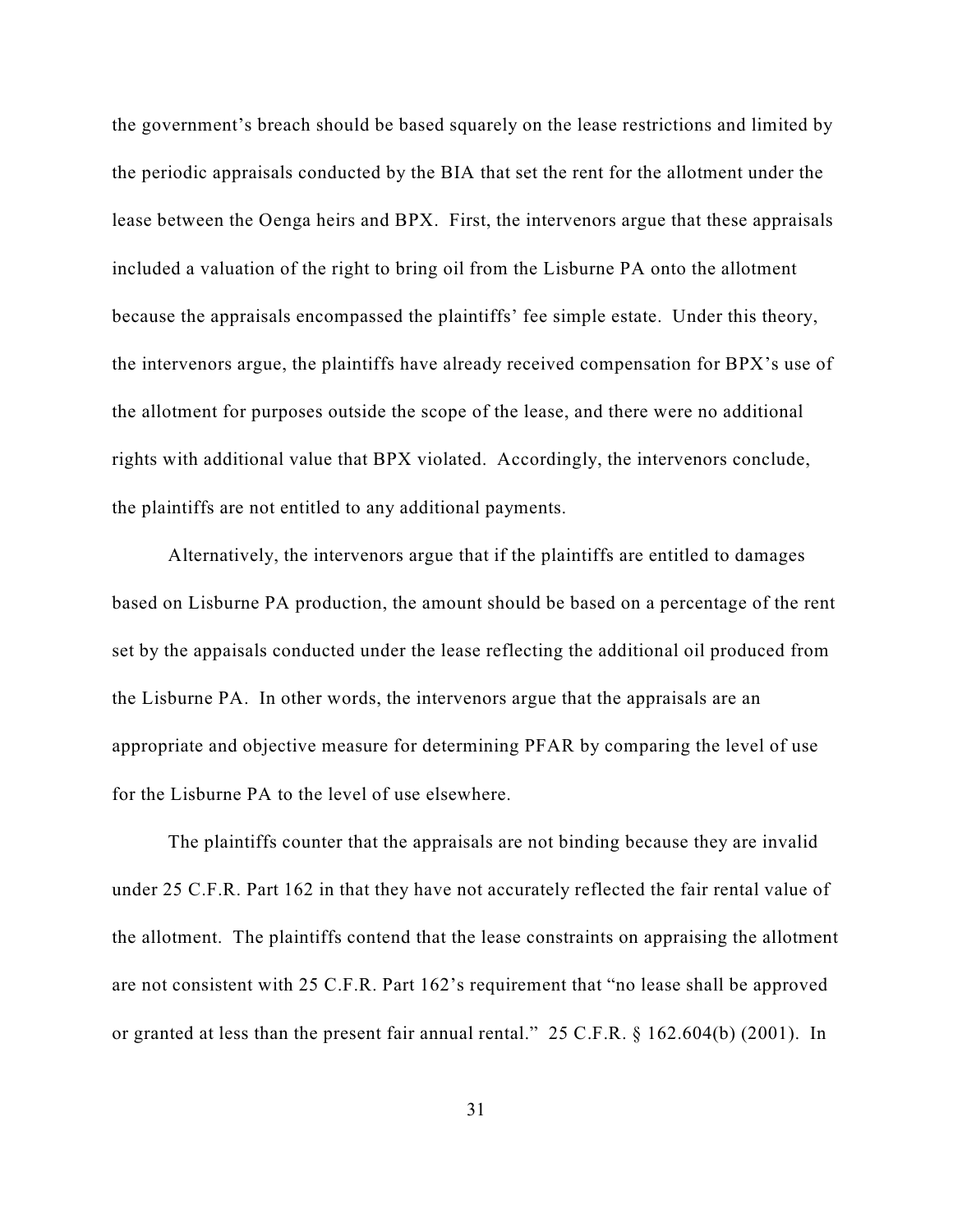particular, ¶ 5 of the lease requires:

[Rental] adjustments will be based upon either the fair market undeveloped rental value for the property established by a [BIA] appraisal . . . or the adjustment will be based on the application of a 'Cost adjustment Factor'; whichever is greater. . . . It is understood by all parties that the rental payments will not escalate by more than 50% in any single five (5) year period.

Lease ¶ 5.

The plaintiffs go further to assert that PFAR should be based on the volume of oil produced from the Lisburne PA through the facilities on the plaintiffs' allotment, using as a benchmark the facility charge in dollars per barrel ("\$/bbl") that BPX charges other companies for use of those facilities. The plaintiffs argue that the \$/bbl access fee is useful for determining the value of the allotment to the oil companies using it. The plaintiffs' theory is that the \$/bbl charge represents the value of both the land and the production facility on it, and subtracting the cost of the facility should isolate the value of the land. Put simply, the plaintiffs suggest that the court multiply this access fee by the volume of oil produced from the Lisburne PA though the allotment and then subtract the amount of BPX's investment related to that production facility.

In this same vein, the plaintiffs argue that the court should look to royalties and other consideration used in comparable arrangements between Native landowners and oil companies, or employ an approach that looks to the cost savings achieved by BPX's use of the allotment for Lisburne production versus the alternative cost of constructing an offallotment facility achieving the same results.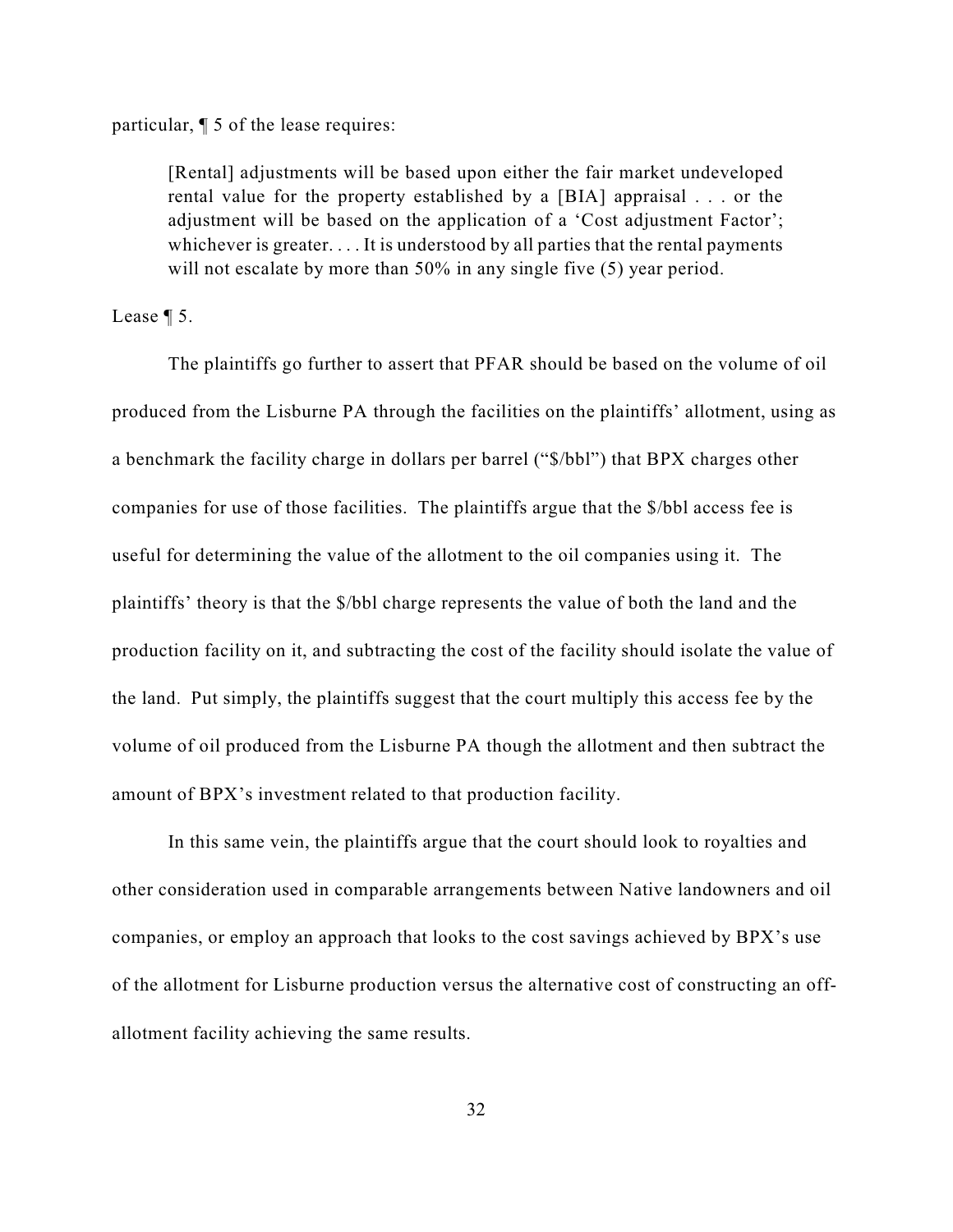The defendant and intervenors counter that use of the plaintiffs' proposed methodologies would result in an inappropriate award for the plaintiffs and that these methodologies are not based on appropriate appraisal practices. They continue to assert that the BIA appraisals set the appropriate measure of PFAR.

First, the court agrees with the plaintiffs that because production from the Lisburne PA is not within the scope of the lease, restrictions in the lease pertaining to the setting of rent are not binding, and the court is not bound by the earlier BIA appraisals in determining damages for the government's breach in this case. Uses outside the scope of the lease were, by definition, not covered by the lease. Damages based on those uses are thus not bound by the lease. For the same reason, the court is not bound by the other restrictions on rent increases included in the lease, such as the limitation that rental payments under the lease may not increase by more than fifty percent in any five-year period. See Lease ¶ 5. The court is also not bound by the lease requirement that appraisals are to be based on the value of the allotment as undeveloped land. The plaintiffs' allotment now and at the time that the breach began is valuable as an oil production site.

While PFAR in this case is not to be limited by the terms of the existing lease or the appraisals, the appraisals of the plaintiffs' property could be relevant to determining PFAR in this case. Further, whether royalties, profits, or revenues otherwise derived from oil are relevant to setting PFAR is also a matter the court will not decide until it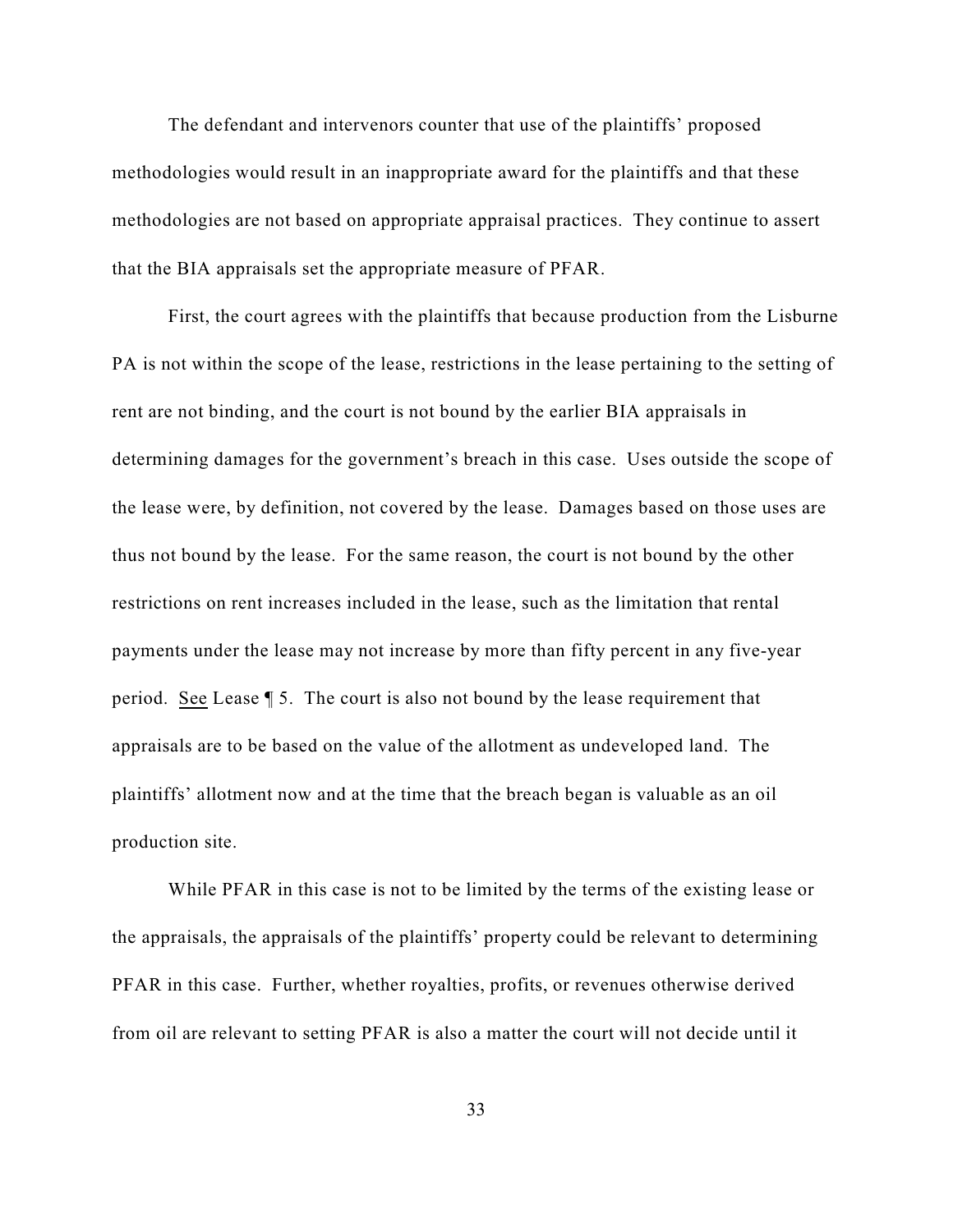hears expert opinion. Finally, whether the cost of leasing land for an alternative facility built elsewhere to achieve the same results as the Heald Point facility is relevant to determining PFAR based on the uniqueness of the allotment in terms of its proximity to the Lisburne PA is also a matter that the court will not decide before trial.<sup>23</sup> In sum, the court is not prepared, at this time, to rule on the relevance of any approach to determining PFAR as the measure of the government's breach of trust damages in this case.<sup>24</sup>

### **E. Period of Damages**

Having concluded that PFAR will serve as the proper measure of damages, the court now turns to the question of the period of damages for which PFAR is now due. The defendant asserts that should the court find that the regulations in effect following the 2001 amendments imposed a duty to monitor the plaintiffs' allotment, the plaintiffs may only collect damages stemming from BPX's breach during the six-year statute of limitations as calculated from the date of the filing of the Second Amended Complaint, June 17, 2007. The intervenors likewise argue that the government can only be liable for

 $23$ See in Raven Red Ash Coal Co., where the court used this formulary in an analogous scenario. There, a defendant had a right-of-way across plaintiffs' land for limited purposes, which he exceeded by bringing 50,000 tons of coal across this easement. The court awarded the rental value of a completely new easement rather than the incremental rental value of the addition to the existing easement. Raven Red Ash Coal Co. v. Ball, 39 S.E.2d 231 (Va. 1946); see also Corley v. Orangefield Indep. Sch. Dist., 152 F. App'x 350 (5th Cir. 2006) (in calculating damages for a telecommunications company that exceeded the terms of an easement by transmitting information in addition to electricity on lines crossing plaintiffs' properties, the unique location of some properties made those owners more able to extract a higher payment per square foot than others); Dobbs, supra,  $\S$  5.9.

<sup>&</sup>lt;sup>24</sup> Because the court has concluded that this case involves a breach of lease rather than a trespass, damage theories based on trespass are irrelevant and not addressed.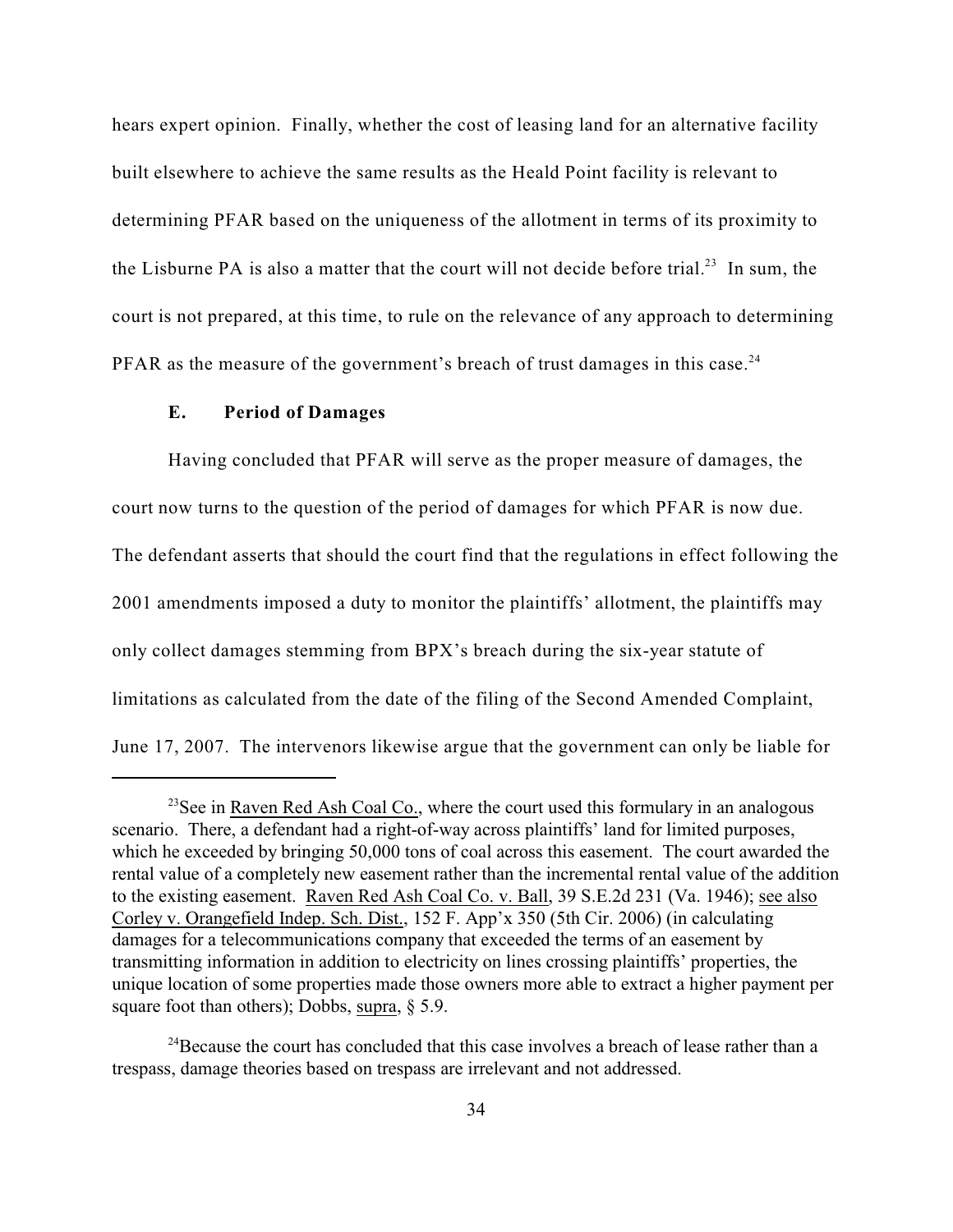damages ensuing after the plaintiffs' claim accrued, in 2007. The intervenors argue that the government would not have been able to collect damages from BPX at that time, because recovery would have been barred by the statute of limitations.

As stated above, the plaintiffs argue that the 2001 amendments to 25 C.F.R. Part 162 imposed a duty upon the United States to monitor and ensure compliance with the lease plus a duty based on the lease arrangement to pursue on the Oenga heirs' behalf an action against BPX to recover for the past breach of the lease. It is under this theory that the plaintiffs claim they are entitled to damages stemming back to the beginning of production from the Lisburne PA, in 1994.

As the court explained above, the plaintiffs are correct in their assertion that the government had a duty beginning March 23, 2001 to both monitor and enforce the plaintiffs' lease. The Second Amended Complaint containing the claims now at issue was filed June 17, 2007, thus the jurisdictional requirements of 28 U.S.C. § 2501 (2006) limit the time over which the court may award damages to the period beginning June 17, 2001. While the duty imposed by these regulations to monitor the lease agreement began more than six years prior to the filing of the plaintiffs' claim, this duty was a continuing one and is subject to the continuing claim doctrine. This constituted an ongoing breach rather than a single event. Under the continuing claim doctrine, when a defendant owes a continuing duty, a new cause of action arises each time the defendant breaches that duty. Cherokee Nation of Oklahoma v. United States, 26 Cl. Ct. 798, 803 (1992). ("[T]he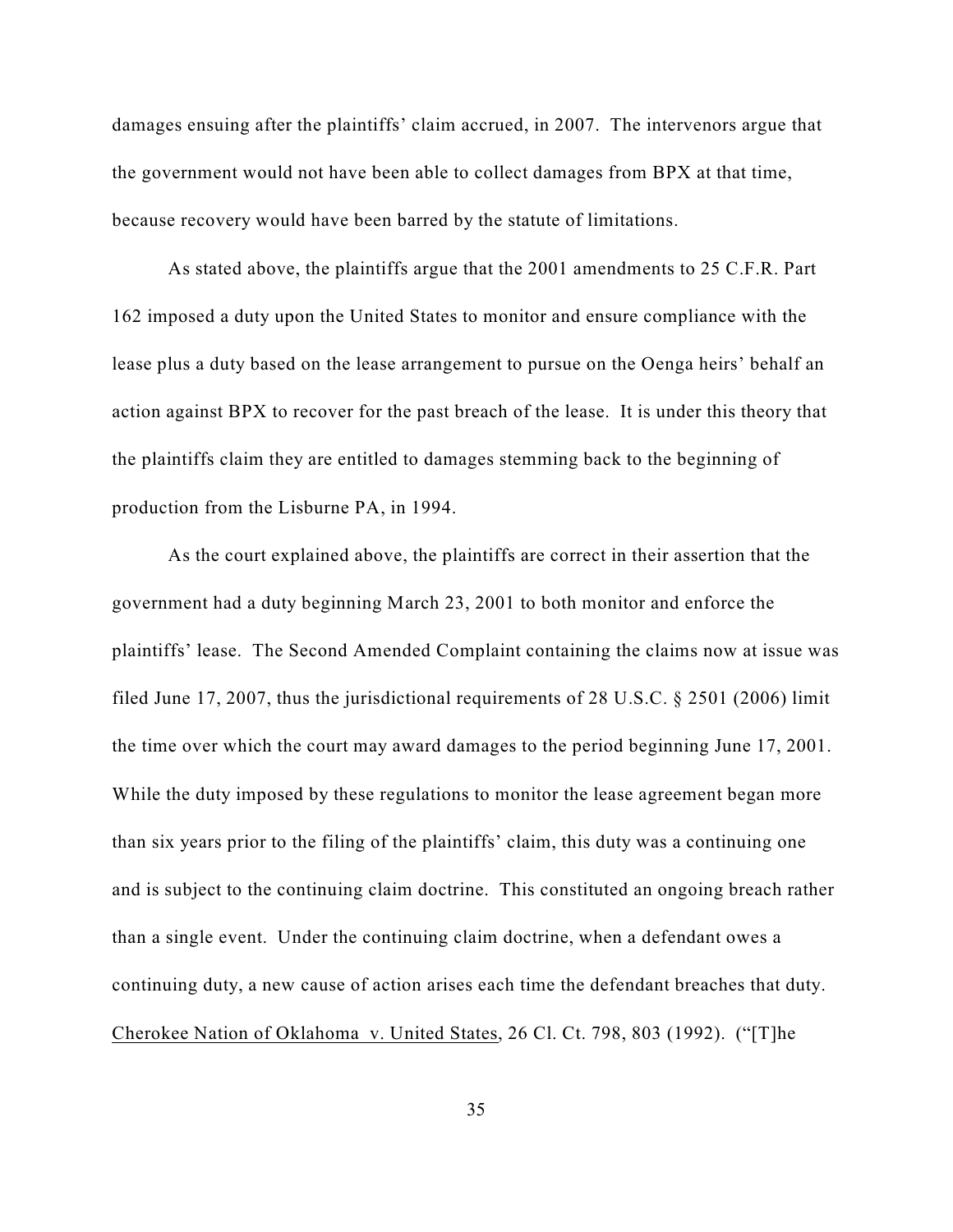continuing claim doctrine prevents the statute of limitations from protecting an offender in an ongoing wrong, and thereby avoids claims that would be unactionable simply because they commenced prior to the statutory period."). In Mitchell, the court held that the government's duty to manage a tribe's commercial timber was an ongoing trust obligation, and "[t]hus, the non-performance of the duty is properly viewed as giving rise to a series of actionable breaches." Mitchell v. United States, 10 Cl. Ct. 787, 789 (1986). "The continuing claim doctrine . . . revives in part those claims that may have first accrued prior to the six year statute of limitations." Cherokee Nation, 26 Cl. Ct. at 803. Because of the nature of the government's breach, the government's ongoing failure to monitor and ensure compliance with the plaintiffs' lease allows the plaintiffs to recover for those breaches of the government's duty to monitor and enforce the Oengas' lease occurring within the limitations period, which began running June 17, 2001.

The plaintiffs are entitled to a damage award that accounts for the damages the government should have recovered on their behalf had the government fulfilled its trust responsibilities under the regulations and lease in 2001 to stop the lease violation and recover damages.<sup>25</sup> The government's ability to recover damages from BPX in 2001 would have been subject to the applicable statute of limitations, just as is the plaintiffs' present claim. Under 28 U.S.C. § 2515 or Alaska Stat. § 09.10.050, recovery would have

 $^{25}$ As noted above, the government is liable for the damages it should have sought from BPX, either as the plaintiffs' representative or because the BIA failed to inform the plaintiffs of their right to pursue damages.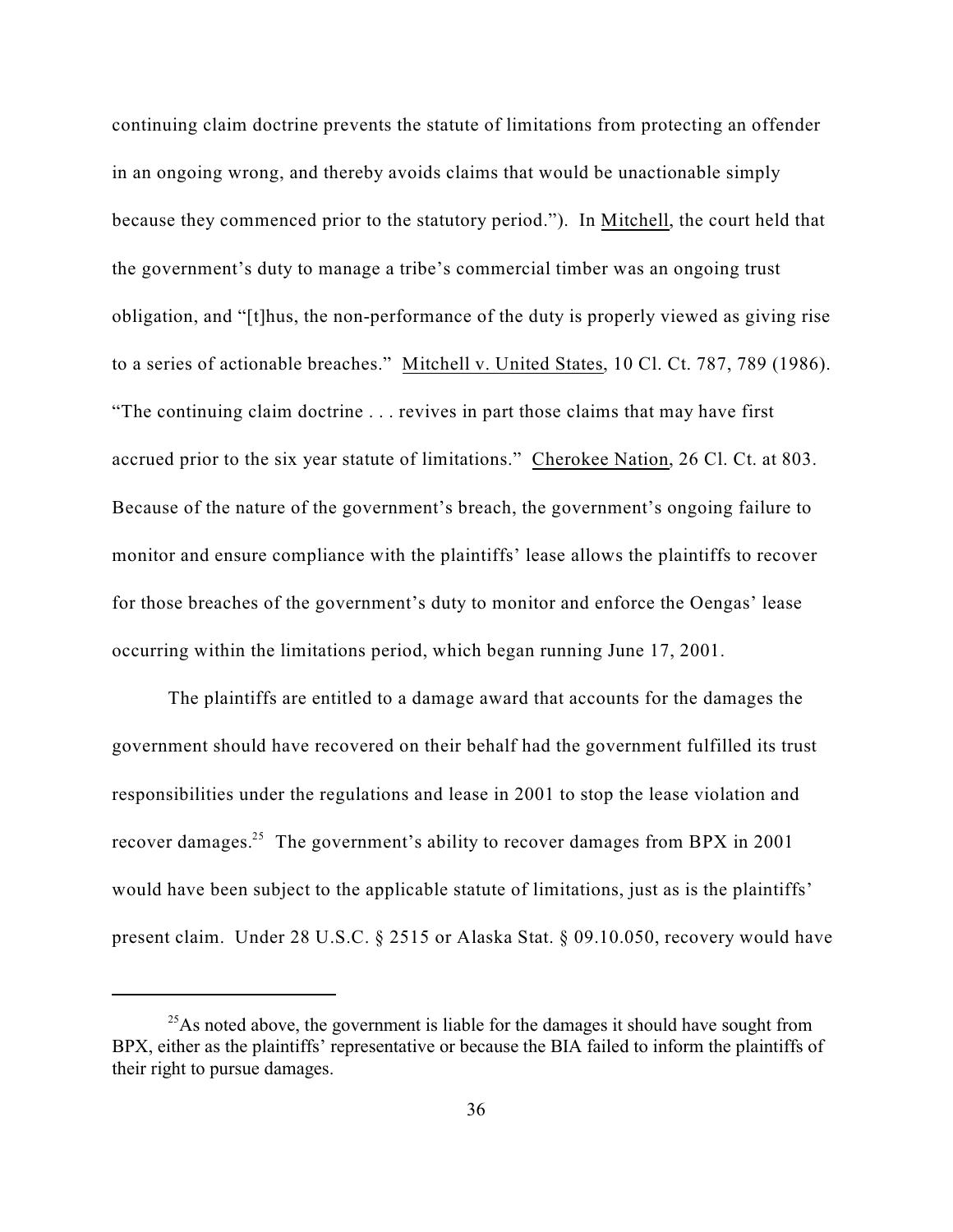been limited to the six years prior to the date of the government's claim against  $BPX$ <sup>26</sup> Because the government's breach began in 2001, a claim filed at that time would have resulted in recovery for BPX's breach dating back six years–to 1995.

In sum, the court finds that the government is liable for breach of trust for the damages it should have collected from BPX for acting outside the scope of the lease and for failing to stop the lease violation when it should have monitored the lease and secured compliance. Because PFAR is the proper measure of damages, PFARapplies to both this 1995-2001 period and to the post-2001 breach of trust violations continuing until BPX

 $26$ The intervenors argue that neither the plaintiffs nor government could, in 2001 or thereafter, have recovered damages from BPX stemming from BPX's breach of the lease because such recovery would have been barred by the applicable statute of limitations. This argument appears to be premised on the idea that BPX committed only one breach of its lease with the Oengas, occurring in 1994 when BPX began allowing production from the Lisburne PA. This is incorrect. BPX's use of the allotment for purposes exceeding the scope of the lease occurred throughout the period from 1994 to 2008. This constituted an ongoing breach rather than a single event. As stated above, under the continuing claim doctrine, when a defendant owes a continuing duty, a new cause of action arises each time the defendant breaches that duty. Cherokee Nation, 26 Cl. Ct. at 803. The cases relied upon by the intervenors are simply not on point, as both involve scenarios in which none of the ongoing activities potentially giving rise to a claim occurred within the limitations period. See Simmons v. United States, 71 Fed. Cl. 188, 192-93 (2006) (holding that the continuing claim doctrine could not salvage plaintiffs' claims where "[n]either the failure to protect against the trespass, nor the failure to prosecute the trespass, occurred within the limitation period"); Hayes v. United States, 73 Fed. Cl. 724 (2006) (government's breach arose from a single event rather than a continuing series of wrongs and was outside the statute of limitations); see also Wells v. United States, 420 F.3d 1343, 1346 (2005) (distinguishing cases in which a single wrong causes lingering effects occurring during the limitations period from cases in which wrongs occur during the limitations period, triggering applicability of the continuing claim doctrine). While BPX's breach of its lease began in 1994, that breach constituted a series of actionable wrongs continuing through 2001 and beyond. Thus, the fact that the first moment of the breach occurred in 1994, more than six years prior to the imposition of the government's duty to monitor the plaintiffs' lease, would not have barred recovery for the period of six years prior to the filing of a suit for breach of the plaintiffs' lease had the government fulfilled its trust responsibilities in 2001.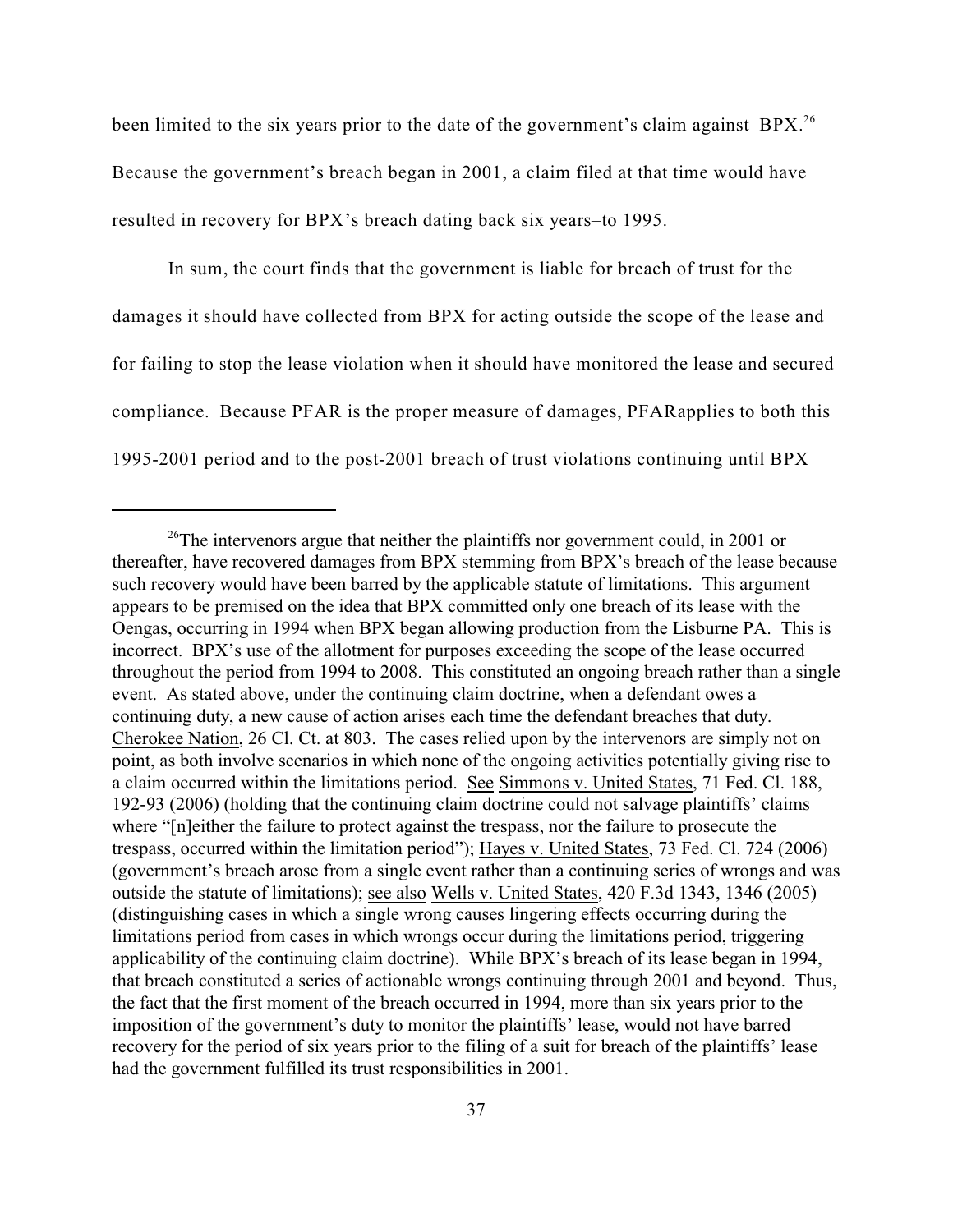stopped its breach of the lease in 2008.

#### **F. Availability of Interest**

Whatever the amount of damages the court determines is proper, the plaintiffs argue that interest is due on that amount. It is established that absent statutory authority, an award of pre-judgment interest against the government is prohibited. "Interest on a claim against the United States shall be allowed in a judgment of the United States Court of Federal Claims only under a contract or Act of Congress expressly providing for payment thereof." 28 U.S.C. § 2516(a) (2006); see also Mitchell v. United States, 664 F.2d 265, 275 (Ct. Cl. 1981) (en banc). Recognizing this constraint, the plaintiffs present two alternative theories under which they argue they are due pre-judgment interest. The first is that the plaintiffs are due the interest that the defendant should have collected from BPX during the period that BPX was breaching the lease. The plaintiffs point to 25 C.F.R. § 162.615(b), which requires the government to collect interest on past due rents. The plaintiffs argue that when the government breached its fiduciary duties by failing to recover money for BPX's breach, the interest on that past-due amount owed by BPX became part of the principal now due to the plaintiffs.

The plaintiffs' alternative argument is that the government owes interest on the total amount that it failed to collect from BPX, because under 25 U.S.C. § 161a(b), this money would have been deposited in an interest-bearing trust account. But for the government's breach, the argument goes, the Oenga heirs would have been earning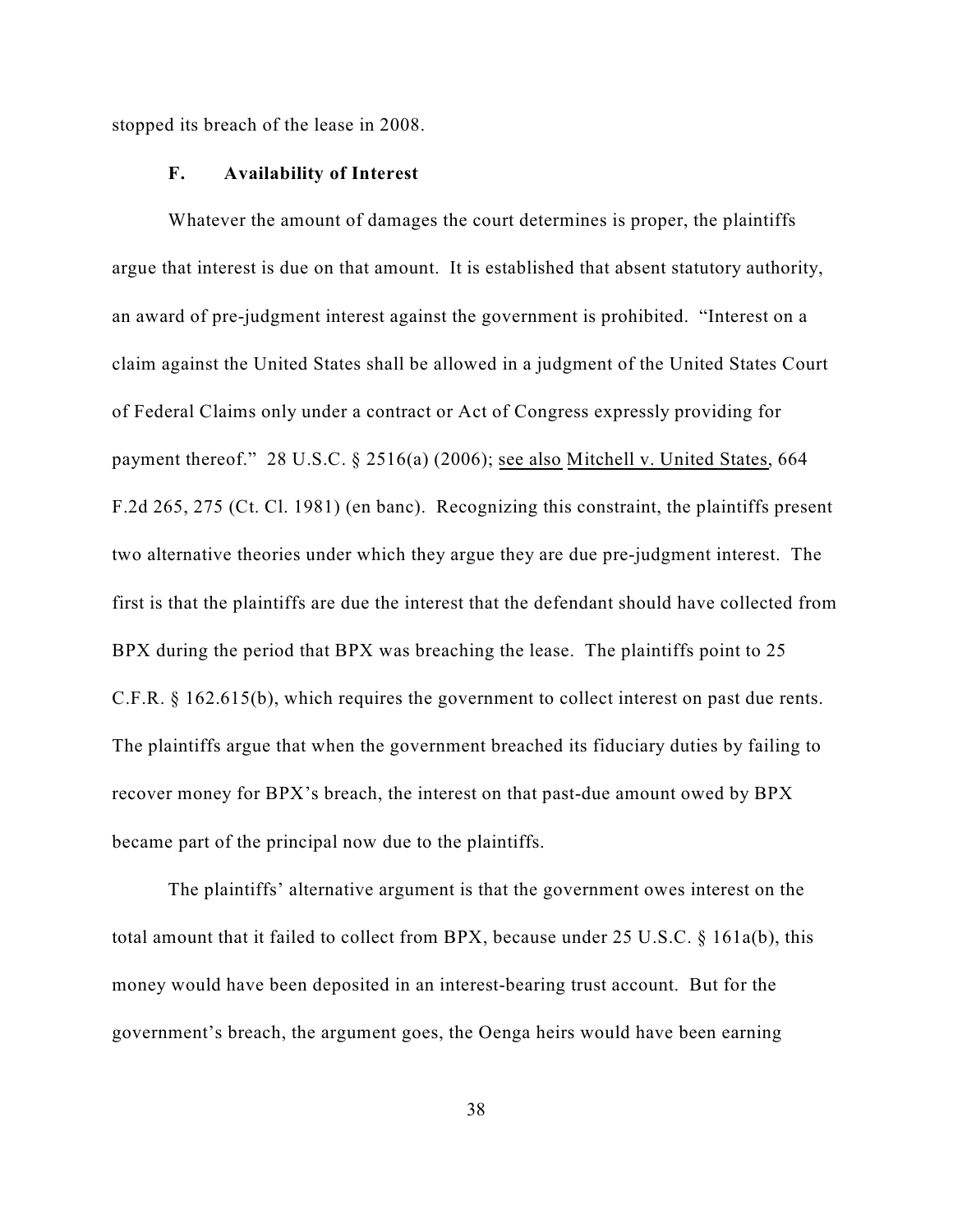interest on funds collected to remedy BPX's breach.

The government responds that the lease controls on whether interest is due, and  $\P$  7 of the lease provides only for interest on payments not made within thirty days of becoming due. The intervenors similarly argue that the lease does not provide for any collection or payment of interest, and that the applicable regulations only allow collection of interest if it is provided for in the lease. Also, both argue that the court may not award interest damages unless specifically authorized by statute, and that the plaintiffs have identified no relevant federal statute directing that damages be deposited into an interestbearing trust account. Further, the government points out that some of Oenga heirs had their part of the rental payments sent directly to banks where they had taken out loans, and that this portion of the payments did not constitute a "deposit into a trust account."

While case law draws fine distinctions on the subject, the court finds that the plaintiffs are not entitled to interest on the damages they seek. This is because this is not a case where the government failed to collect rents that were due. Rather, this is a case where the government failed to seek damages. It is a subtle distinction, but rather than allowing recovery of rent otherwise due, the court is now using rental value as a proxy for setting the damages for which the government is now liable. The court can find no statute or regulation that requires payment of interest in this particular circumstance.

The plaintiffs' first argument–that the government owes what interest BPX owed the government–relies on both 25 C.F.R. § 162.615(b) and lease language requiring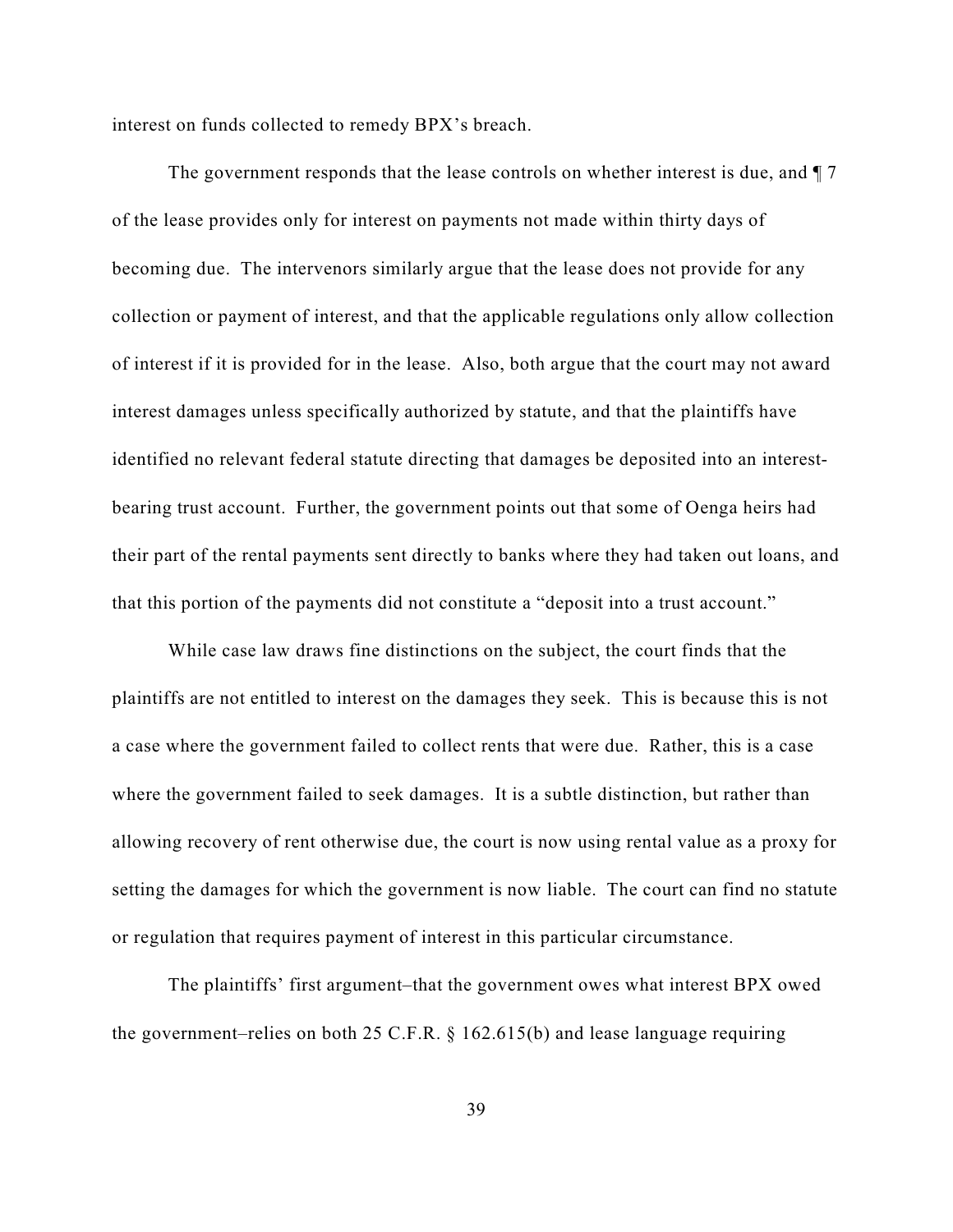payment of interest on overdue rent. This is not a case of overdue rent. The government breached its trust responsibility by failing to stop BPX from using the allotment for production from the Lisburne PA and by not seeking damages from BPX for such use. 25 C.F.R. 162.615(b) is simply inapplicable.

The plaintiffs' second argument–that the government owes the interest that would have accrued had BPX paid for its overuse of the allotment, is based on a statute that directs the government to deposit funds held in trust in interest-bearing accounts. Much of the parties' briefing on this issue is devoted to resolving which of two cases, Shoshone Indian Tribe of the Wind River Reservation v. United States, 364 F.3d 1339, 1352 n.7 (Fed. Cir. 2004), cert. denied, 544 U.S. 973 (2005), or Mitchell, 664 F.2d 265, is controlling.

In Shoshone, the court held that the Indian plaintiffs were due interest on the revenues that the government would have collected and held in trust had it not breached its fiduciary duties, because the government was specifically required by federal statute to deposit funds into an interest-bearing account. Shoshone, 364 F.3d at 1352 n.7. This breach deprived the Tribes of principal in their trust accounts plus the interest that would have been generated on that principal. Id. The court held, "This decision therefore does not award pre-judgment interest, but rather awards interest as a part of the damages sustained by the Government's breach." Id., citing Short v. United States, 50 F.3d 994, 999-1000 (Fed. Cir. 1995) (Indian plaintiffs who did not receive their rightful shares of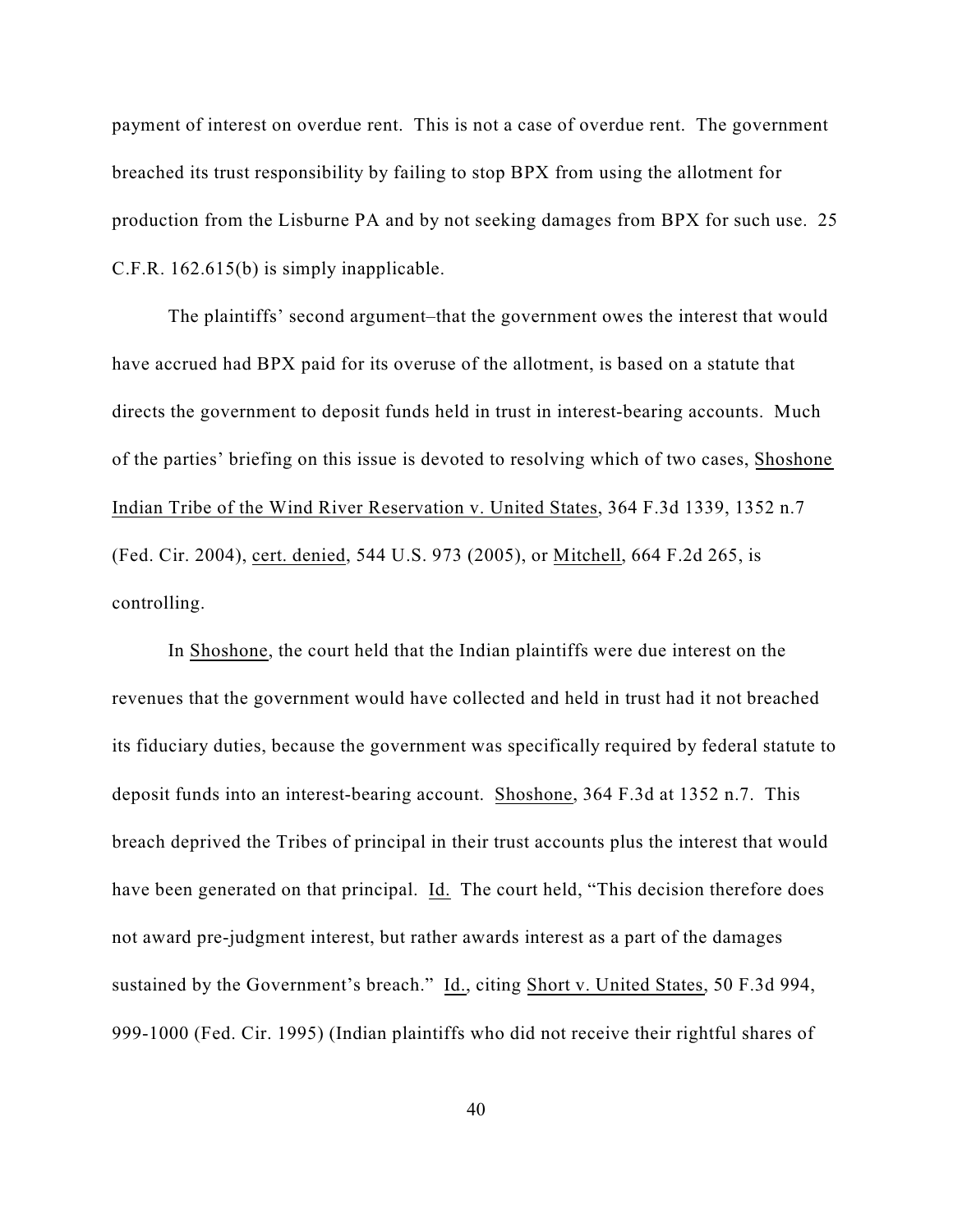timber proceeds from government had right to interest on their share of proceeds from date of each wrongful distribution; rather than interest on damage award, interest is part of the damage award); see also Peoria Tribe of Indians of Okla. v. United States, 380 U.S. 468 (1968) (awarding interest on potential proceeds from the sale of tribal lands had the government not violated a treaty requiring they be sold at public auctions, rather than private).

The government argues that Shoshone is inapplicable and that the default rule against pre-judgment interest should apply because, in the present case, no federal statute specifically directs the lease rental payments to be deposited into an interest-bearing trust account in this instance. Indeed, in Mitchell, the court found that where there is no such statute, the plaintiffs were not entitled to interest on funds the government failed to collect under its trust obligations. Mitchell, 664 F.2d at 275 ("Those sums or their equivalent were never held by the Government for plaintiffs, were not subject to the specific interest provisions we have just discussed, and there is no statute awarding back-interest on such unpaid compensation now awarded by the court in this suit."), aff'd on other grounds, 463 U.S. 206 (1983) 664 F.2d at 275. The Shoshone court distinguished Mitchell on this ground. Shoshone, 364 F.3d at 1354.

The plaintiffs, in search of this necessary statutory "hook," point to 25 U.S.C. § 161a(b), which states:

All funds held in trust by the United States and carried in principal accounts on the books of the United States Treasury to the credit of individual Indians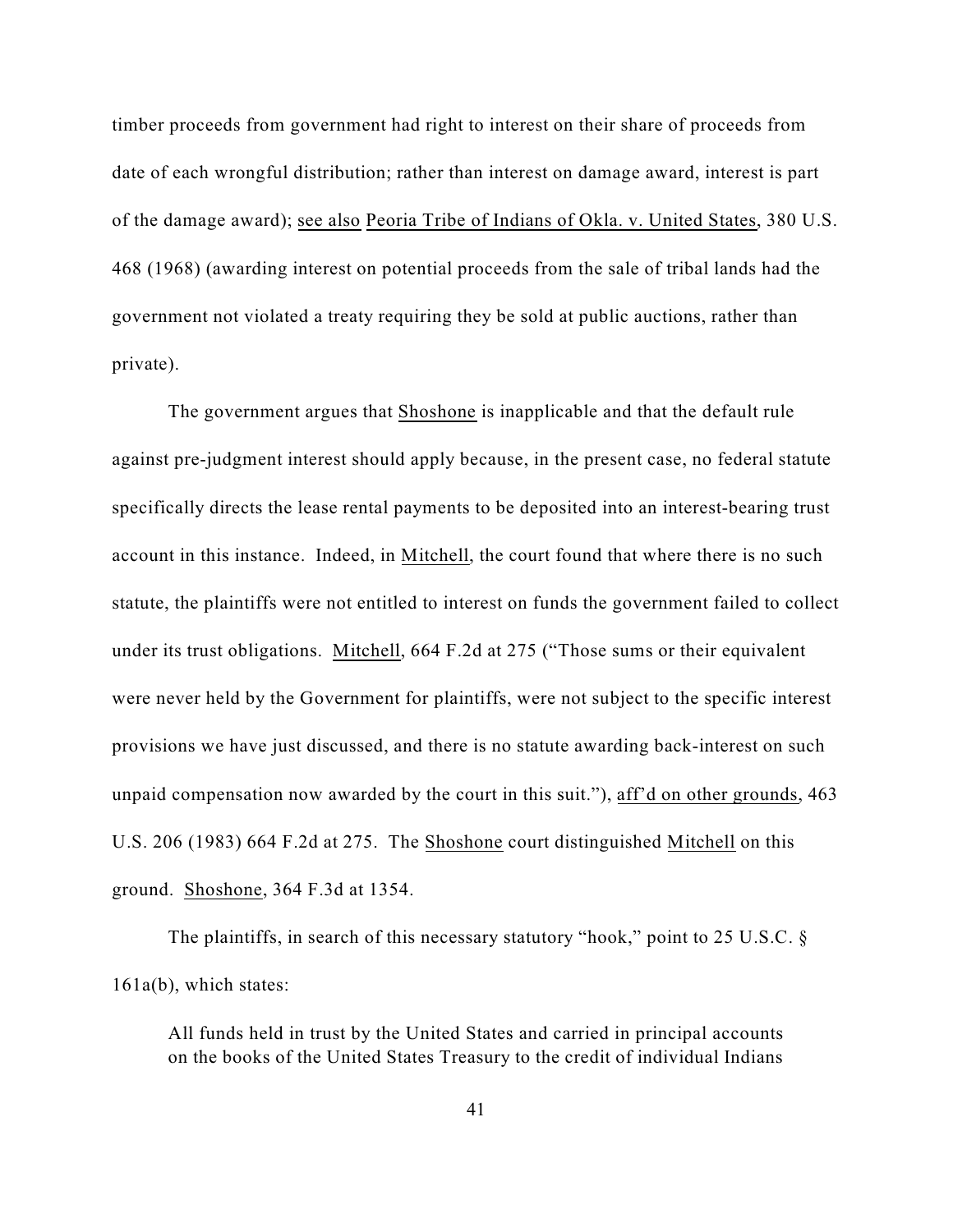shall be invested by the Secretary of the Treasury, at the request of the Secretary of the Interior, in public debt securities with maturities suitable to the needs of the fund involved, as determined by the Secretary of the Interior, and bearing interest at rates determined by the Secretary of the Treasury, taking into consideration current market yields on outstanding marketable obligations of the United States of comparable securities.

to 25 U.S.C. § 161a(b). The court in Shoshone specifically recognized 25 U.S.C. § 161a, along with §§ 155, 161b, and 162a, as being part of the necessary statutory "hook" that was lacking in Mitchell. Shoshone, 364 F.3d at 1353 ("We also find merit in the Tribes' argument that the general provisions for tribal trust management and interest accrual found in 25 U.S.C. §§ 161a, 161b, and 162a mandate the payment of interest. When considered in conjunction with the Government's fiduciary duty to collect revenue from mineral leases . . . these trust fund statutes create an obligation for the Government to pay interest on amounts that the Government failed to collect."); see also Short, 50 F.3d at 998 ([25 U.S.C. §§ 161a, 161b, and 162a], in conjunction with the government's fiduciary duty to Indian tribes, see United States v. Mitchell, . . . give the plaintiffs a substantive right to damages, including interest . . . ." (internal citations removed)). However, the Shoshone court also found this duty to pay interest emanating from 25 U.S.C. § 612, which governed the specific reservation at issue. Shoshone, 364 F.3d at 1351-52.

The decisions in Shoshone and Mitchell are difficult to reconcile, but the court finds that the present case is not distinguishable from Mitchell on the same grounds as was Shoshone. Shoshone dealt with funds the government was obligated by statute to collect and hold in trust, whereas this is a case in which the government failed to secure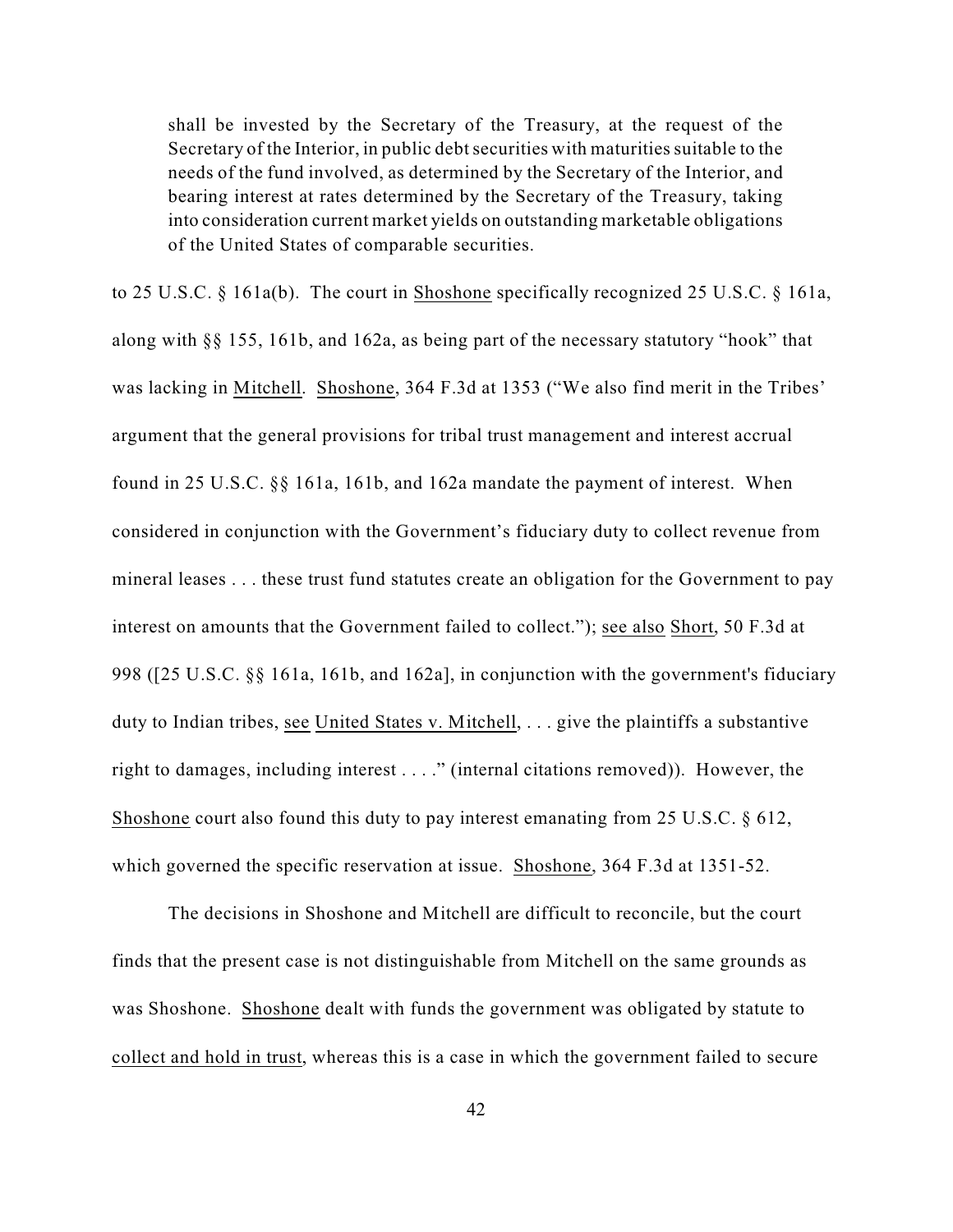damages for the plaintiffs. Again, the distinction is subtle, but here the measure of breach of trust damages happens to be the fair rental value of BPX's use of the allotment, but the nature of the government's violation is a failure to undertake its responsibilities under applicable regulations and lease provisions to ensure compliance with the lease, not to seek rents that were due to the plaintiffs. In other words, the damages here are not rent that should have been collected and held in trust, but damages that would have been measured as rent because of the particular type of violation. Moreover, the damages that the government should have collected in 2001 or should have given the plaintiffs the option to collect would not have been held in trust for the plaintiffs. Rather, in either context, these damages would have been paid directly to the plaintiffs themselves. There is nothing in the lease to suggest that damages for breach of the lease were to be held in trust. Accordingly, the general statutory requirements that the government must earn interest on funds held in trust are irrelevant, and the plaintiffs have identified no statute saying the government may be liable for interest on damages it should have collected that would have not have been held in trust. Absent the necessary statutory mandate allowing inclusion of interest as part of an award of damages against the government, the court can authorize no such award.

Because the plaintiffs have not identified a statute that would allow for interest, interest on the damages the government should have collected from BPX for breach of its lease will not be part of the damages award to which the plaintiffs are now entitled.